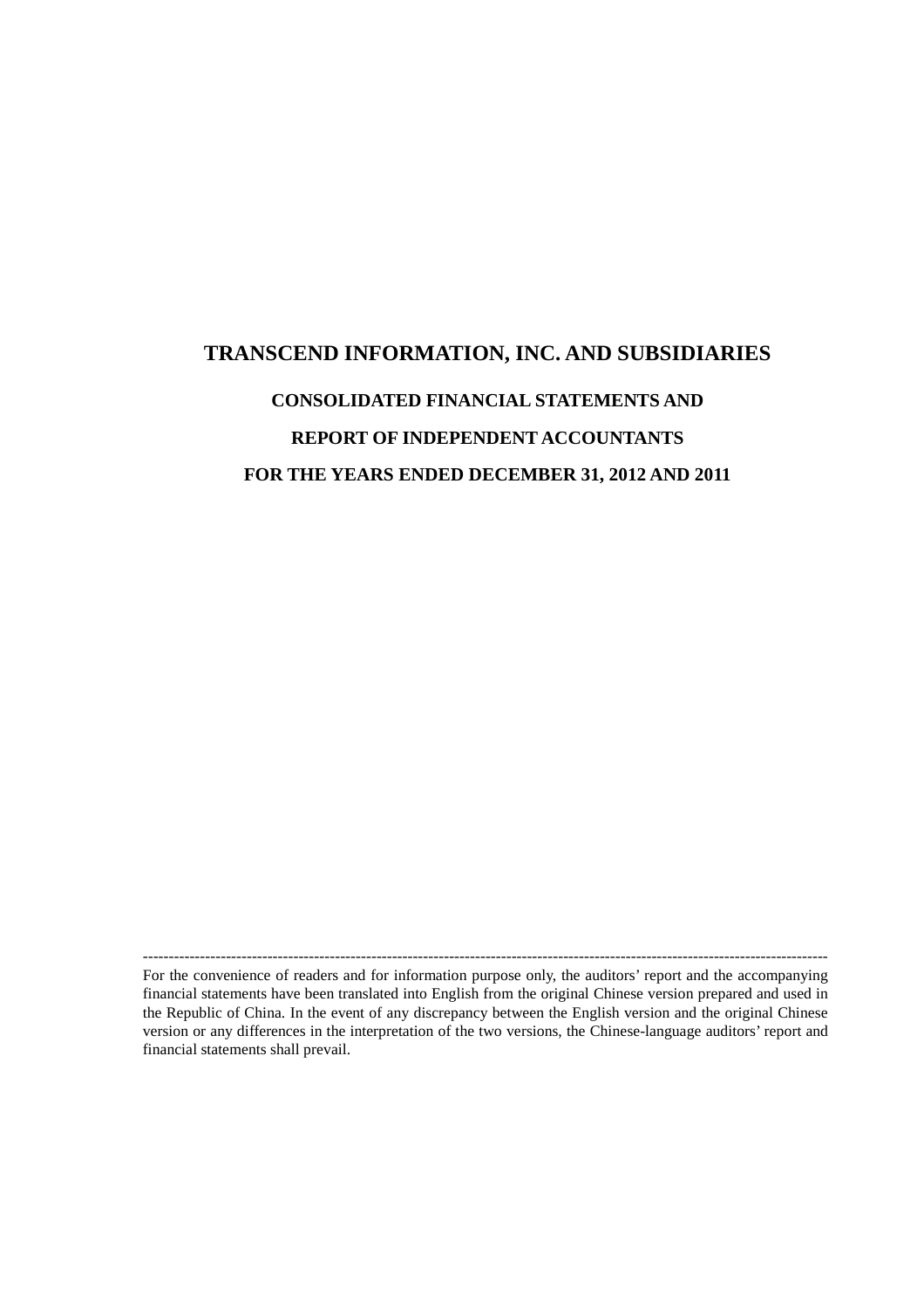#### REPORT OF INDEPENDENT ACCOUNTANTS TRANSLATED FROM CHINESE

#### PWCR12000432

To the Board of Directors and Stockholders of Transcend Information, Inc.

We have audited the accompanying consolidated balance sheets of Transcend Information, Inc. and subsidiaries as of December 31, 2012 and 2011, and the related consolidated statements of income, of changes in stockholders' equity and of cash flows for the years then ended. These consolidated financial statements are the responsibility of the Company's management. Our responsibility is to express an opinion on these financial statements based on our audits. We did not audit the financial statements of Transcend Information Inc. (USA) and Transcend Information Trading GmbH, Hamburg, wholly-owned subsidiaries, which statements reflect total assets of NT\$636,489 thousand and NT\$684,112 thousand, both constituting 3 percent of the related consolidated totals, as of December 31, 2012 and 2011, respectively, and total revenues of NT\$2,958,740 thousand and NT\$3,980,242 thousand, constituting 11 percent and 13 percent of the related consolidated totals, for the years then ended. Those statements were audited by other auditors whose reports thereon have been furnished to us, and our opinion expressed herein, insofar as it relates to the amounts included for Transcend Information Inc. (USA) and Transcend Information Trading GmbH, Hamburg, is based solely on the reports of the other auditors.

We conducted our audits in accordance with the "Rules Governing the Examination of Financial Statements by Certified Public Accountants" and generally accepted auditing standards in the Republic of China. Those standards require that we plan and perform the audit to obtain reasonable assurance about whether the financial statements are free of material misstatement. An audit includes examining, on a test basis, evidence supporting the amounts and disclosures in the financial statements. An audit also includes assessing the accounting principles used and significant estimates made by management, as well as evaluating the overall financial statement presentation. We believe that our audits and the reports of the other auditors provide a reasonable basis for our opinion.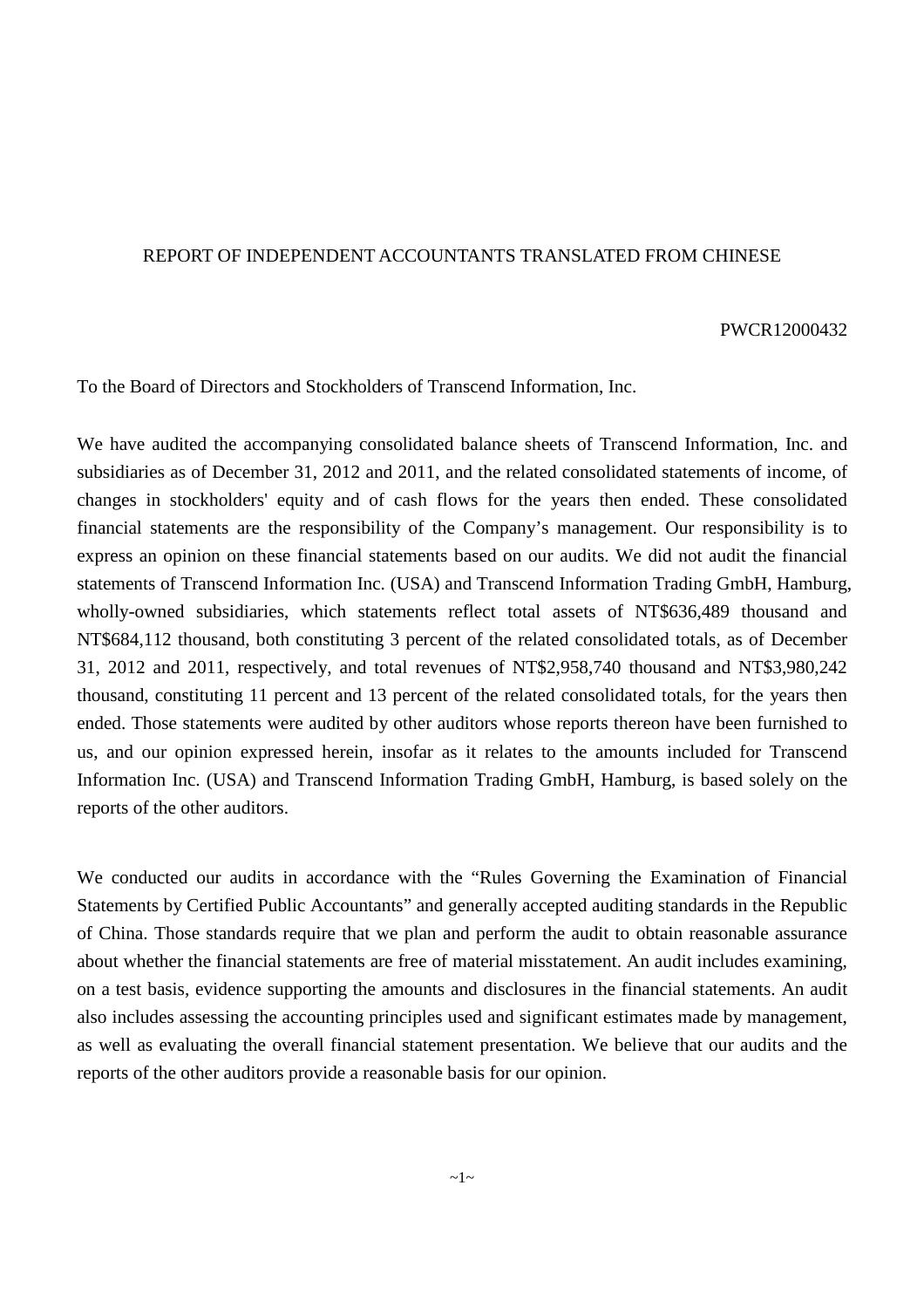In our opinion, based on our audits and the reports of the other auditors, the consolidated financial statements referred to above present fairly, in all material respects, the financial position of Transcend Information, Inc. and subsidiaries as of December 31, 2012 and 2011, and the results of their operations and their cash flows for the years then ended in conformity with the "Rules Governing the Preparation of Financial Statements by Securities Issuers" and generally accepted accounting principles in the Republic of China.

Transcend Information, Inc. adopts International Financial Reporting Standards, International Accounting Standards, and relevant interpretations and interpretative bulletins (collectively referred herein as IFRSs) that are ratified by the Financial Supervisory Commission, R.O.C. (FSC) and the "Rules Governing the Preparation of Financial Statements by Securities Issuers" that are applicable in 2013 in the preparation of its consolidated financial statements effective January 1, 2013. Information relating to the adoption of IFRSs is disclosed in Note 13 under the requirements of Jin-Guan-Zheng-Shen-Zi Order No. 0990004943 of the Former FSC, R.O.C., dated February 2, 2010. The IFRSs may be subject to changes during the time of transition; therefore, the actual impact of IFRSs adoption on Transcend Information, Inc. may also change.

March 21, 2013 Taipei, Taiwan Republic of China

<sup>-------------------------------------------------------------------------------------------------------------------------------------------------</sup> The accompanying consolidated financial statements are not intended to present the financial position and results of operations and cash flows in accordance with accounting principles generally accepted in countries and jurisdictions other than the Republic of China. The standards, procedures and practices in the Republic of China governing the audit of such financial statements may differ from those generally accepted in countries and jurisdictions other than the Republic of China. Accordingly, the accompanying consolidated financial statements and report of independent accountants are not intended for use by those who are not informed about the accounting principles or auditing standards generally accepted in the Republic of China, and their applications in practice.

As the financial statements are the responsibility of the management, PricewaterhouseCoopers cannot accept any liability for the use of, or reliance on, the English translation or for any errors or misunderstandings that may derive from the translation.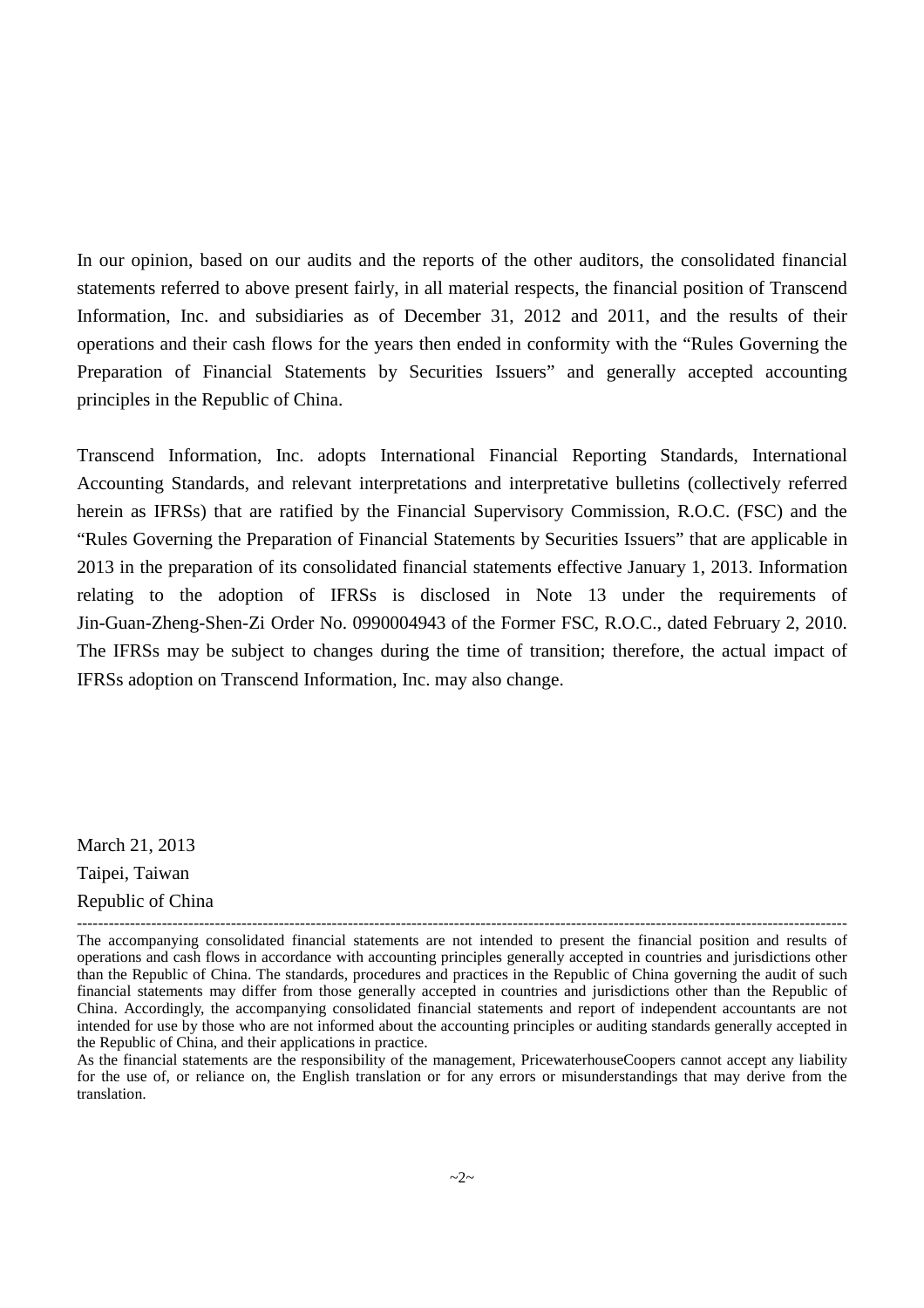#### TRANSCEND INFORMATION, INC. AND SUBSIDIARIES CONSOLIDATED BALANCE SHEETS DECEMBER 31

(Expressed in thousands of New Taiwan Dollars)

| <b>ASSETS</b>                                          | <b>Notes</b> | 2012             | 2011               |
|--------------------------------------------------------|--------------|------------------|--------------------|
| <b>Current Assets</b>                                  |              |                  |                    |
| Cash and cash equivalents                              | 4(1)         | \$<br>9,872,243  | \$<br>9,708,263    |
| Investments in bonds without active markets-current    | 4(2)         | 470,064          | 96,140             |
| Notes receivable, net                                  |              | 9,987            | 7,780              |
| Accounts receivable - third parties, net               | 4(3)         | 2,418,600        | 2,430,418          |
| Accounts receivable - related parties, net             | 5            | 162,247          | 108,774            |
| Other receivables                                      |              | 278,281          | 331,478            |
| Inventories, net                                       | 4(5)         | 6,222,330        | 4,502,324          |
| Other current assets - other                           | 4(4)(10)     | 124,072          | 92,856             |
| <b>Total current assets</b>                            |              | 19,557,824       | 17,278,033         |
| <b>Funds and Investments</b>                           |              |                  |                    |
| Available-for-sale financial assets - noncurrent       | 4(6)         | 176,989          | 204,922            |
| Financial assets carried at cost - noncurrent          | 4(7)         | 326,055          | 446,055            |
| Other financial assets - noncurrent                    | 6            | 2,904            | 3,028              |
| <b>Total funds and investments</b>                     |              | 505,948          | 654,005            |
| <b>Property, Plant and Equipment</b>                   | $4(8)$ and 6 |                  |                    |
| Cost                                                   |              |                  |                    |
| Land                                                   |              | 780,103          | 906,623            |
| <b>Buildings</b>                                       |              | 2,864,163        | 3,020,494          |
| Machinery and equipment                                |              | 814,401          | 851,703            |
| Transportation equipment                               |              | 17,820           | 20,322             |
| Office equipment                                       |              | 52,365           | 59,801             |
| Miscellaneous equipment                                |              | 66,298           | 68,027             |
| <b>Cost and revaluation increments</b>                 |              | 4,595,150        | 4,926,970          |
| Less: Accumulated depreciation                         |              | 974,942)(        | 901,962)           |
| Construction in progress and prepayments for equipment |              | 2,898            | 26,870             |
| Total property, plant and equipment, net               |              | 3,623,106        | 4,051,878          |
| <b>Intangible Assets</b>                               |              |                  |                    |
| Deferred pension costs                                 | 4(11)        |                  | 14                 |
| Other intangible assets - other                        | 4(9)         | 113,244          | 119,562            |
| <b>Total intangible assets</b>                         |              | 113,244          | 119,576            |
| <b>Other Assets</b>                                    | 4(3)         |                  |                    |
| Rental assets - net                                    |              | 159,955          |                    |
| Refundable deposits                                    |              | 34,419           | 33,017             |
| Other assets - other                                   |              | 4,501            | 6,385              |
| <b>Total other assets</b>                              |              | 198,875          | 39,402             |
| <b>TOTAL ASSETS</b>                                    |              | \$<br>23,998,997 | \$<br>22, 142, 894 |

(Continued)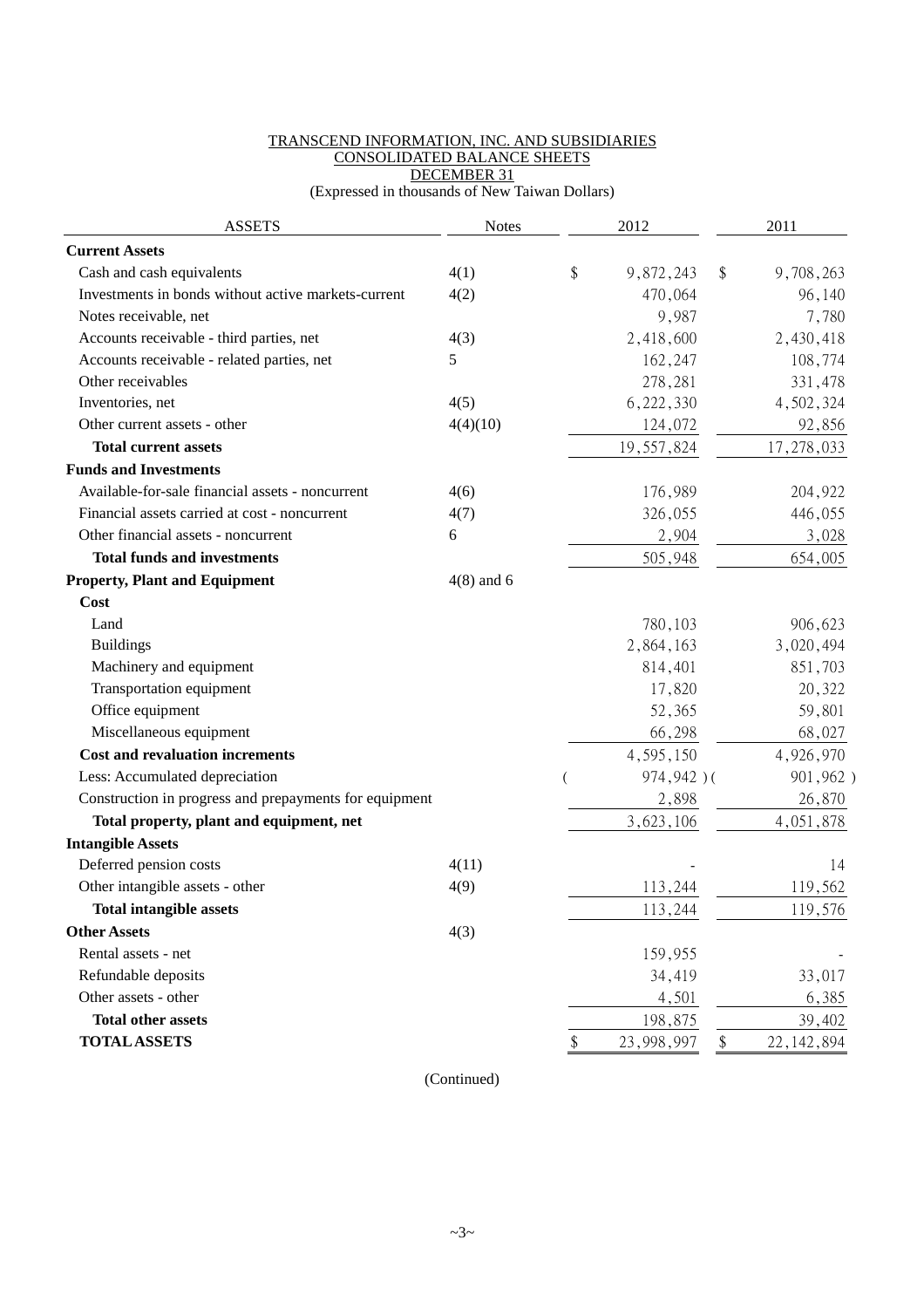#### TRANSCEND INFORMATION, INC. AND SUBSIDIARIES CONSOLIDATED BALANCE SHEETS DECEMBER 31 (Expressed in thousands of New Taiwan Dollars)

| LIABILITIES AND STOCKHOLDERS' EQUITY                   | <b>Notes</b> | 2012 |             | 2011 |                           |
|--------------------------------------------------------|--------------|------|-------------|------|---------------------------|
| <b>Current Liabilities</b>                             |              |      |             |      |                           |
| Short-term loans                                       |              | \$   | 168,200     | \$   |                           |
| Notes payable                                          |              |      | 3,608       |      | 167                       |
| Accounts payable                                       |              |      | 3, 323, 331 |      | 1,713,204                 |
| Income tax payable                                     | 4(10)        |      | 248,417     |      | 427,409                   |
| Accrued expenses                                       |              |      | 459,905     |      | 561,565                   |
| Other current liabilities - other                      |              |      | 39,577      |      | 59,540                    |
| <b>Total current liabilities</b>                       |              |      | 4, 243, 038 |      | 2,761,885                 |
| <b>Other Liabilities</b>                               |              |      |             |      |                           |
| Accrued pension liabilities                            | 4(11)        |      | 14,216      |      | 20,054                    |
| Deferred income tax liabilities - noncurrent           | 4(10)        |      | 324,722     |      | 300,478                   |
| Other liabilities - other                              |              |      | 30,427      |      | 32,815                    |
| <b>Total other liabilities</b>                         |              |      | 369,365     |      | 353,347                   |
| <b>Total liabilities</b>                               |              |      | 4,612,403   |      | 3, 115, 232               |
| <b>Stockholders' Equity</b>                            |              |      |             |      |                           |
| Capital                                                | 4(12)        |      |             |      |                           |
| Common stock                                           |              |      | 4,307,617   |      | 4,307,617                 |
| <b>Capital Reserve</b>                                 | 4(13)        |      |             |      |                           |
| Paid-in capital in excess of par value of common stock |              |      | 4,975,222   |      | 4,975,222                 |
| Capital surplus from donated assets                    |              |      | 4,106       |      | 4,106                     |
| Capital surplus from merger                            |              |      | 35,128      |      | 35,128                    |
| <b>Retained Earnings</b>                               | 4(14)        |      |             |      |                           |
| Legal reserve                                          |              |      | 2,448,801   |      | 2, 162, 186               |
| Undistributed earnings                                 |              |      | 7,559,557   |      | 7,369,980                 |
| <b>Other Stockholders' Equity Adjustments</b>          |              |      |             |      |                           |
| Cumulative translation adjustments                     |              |      | 77,174      |      | 172,835                   |
| Unrecognized pension cost                              | 4(11)        |      |             |      | 6,334)<br>$-$ (           |
| Unrealized gain or loss on financial instruments       | 4(6)         |      |             |      | $21,011)$ 6,922           |
| <b>Total stockholders' equity</b>                      |              |      |             |      | 19, 386, 594 19, 027, 662 |
| <b>Commitments and Contingent Liabilities</b>          | 5 and 7      |      |             |      |                           |
| <b>Significant Subsequent Event</b>                    | 9            |      |             |      |                           |
| TOTAL LIABILITIES AND STOCKHOLDERS'                    |              |      |             |      |                           |
| <b>EQUITY</b>                                          |              | \$   | 23,998,997  |      | 22, 142, 894              |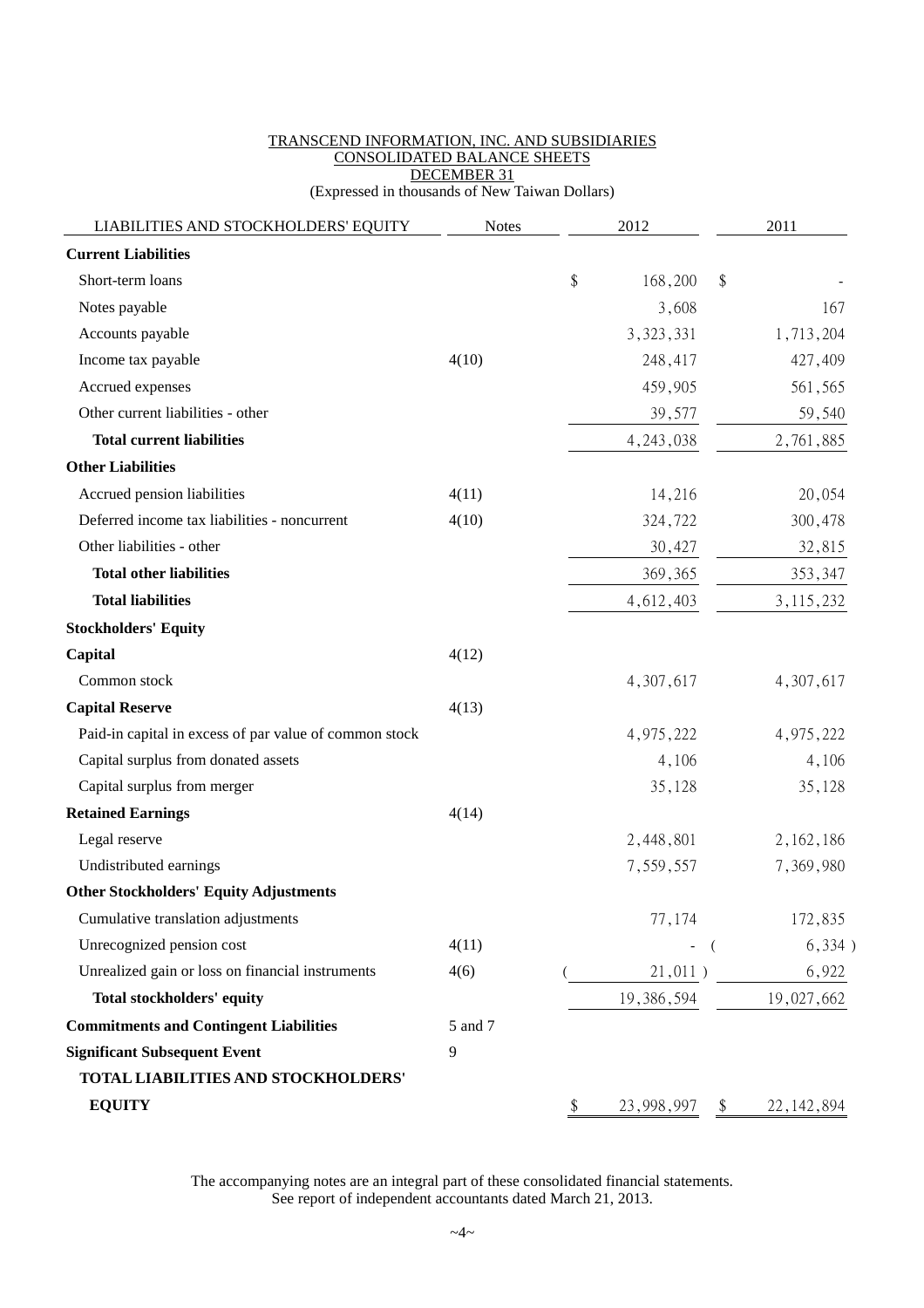#### TRANSCEND INFORMATION, INC. AND SUBSIDIARIES CONSOLIDATED STATEMENTS OF INCOME FOR THE YEARS ENDED DECEMBER 31

(Expressed in thousands of New Taiwan Dollars, except earnings per share amount)

|                                                | <b>Notes</b> | 2012 |            |    | 2011            |        |                   |    |               |
|------------------------------------------------|--------------|------|------------|----|-----------------|--------|-------------------|----|---------------|
| <b>Operating Revenue</b>                       |              |      |            |    |                 |        |                   |    |               |
| Sales                                          |              | \$   |            |    | 26, 937, 252    | \$     |                   |    | 30,887,961    |
| Sales returns                                  |              |      |            |    | $231,771)$ (    |        |                   |    | 250,159)      |
| Sales discounts                                |              |      |            |    | 489,520)        |        |                   |    | 418,070)      |
| <b>Net Sales</b>                               | 5            |      |            |    | 26, 215, 961    |        |                   |    | 30, 219, 732  |
| <b>Operating Costs</b>                         |              |      |            |    |                 |        |                   |    |               |
| Cost of goods sold                             | 4(5)(17)     |      |            |    | 21, 268, 979)   |        |                   |    | 25, 242, 300) |
| <b>Gross profit</b>                            |              |      |            |    | 4,946,982       |        |                   |    | 4,977,432     |
| <b>Operating Expenses</b>                      | 4(17)        |      |            |    |                 |        |                   |    |               |
| Sales and marketing expenses                   |              |      |            |    | $982,033$ ) (   |        |                   |    | 1,114,977)    |
| General and administrative expenses            |              |      |            |    | $415,845$ ) (   |        |                   |    | 414,264)      |
| Research and development expenses              |              |      |            |    | $145, 155$ ) (  |        |                   |    | 155,946)      |
| <b>Total Operating Expenses</b>                |              |      |            |    | $1,543,033$ ) ( |        |                   |    | $1,685,187$ ) |
| <b>Operating income</b>                        |              |      |            |    | 3,403,949       |        |                   |    | 3, 292, 245   |
| <b>Non-operating Income and Gains</b>          |              |      |            |    |                 |        |                   |    |               |
| Interest income                                | 4(4)         |      |            |    | 95,494          |        |                   |    | 64,541        |
| Dividend income                                |              |      |            |    | 24,584          |        |                   |    | 19,190        |
| Foreign exchange gain, net                     |              |      |            |    |                 |        |                   |    | 294,855       |
| Gain on valuation of financial assets          |              |      |            |    | 27,973          |        |                   |    | 1,663         |
| Other non-operating income                     | 5            |      |            |    | 51,626          | 86,756 |                   |    |               |
| <b>Non-operating Income and Gains</b>          |              |      |            |    | 199,677         |        |                   |    | 467,005       |
| <b>Non-operating Expenses and Losses</b>       |              |      |            |    |                 |        |                   |    |               |
| Interest expense                               |              |      |            |    | $1,581$ ) (     |        |                   |    | 6,615)        |
| Foreign exchange loss, net                     |              |      |            |    | 134,923)        |        |                   |    |               |
| Impairment loss on assets                      | 4(7)         |      |            |    | $120,000)$ (    |        |                   |    | $309,000$ )   |
| Loss on valuation of financial liabilities     |              |      |            |    |                 |        |                   |    | 362)          |
| Other non-operating losses                     |              |      |            |    | 3,375)          |        |                   |    | 32,390)       |
| <b>Non-operating Expenses and Losses</b>       |              |      |            |    | 259,879)        |        |                   |    | 348,367)      |
| Income from continuing operations              |              |      |            |    |                 |        |                   |    |               |
| before income tax                              |              |      |            |    | 3, 343, 747     |        |                   |    | 3,410,883     |
| Income tax expense                             | 4(10)        |      |            |    | 498,365)        |        |                   |    | 544,722)      |
| <b>Consolidated net income</b>                 |              | \$   |            |    | 2,845,382       | \$     |                   |    | 2,866,161     |
| <b>Consolidated Net Income</b>                 |              |      |            |    |                 |        |                   |    |               |
| Consolidated Net Income Attributable to        |              |      |            |    |                 |        |                   |    |               |
| Parent Company                                 |              | \$   |            |    | 2,845,382       | \$     |                   |    | 2,866,161     |
|                                                |              |      | Before Tax |    | After Tax       |        | <b>Before Tax</b> |    | After Tax     |
| <b>Basic Earnings per Share (in dollars)</b>   | 4(16)        |      |            |    |                 |        |                   |    |               |
| <b>Consolidated net income</b>                 |              | \$   | 7.76       | \$ | 6.61            | \$     | 8.00              |    | 6.72          |
| <b>Diluted Earnings per Share (in dollars)</b> | 4(16)        |      |            |    |                 |        |                   |    |               |
| <b>Consolidated net income</b>                 |              | \$   | 7.74       | \$ | 6.59            | \$     | 7.98              | \$ | 6.70          |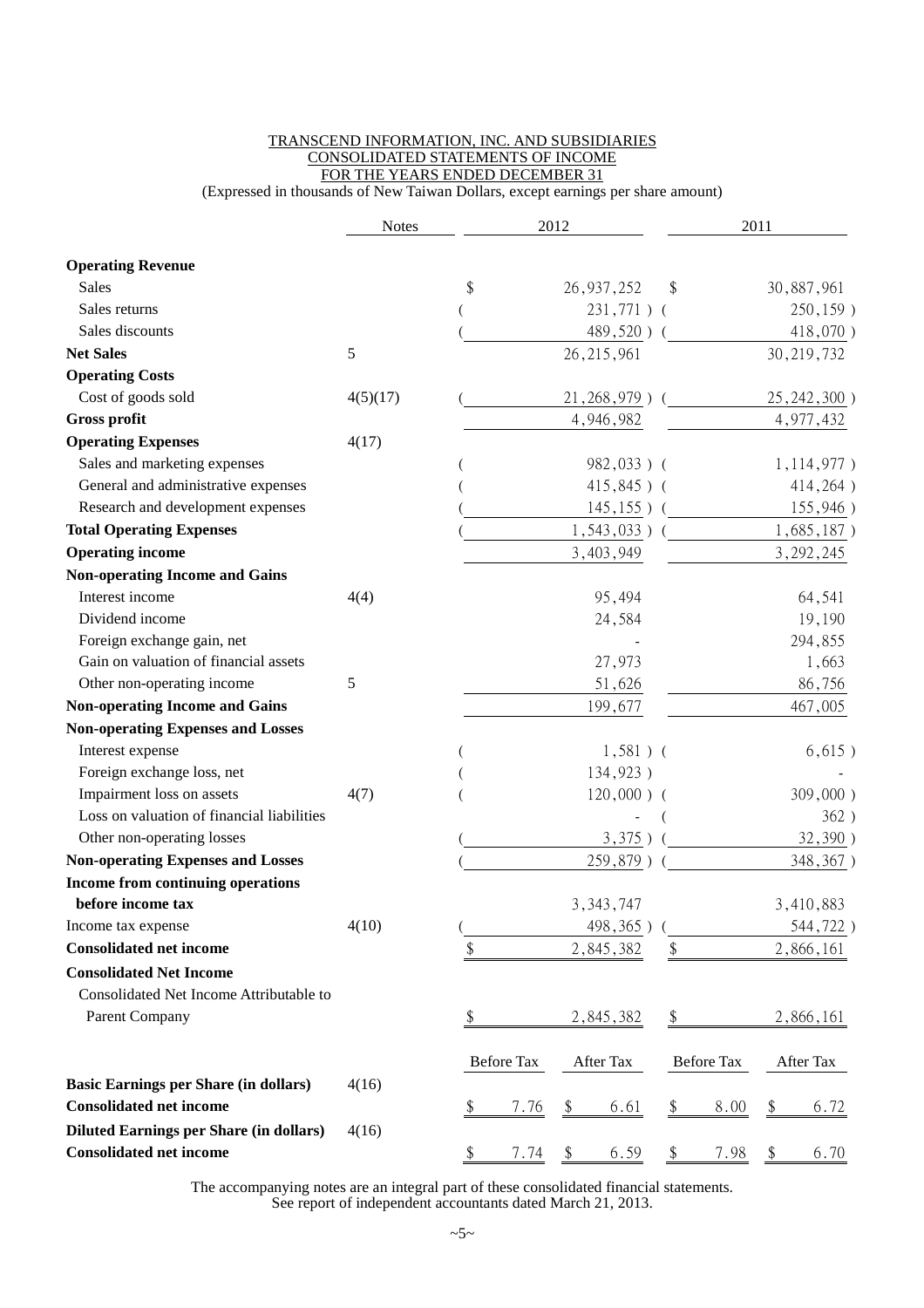#### TRANSCEND INFORMATION, INC. AND SUBSIDIARIES CONSOLIDATED STATEMENTS OF CHANGES IN STOCKHOLDERS' EQUITY FOR THE YEARS ENDED DECEMBER 31, 2012 AND 2011 (Expressed in thousands of New Taiwan Dollars)

|                                                           |                 |                     | <b>Retained Earnings</b> |                           |                                             |                                       |                                                           |                      |
|-----------------------------------------------------------|-----------------|---------------------|--------------------------|---------------------------|---------------------------------------------|---------------------------------------|-----------------------------------------------------------|----------------------|
|                                                           | Common<br>Stock | Capital<br>Reserves | Legal Reserve            | Undistributed<br>Earnings | Cumulative<br>Translation<br>Adjustments    | Unrecognized<br>Pension Cost          | Unrealized<br>Gain or Loss<br>on Financial<br>Instruments | Total                |
| 2011                                                      |                 |                     |                          |                           |                                             |                                       |                                                           |                      |
| Balance at January 1, 2011                                | \$4,254,767     | \$4,717,549         | \$2,014,650              | \$5,927,785               | $8,649$ ) (\$<br>$\left( \text{\$} \right)$ | 4,725)                                | 99,940<br><sup>\$</sup>                                   | \$17,001,317         |
| Appropriations of 2010 earnings: (Note A)                 |                 |                     |                          |                           |                                             |                                       |                                                           |                      |
| Legal reserve                                             |                 |                     | 147,536                  | 147,536)                  |                                             |                                       |                                                           |                      |
| Cash dividends                                            |                 |                     |                          | 1,276,430)                |                                             |                                       |                                                           | ,276,430)            |
| Conversion of bonds payable to capital stock              | 52,850          | 296,907             |                          |                           |                                             |                                       |                                                           | 349,757              |
| Unrealized loss on available-for-sale financial<br>assets |                 |                     |                          |                           |                                             |                                       |                                                           |                      |
| Unrecognized pension cost                                 |                 |                     |                          |                           |                                             | $\overline{\phantom{a}}$<br>$1,609$ ) | $93,018)$ (                                               | 93,018)<br>$1,609$ ) |
| Cumulative translation adjustments                        |                 |                     |                          |                           | 181,484                                     |                                       |                                                           | 181,484              |
| Consolidated net income for 2011                          |                 |                     |                          | 2,866,161                 |                                             |                                       |                                                           | 2,866,161            |
| Balance at December 31, 2011                              | \$4,307,617     | \$5,014,456         | \$2,162,186              | \$7,369,980               | 172,835                                     | 6,334)                                | 6,922                                                     | \$19,027,662         |
| 2012                                                      |                 |                     |                          |                           |                                             |                                       |                                                           |                      |
| Balance at January 1, 2012                                | \$4,307,617     | \$5,014,456         | \$2,162,186              | \$7,369,980               | 172,835                                     | 6,334)<br>(                           | 6,922<br>$\mathcal{S}$                                    | \$19,027,662         |
| Appropriations of 2011 earnings: (Note B)                 |                 |                     |                          |                           |                                             |                                       |                                                           |                      |
| Legal reserve                                             |                 |                     | 286,615                  | $286,615$ )               |                                             |                                       |                                                           |                      |
| Cash dividends                                            |                 |                     |                          | 2,369,190)                |                                             |                                       |                                                           | 2,369,190)           |
| Unrealized loss on available-for-sale financial           |                 |                     |                          |                           |                                             |                                       |                                                           |                      |
| assets                                                    |                 |                     |                          |                           |                                             |                                       | $27,933$ ) (                                              | 27,933)              |
| Unrecognized pension cost                                 |                 |                     |                          |                           |                                             | 6,334                                 |                                                           | 6,334                |
| Cumulative translation adjustments                        |                 |                     |                          |                           | 95,661)                                     |                                       |                                                           | 95,661)              |
| Consolidated net income for 2012                          |                 |                     |                          | 2,845,382                 |                                             |                                       |                                                           | 2,845,382            |
| Balance at December 31, 2012                              | \$4,307,617     | \$5,014,456         | \$2,448,801              | \$7,559,557               | 77,174                                      |                                       | 21,011<br>\$                                              | \$19,386,594         |

Note A: Directors' and supervisors' remuneration of \$2,951 and employees' bonus of \$43,875 for 2010 had been deducted from the consolidated statement of income. Note B: Directors' and supervisors' remuneration of \$5,733 and employees' bonus of \$85,985 for 2011 had been deducted from the consolidated statement of income.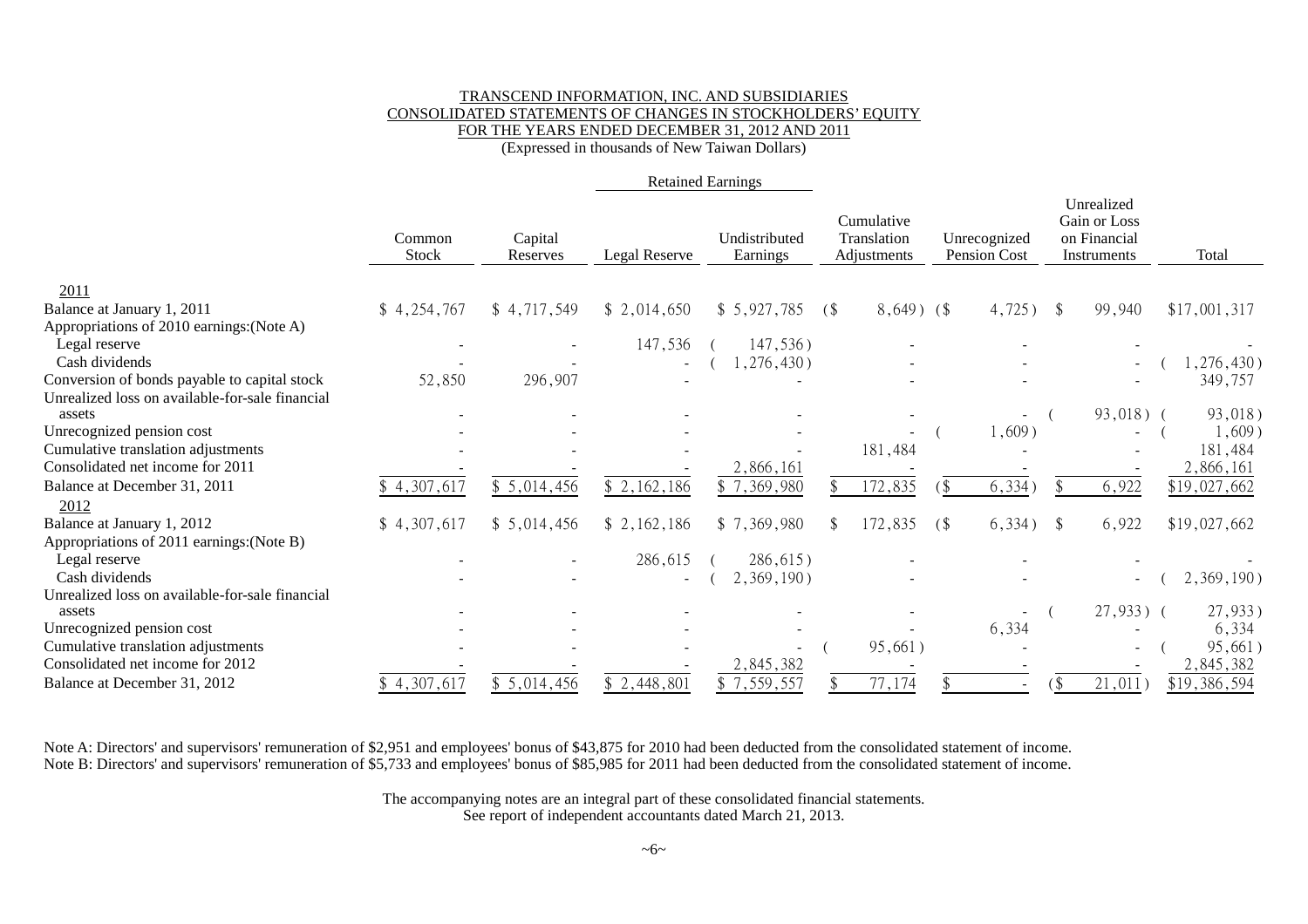#### TRANSCEND INFORMATION, INC. AND SUBSIDIARIES CONSOLIDATED STATEMENTS OF CASH FLOWS FOR THE YEARS ENDED DECEMBER 31 (Expressed in thousands of New Taiwan Dollars)

|                                                              | 2012 |                    | 2011       |  |
|--------------------------------------------------------------|------|--------------------|------------|--|
| <b>CASH FLOWS FROM OPERATING ACTIVITIES</b>                  |      |                    |            |  |
| Consolidated net income                                      | \$   | 2,845,382<br>\$    | 2,866,161  |  |
| Adjustments to reconcile consolidated net income to net cash |      |                    |            |  |
| provided by operating activities                             |      |                    |            |  |
| Gain on valuation of financial assets                        |      | $27,973$ ) (       | 1,663)     |  |
| Loss on valuation of financial liabilities                   |      |                    | 362        |  |
| Bad debts expense                                            |      | 10,673             | 21,726     |  |
| Loss on market price decline of inventory                    |      | 16,395             | 2,064      |  |
| Impairment loss                                              |      | 120,000            | 309,000    |  |
| Depreciation (including rental assets)                       |      | 237,463            | 206,204    |  |
| (Gain) loss on disposal of property, plant and equipment     |      | 746)               | 13,704     |  |
| Amortization                                                 |      | 2,956              | 2,932      |  |
| Amortization of discount on bonds payable                    |      |                    | 5,878      |  |
| Changes in assets and liabilities                            |      |                    |            |  |
| Financial assets at fair value through profit or loss        |      |                    | 501,389    |  |
| Notes and accounts receivable                                |      | 54,535)            | 344,348    |  |
| Other receivables                                            |      | 53,197<br>$\left($ | 31,586)    |  |
| Inventories                                                  |      | $1,736,401$ ) (    | 1,241,352) |  |
| Prepayments                                                  |      |                    | 1,147)     |  |
| Deferred income tax assets and liabilities                   |      | 24,134             | 82,791     |  |
| Other current assets                                         |      | 31,105)            | 31,198     |  |
| Other intangible assets - other                              |      | 3,634              |            |  |
| Notes and accounts payable                                   |      | 1,613,568          | 360,428    |  |
| Income tax payable                                           |      | $178,992$ )        | 375,552    |  |
| Accrued expenses                                             |      | 101,660)           | 160,542    |  |
| Other current liabilities                                    |      | 19,963)            | 1,865      |  |
| Accrued pension liabilities                                  |      | 510                | 300        |  |
| Net cash provided by operating activities                    |      | 2,776,537          | 4,010,696  |  |

(Continued)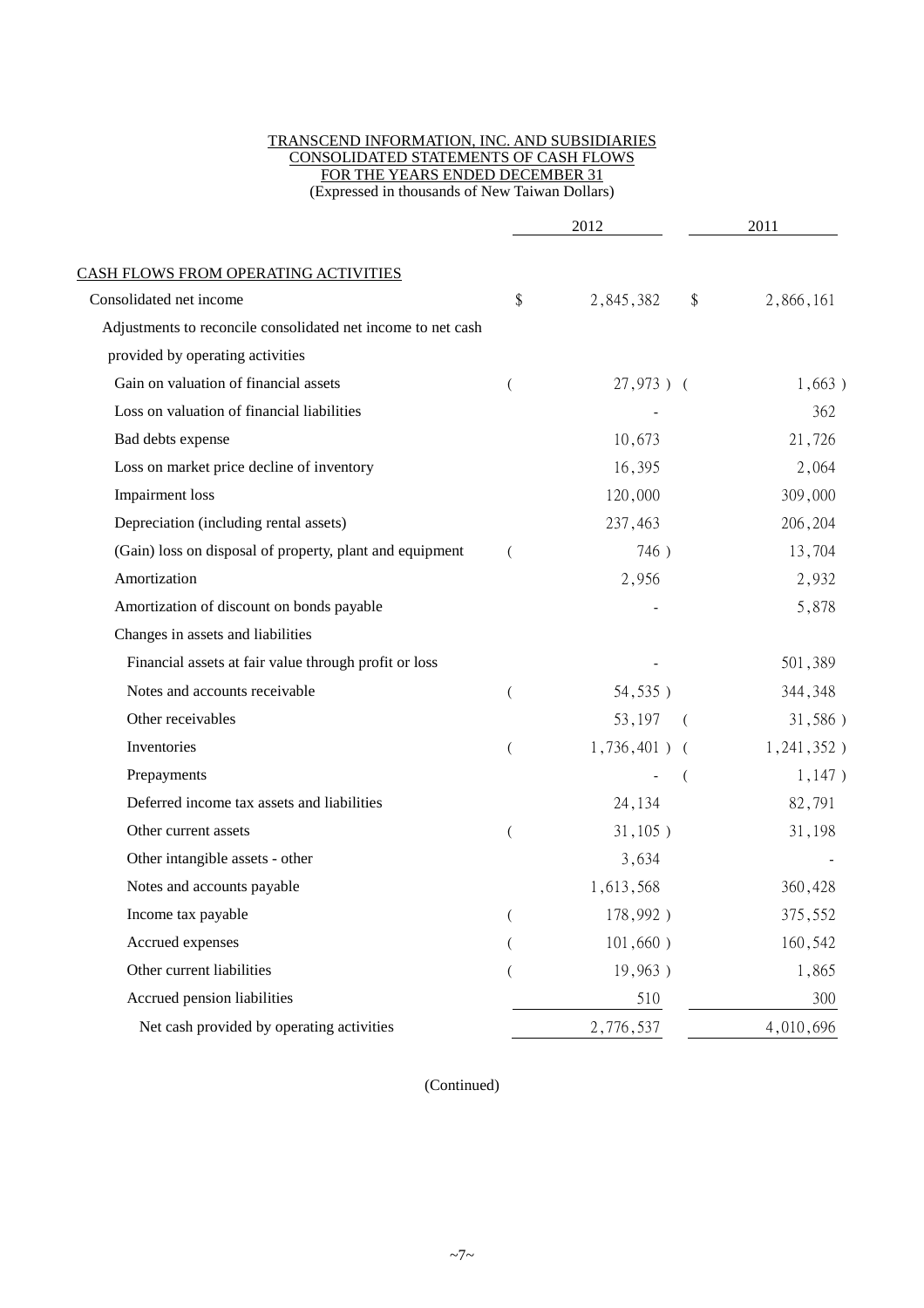#### TRANSCEND INFORMATION, INC. AND SUBSIDIARIES CONSOLIDATED STATEMENTS OF CASH FLOWS FOR THE YEARS ENDED DECEMBER 31 (Expressed in thousands of New Taiwan Dollars)

|                                                         | 2012   |                  | 2011            |
|---------------------------------------------------------|--------|------------------|-----------------|
| CASH FLOWS FROM INVESTING ACTIVITIES                    |        |                  |                 |
| Increase in bonds without active markets                | $($ \$ | $350,943$ ) (\$) | 95,694)         |
| Decrease in other receivables - loan                    |        |                  | 1,500,000       |
| Decrease in other current assets - noncurrent           |        | 124              |                 |
| Acquisition of property, plant and equipment            |        | $53,904$ ) (     | 450,372)        |
| Proceeds from disposal of property, plant and equipment |        | 3,579            | 13,820          |
| Increase in refundable deposits                         |        | $1,402$ ) (      | 11,420)         |
| Decrease in other assets-other                          |        | 1,612            | 6,525           |
| Net cash (used in) provided by investing activities     |        | 400,934)         | 962,859         |
| CASH FLOWS FROM FINANCING ACTIVITIES                    |        |                  |                 |
| Increase in short-term loans                            |        | 168,200          |                 |
| Payment of cash dividends                               |        | $2,369,190$ ) (  | 1,276,430)      |
| Repayment of convertible bonds                          |        |                  | $12,700$ )      |
| (Decrease) increase in other liabilities - other        |        | 2,388)           | 4,060           |
| Net cash used in financing activities                   |        | $2,203,378$ )    | $1,285,070$ )   |
| Effect of foreign exchange rate changes                 |        | 8,245)           | 181,484         |
| Increase in cash and cash equivalents                   |        | 163,980          | 3,869,969       |
| Cash and cash equivalents at beginning of year          |        | 9,708,263        | 5,838,294       |
| Cash and cash equivalents at end of year                | \$     | 9,872,243        | \$<br>9,708,263 |
| Supplemental disclosures of cash flow information       |        |                  |                 |
| Cash paid during the year for:                          |        |                  |                 |
| Interest                                                | \$     | 753              | \$<br>151       |
| Income tax                                              | \$     | 653,223          | \$<br>207,038   |
| Financing activities which have no effect on cash flows |        |                  |                 |
| Conversion of bonds payable to capital stock (Including |        |                  |                 |
| conversion premium)                                     | \$     |                  | \$<br>349,757   |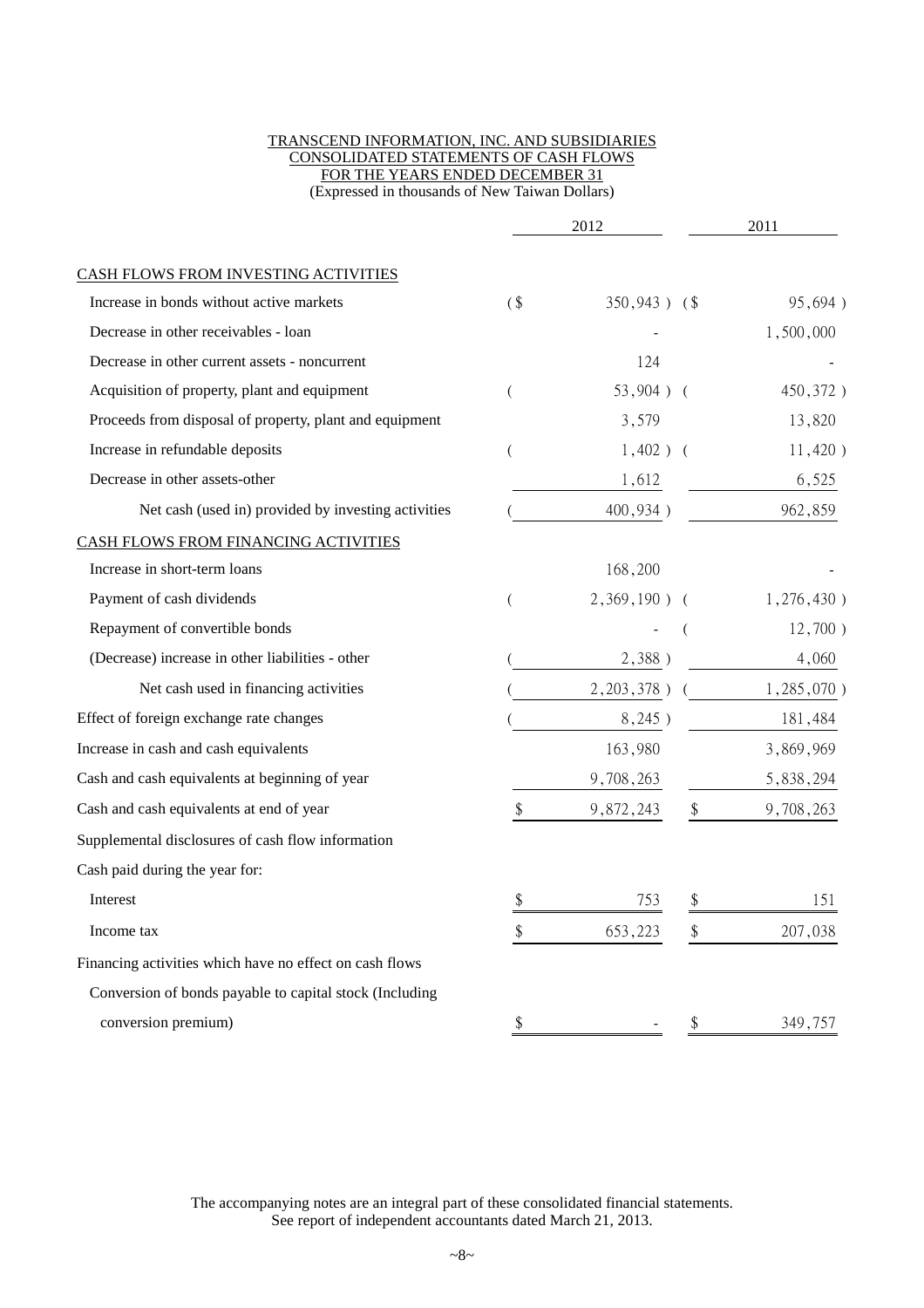# TRANSCEND INFORMATION, INC. AND SUBSIDIARIES NOTES TO THE CONSOLIDATED FINANCIAL STATEMENTS DECEMBER 31, 2012 AND 2011 (EXPRESSED IN THOUSANDS OF NEW TAIWAN DOLLARS, EXCEPT AS OTHERWISE INDICATED)

## 1. HISTORY AND ORGANIZATION

Transcend Information, Inc. (the "Company") was incorporated under the provisions of the Company Law of the Republic of China (R.O.C.) in August 1989. The main activities of the Company are manufacturing, processing and the sale of computer software and hardware, peripheral equipment and other computer components.

The Securities and Futures Commission of the Republic of China had approved the Company's shares to be listed on the Taiwan Stock Exchange and the shares started trading on May 3, 2001. As of December 31, 2012, the Company and its subsidiaries had approximately 2,360 employees.

## 2. SUMMARY OF SIGNIFICANT ACCOUNTING POLICIES

The accompanying consolidated financial statements of the Company and its subsidiaries (collectively referred herein as the Group) are prepared in accordance with the "Rules Governing the Preparation of Financial Statements by Securities Issuers" and accounting principles generally accepted in the Republic of China. The Group's significant accounting policies are summarized below:

## (1) Basis for preparation of consolidated financial statements

A. Basis for preparation of consolidated financial statements

- a. All majority-owned subsidiaries and controlled entities are included in the consolidated financial statements. Effective January 1, 2008, the Company prepares consolidated financial statements on a quarterly basis.
- b. Significant inter-company transactions and assets and liabilities arising from inter-company transactions are eliminated.
- B. Subsidiaries included in the consolidated financial statements and their changes in 2012: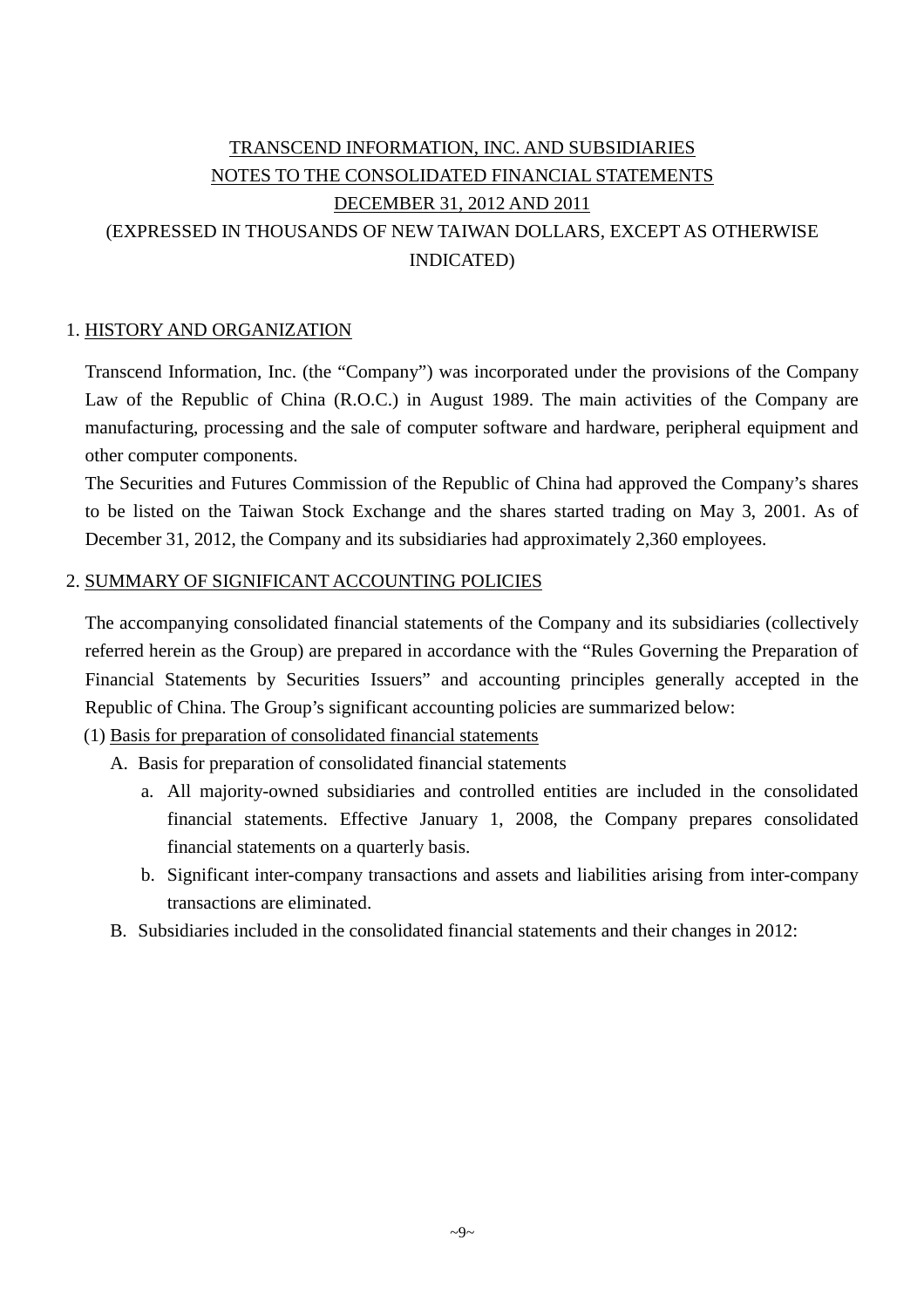|                            |                                                                                                            |                                                                                                                       | Ownership (%)        |                      |             |
|----------------------------|------------------------------------------------------------------------------------------------------------|-----------------------------------------------------------------------------------------------------------------------|----------------------|----------------------|-------------|
| Investor                   | Subsidiary                                                                                                 | Main activities                                                                                                       | December<br>31, 2012 | December<br>31, 2011 | Description |
| <b>Transcend Taiwan</b>    | Saffire Investment<br>Ltd. (Saffire)                                                                       | Investment holding<br>company                                                                                         | 100                  | 100                  |             |
| $\prime\prime$             | Transcend Japan Inc.<br>(Transcend Japan)                                                                  | Wholesaler of<br>computer memory<br>modules and<br>peripheral products                                                | 100                  | 100                  |             |
| $\prime\prime$             | Transcend Information Wholesaler of<br><b>UK</b> Limited<br>(Transcend UK)                                 | computer memory<br>modules and<br>peripheral products                                                                 | 100                  | 100                  |             |
| $^{\prime\prime}$          | Transcend Information Wholesaler of<br>Inc. (Transcend USA)                                                | computer memory<br>modules and<br>peripheral products                                                                 | 100                  | 100                  |             |
| $^{\prime\prime}$          | Transcend Korea Inc.<br>(Transcend Korea)                                                                  | Wholesaler of<br>computer memory<br>modules and<br>peripheral products                                                | 100                  | 100                  |             |
| Saffire Investment<br>Ltd. | Memhiro Pte. Ltd.<br>(Memhiro)                                                                             | Investment holding<br>company                                                                                         | 100                  | 100                  |             |
| Memhiro Pte. Ltd.          | Transcend Information Wholesaler of<br>Europe B.V.<br>(Transcend Europe)                                   | computer memory<br>modules and<br>peripheral products                                                                 | 100                  | 100                  |             |
|                            | Transcend Information Wholesaler of<br>Trading GmbH,<br>Hamburg<br>(Transcend Germany) peripheral products | computer memory<br>modules and                                                                                        | 100                  | 100                  |             |
| n                          | Transcend Information Manufacturing,<br>(Shanghai), Ltd.<br>(Transcend Shanghai)                           | processing and sale of<br>computer software and<br>hardware, peripheral<br>equipment and other<br>computer components | 100                  | 100                  |             |
| $\prime\prime$             | <b>Transtech Trading</b><br>(Shanghai) Co., Ltd.<br>(Transtech Shanghai)                                   | Wholesaler of<br>computer memory<br>modules, peripheral<br>equipment and other<br>computer components                 | 100                  | 100                  |             |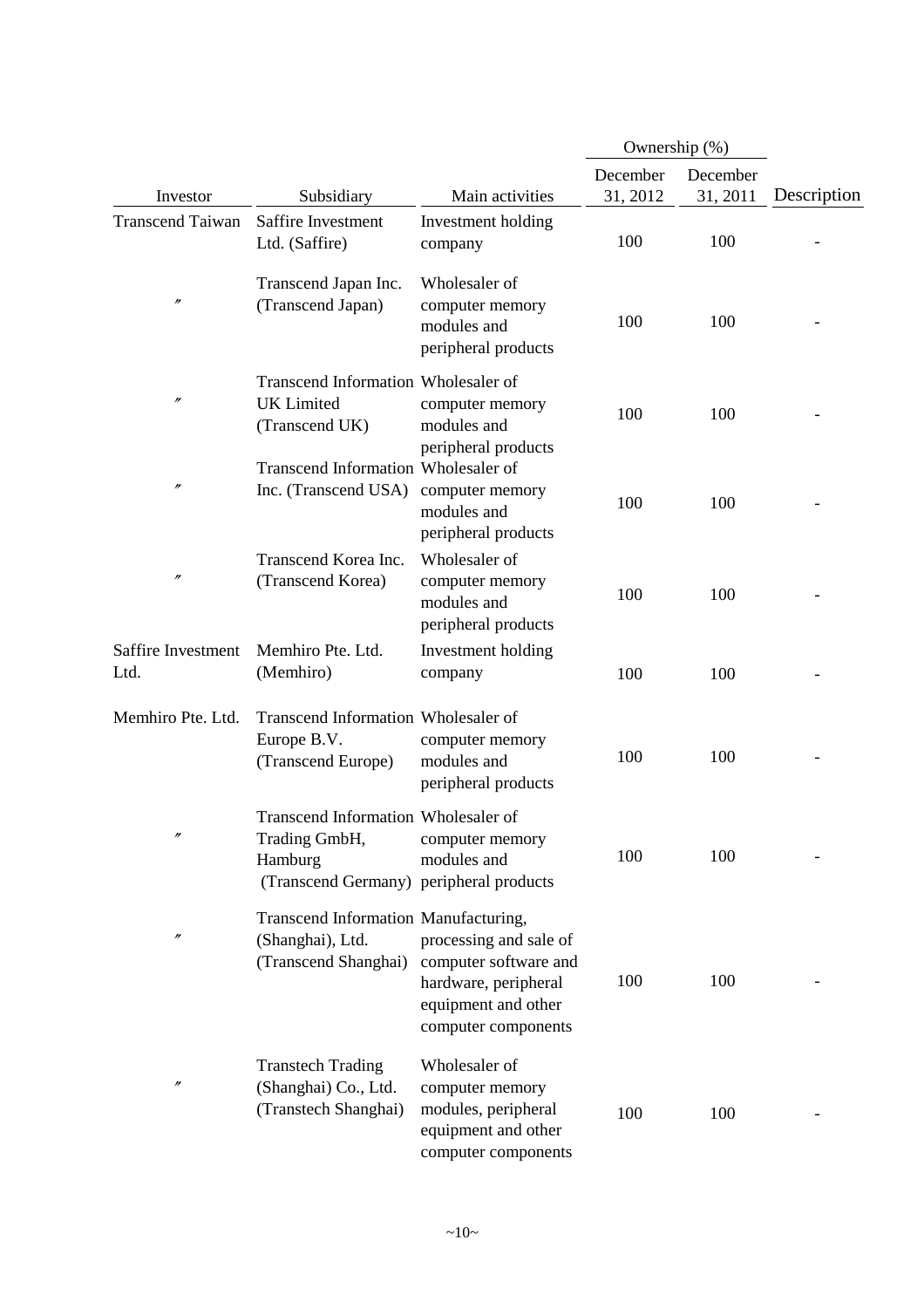- C. Subsidiaries not included in the consolidated financial statements: None.
- D. Adjustment for subsidiaries with difference balance sheet dates: None.
- E. Special operating risks in foreign subsidiaries: None.
- F. Nature and extent of the restrictions on fund remittance from subsidiaries to the parent company: None.
- G. Contents of subsidiaries' securities issued by the parent company: None.
- H. Information on convertible bonds and common stock issued by subsidiaries: None
- (2) Translation of financial statements of foreign subsidiaries

Assets and liabilities of foreign subsidiaries are translated into New Taiwan Dollars using the exchange rates at the balance sheet date. Equity accounts are translated at historical exchange rates except for beginning retained earnings, which are carried forward from prior year's balance. Profit and loss accounts are translated at weighted-average rates of the year. The resulting translation differences are included in "cumulative translation adjustments" under stockholders' equity.

- (3) Foreign currency transactions
	- A. Transactions denominated in foreign currencies are translated into functional currencies at the spot exchange rates prevailing at the transaction dates. Exchange gains or losses due to the difference between the exchange rate on the transaction date and the exchange rate on the date of actual receipt and payment are recognized in current year's profit or loss.
	- B. Receivables, other monetary assets and liabilities denominated in foreign currencies are translated at the spot exchange rates prevailing at the balance sheet date. Exchange gains or losses are recognized in profit or loss.
	- C. When a gain or loss on a non-monetary item is recognized directly in equity, any exchange component of that gain or loss shall be recognized directly in equity. Conversely, when a gain or loss on a non-monetary item is recognized in profit or loss, any exchange component of that gain or loss shall be recognized in profit or loss. However, non-monetary items that are measured on a historical cost basis are translated using the exchange rate at the date of the transaction.
- (4) Classification of current and non-current items
	- A. Assets that meet one of the following criteria are classified as current assets; otherwise they are classified as non-current assets:
		- a. Assets arising from operating activities that are expected to be realized or consumed, or are intended to be sold within the normal operating cycle;
		- b. Assets held mainly for trading purposes;
		- c. Assets that are expected to be realized within twelve months from the balance sheet date;
		- d. Cash and cash equivalents, excluding restricted cash and cash equivalents and those that are to be exchanged or used to pay off liabilities more than twelve months after the balance sheet date.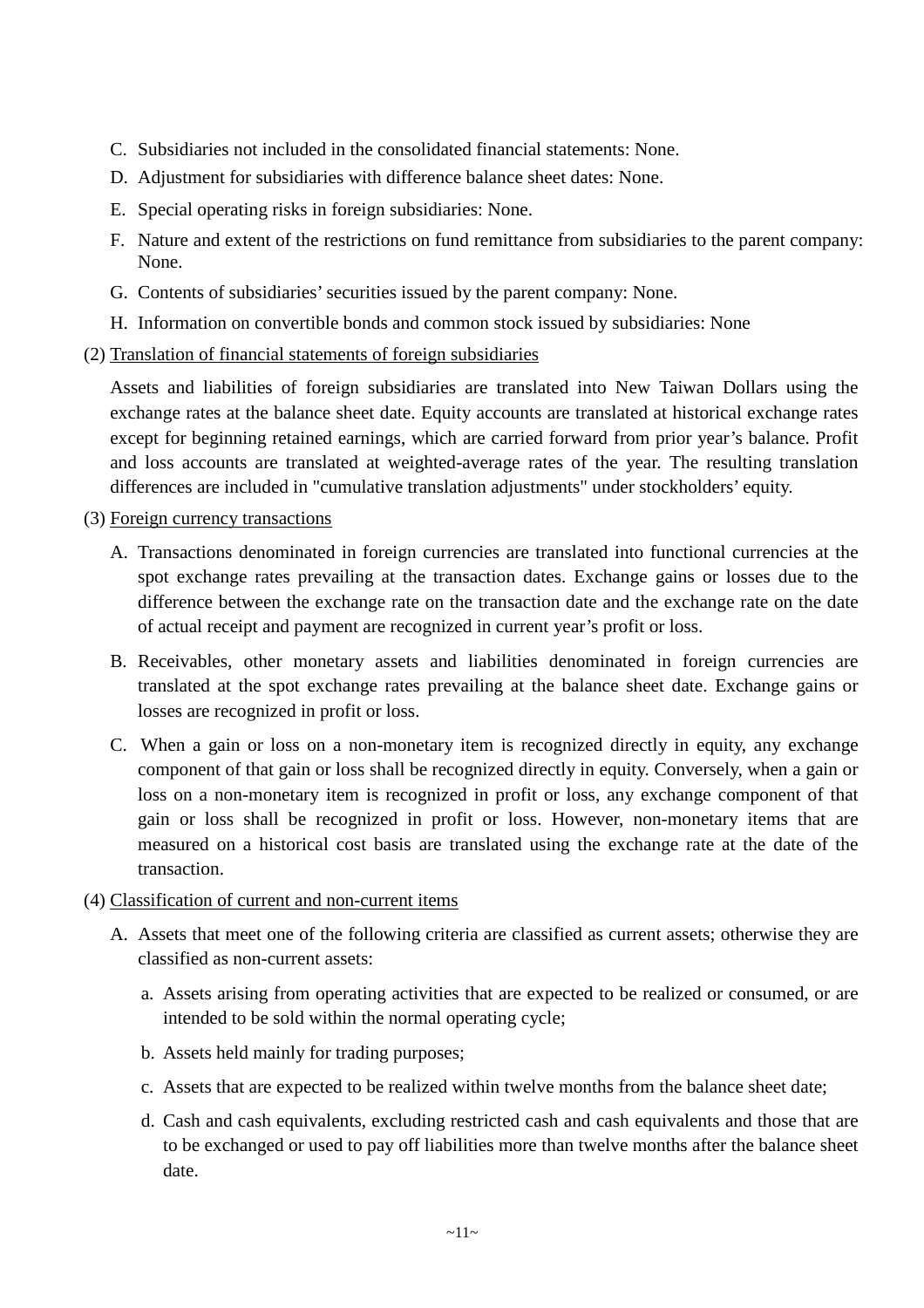- B. Liabilities that meet one of the following criteria are classified as current liabilities; otherwise they are classified as non-current liabilities:
	- a. Liabilities arising from operating activities that are expected to be paid off within the normal operating cycle;
	- b. Liabilities arising mainly from trading activities;
	- c. Liabilities that are to be paid off within twelve months from the balance sheet date;
	- d. Liabilities for which the repayment date cannot be extended unconditionally to more than twelve months after the balance sheet date.
- (5) Financial assets and financial liabilities at fair value through profit or loss
	- A. Financial assets and financial liabilities at fair value through profit or loss are recognized and derecognized using trade date accounting and are recognized initially at fair value.
	- B. These financial instruments are subsequently remeasured and stated at fair value, and the gain or loss is recognized in profit or loss.
	- C. When a derivative is an ineffective hedging instrument, it is initially recognized at fair value on the date a derivative contract is entered into and is subsequently remeasured at its fair value. If a derivative is a non-option derivative, the fair value initially recognized is zero.
- (6) Investment in bonds without active markets
	- A. Investment in bonds without active markets is recognized and derecognized using trade date accounting and is stated initially at its fair value plus transaction costs that are directly attributable to the acquisition of the financial asset.
	- B. This financial asset is carried at amortized cost.
	- C. If there is any objective evidence that the financial asset is impaired, the impairment loss is recognized in profit or loss. If, subsequently, the fair value of asset increases and the increase can be objectively related to an event occurring after the impairment loss was recognized in profit or loss, the previously recognized impairment loss shall be reversed to the extent of the amount of the amortized cost that would have been recognized at the date the impairment is reversed.

#### (7) Notes, accounts and other receivables

- A. Notes and accounts receivable are claims resulting from the sale of goods or services. Receivables arising from transactions other than the sale of goods or services are classified as other receivables. Notes, accounts and other receivables are recognized initially at fair value and subsequently measured at amortized cost using the effective interest method, less provision for impairment.
- B. The Group assesses at each balance sheet date whether there is any objective evidence that a financial asset or a group of financial assets is impaired. If such evidence exists, a provision for impairment of financial asset is recognized. The amount of impairment loss is determined based on the difference between the asset's carrying amount and the present value of estimated future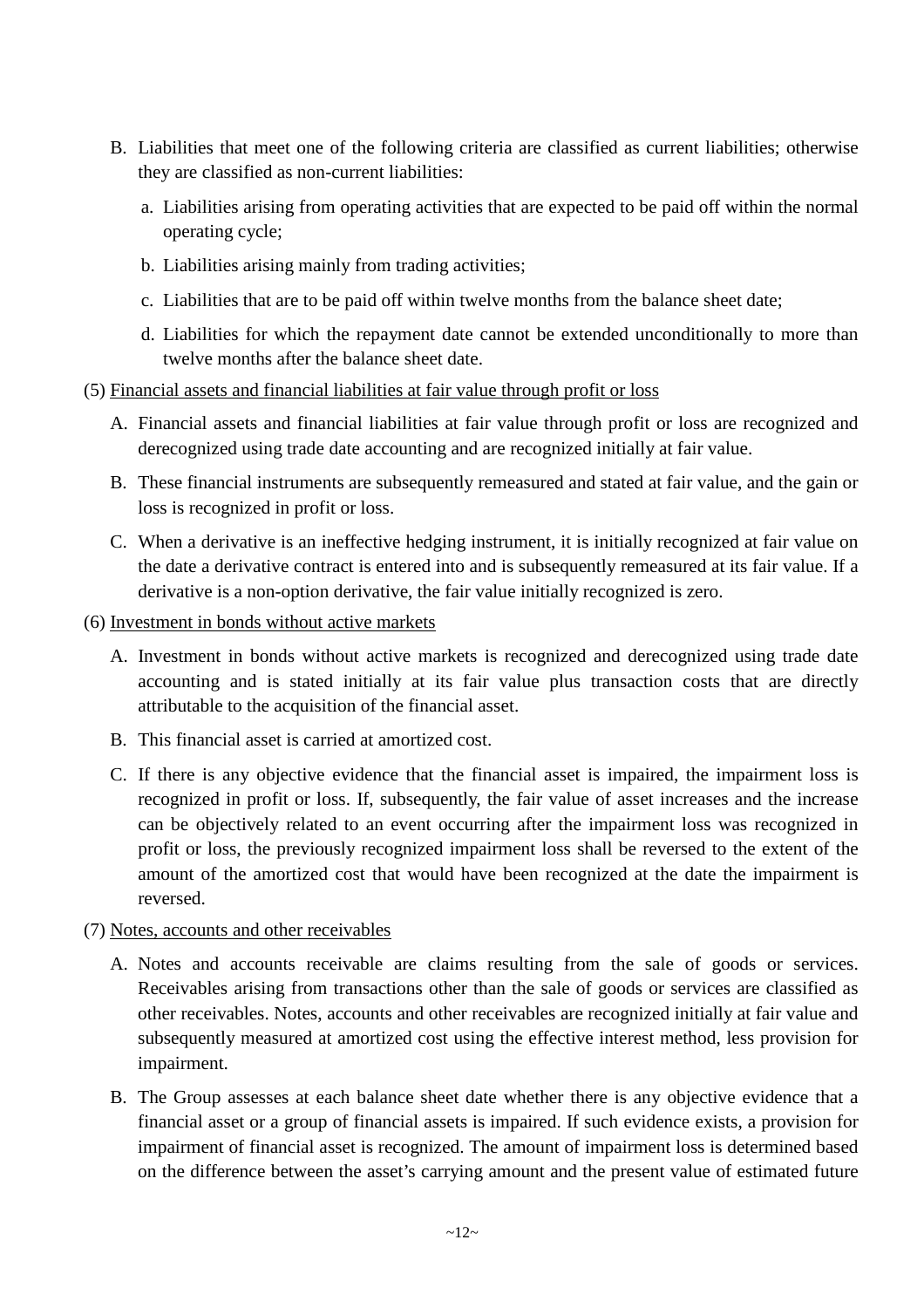cash flows, discounted at the original effective interest rate. When the fair value of the asset subsequently increases and the increase can be objectively related to an event occurring after the impairment loss was recognized in profit or loss, the impairment loss shall be reversed to the extent of the loss previously recognized in profit or loss. Such recovery of impairment loss shall not result to the asset's carrying amount greater than its amortized cost where no impairment loss was recognized. Subsequent recoveries of amounts previously written off are recognized in profit or loss.

## (8) Inventories

The perpetual inventory system is adopted for inventory recognition. Inventories are measured using the moving average method. Fixed manufacturing overhead must be allocated on the basis of the normal capacity of the production equipment. If production fluctuates over interim periods, the cost variances resulting from such fluctuation should be considered as a deferral in the interim financial statements. At the end of period, inventories are evaluated at the lower of cost or net realizable value, and the individual item approach is used in the comparison of cost and net realizable value. The calculation of net realizable value should be based on the estimated selling price in the normal course of business, net of estimated costs of completion and estimated selling expenses.

## (9) Available-for-sale financial assets

- A. Available-for-sale financial assets are recognized and derecognized using trade date accounting and are initially stated at fair value plus transaction costs that are directly attributable to the acquisition of the financial asset.
- B. The financial assets are remeasured and stated at fair value, and the gain or loss is recognized in equity, until the financial asset is derecognized, at which time the cumulative gain or loss previously recognized in equity shall be recognized in profit or loss. The fair value of listed stocks and OTC stocks are based on latest quoted fair prices of the accounting period.
- C. If there is any objective evidence that the financial asset is impaired, the cumulative loss that had been recognized directly in equity shall be transferred from equity to profit or loss. When the fair value of an equity instrument subsequently increases, impairment losses recognized previously in profit or loss shall not be reversed. When the fair value of a debt instrument subsequently increases and the increase can be objectively related to an event occurring after the impairment loss was recognized in profit or loss, the impairment loss shall be reversed to the extent of the loss recognized in profit or loss.

## (10) Financial assets carried at cost

- A. Investment in unquoted equity instruments is recognized or derecognized using trade date accounting and is stated initially, at its fair value plus transaction costs that are directly attributable to the acquisition of the financial asset.
- B. If there is any objective evidence that the financial asset is impaired, the impairment loss is recognized in profit or loss. Such impairment loss shall not be reversed when the fair value of the asset subsequently increases.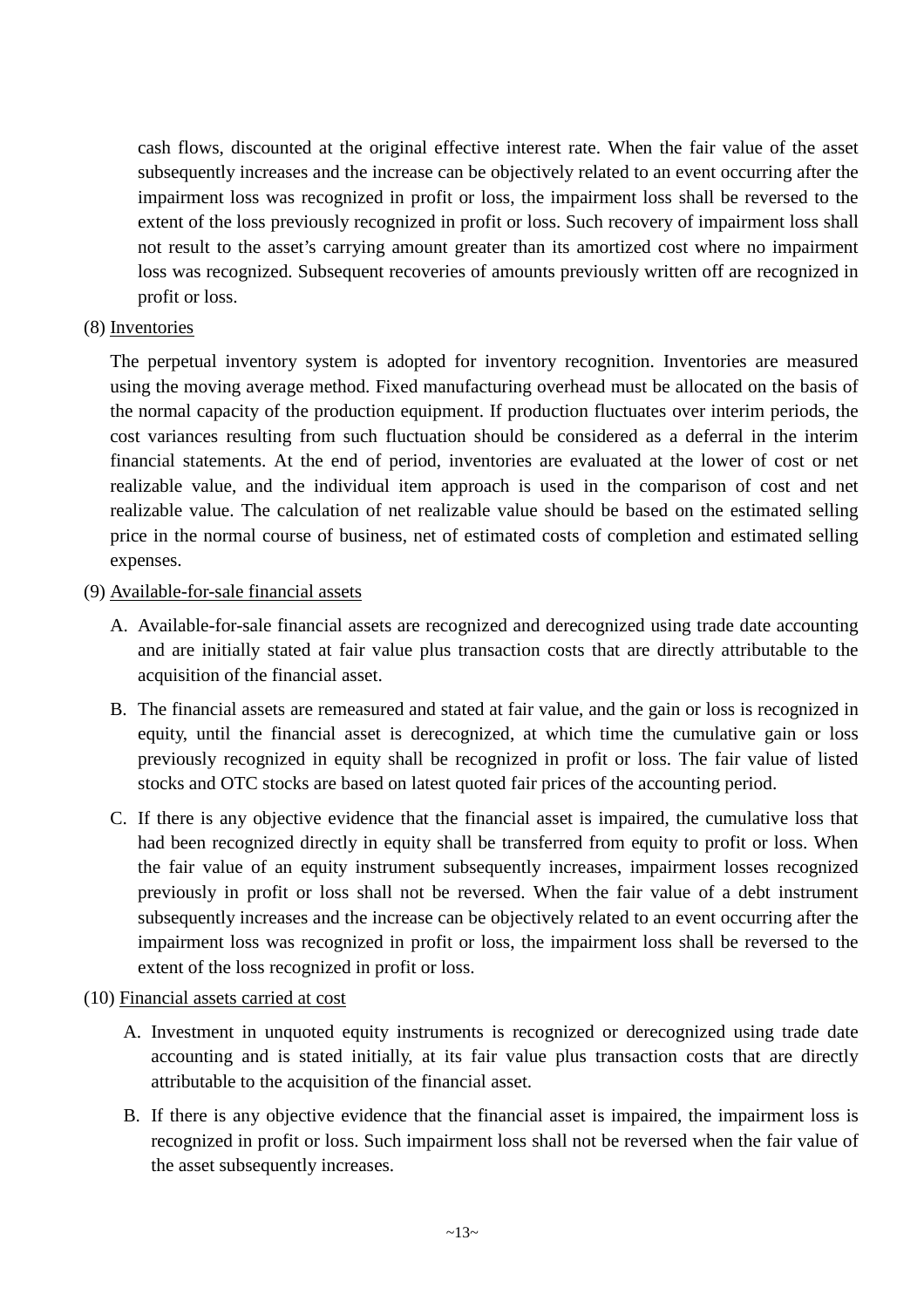#### (11) Property, plant and equipment

- A. Property, plant and equipment are stated at cost. Interests incurred on the loans used to bring the assets to the condition and location necessary for their intended uses are capitalized.
- B. Depreciation is provided using the straight-line method over the estimated useful lives of the assets. The estimated useful lives are 2 to 55 years for buildings and 2 to 10 years for the other property, plant and equipment.
- C. Transcend USA calculates depreciation using the straight-line method for buildings and the double declining balance method for the other property, plant and equipment. The estimated useful life of property, plant and equipment is 5 to 7 years, except for buildings.
- D. Significant renewals or betterments are capitalized and depreciated accordingly. Maintenance and repairs are charged to expense as incurred.
- E. When an asset is sold or retired, the cost and accumulated depreciation are removed from the respective accounts and the resulting gain or loss is included in current income.
- F. Property, plant and equipment that are idle or have no value in use are reclassified to "other assets" at the lower of the fair value less costs to sell or book value. The resulting difference is included in current operations. Depreciation provided on these assets is charged to non-operating expense.

## (12) Intangible assets

Intangible assets include royalties paid for land use right of Transcend Shanghai and are amortized over the contract period of 50 years using the straight-line method.

#### (13) Impairment of non-financial assets

The Group recognizes impairment loss when there is indication that the recoverable amount of an asset is less than its carrying amount. The recoverable amount is the higher of the fair value less costs to sell and value in use. The fair value less costs to sell is the amount obtainable from the sale of the asset in an arm's length transaction after deducting any direct incremental disposal costs. The value in use is the present value of estimated future cash flows to be derived from continuing use of the asset and from its disposal at the end of its useful life. When the impairment no longer exists, the impairment loss recognized in prior years shall be recovered.

#### (14) Pension plan

Under the defined benefit pension plan, net periodic pension costs are recognized in accordance with the actuarial calculations. Net periodic pension costs include service cost, interest cost, expected return on plan assets, and amortization of unrecognized net transition obligation and gains or losses on plan assets. Unrecognized net transition obligation is amortized on a straight-line basis over average remaining service life of employees. Under the defined contribution pension plan, net periodic pension costs are recognized as incurred.

#### (15) Income tax

A. Provision for income tax includes deferred income tax resulting from temporary differences, investment tax credits and loss carry-forward. Valuation allowance on deferred tax assets is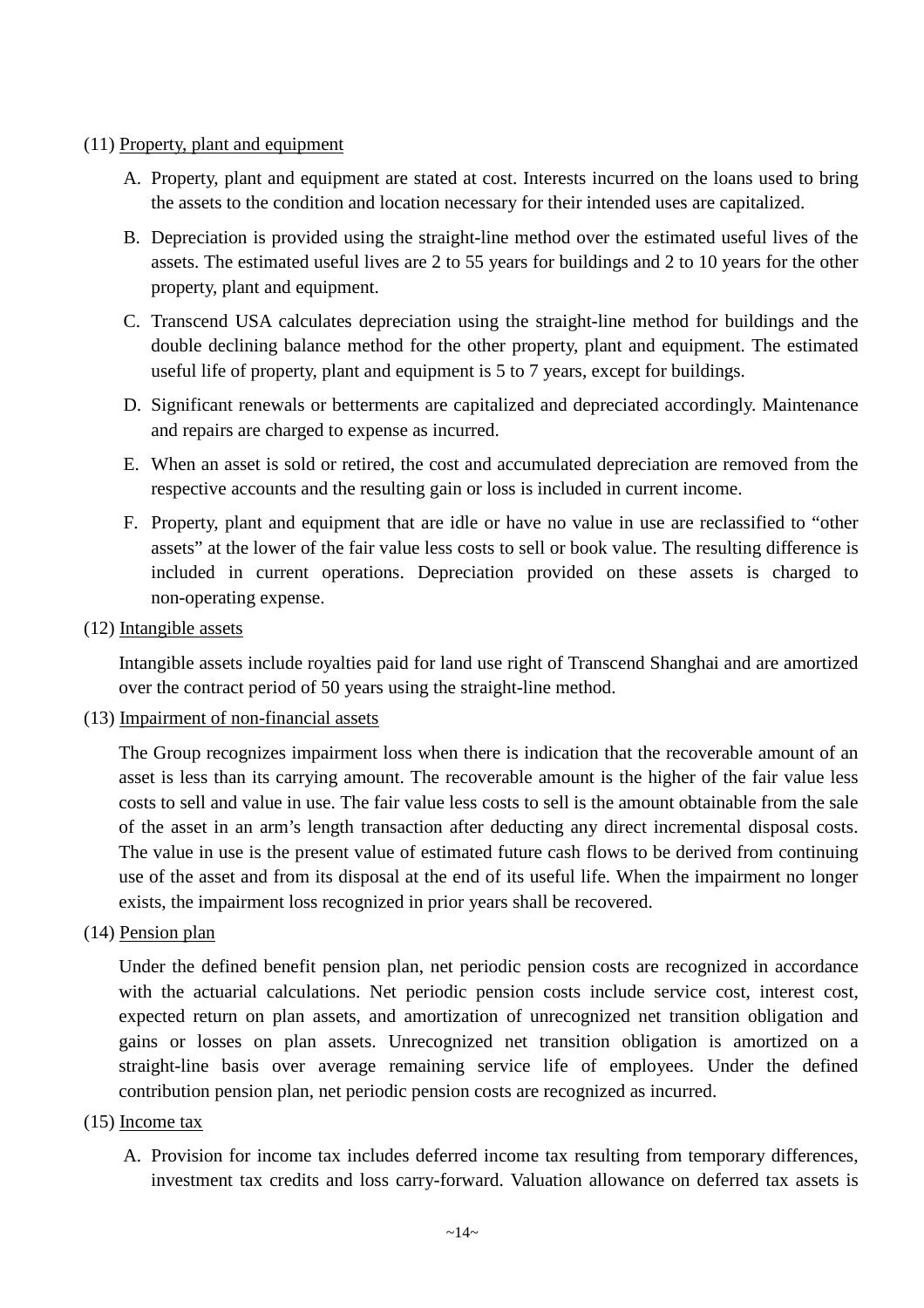provided to the extent that it is more likely than not that the tax benefit will not be realized. Over or under provision of prior years' income tax liabilities is included in current year's income tax. When a change in the tax laws is enacted, the deferred tax liability or asset should be recomputed accordingly in the period of change. The difference between the new amount and the original amount, that is, the effect of changes in the deferred tax liability or asset, should be recognized as an adjustment to income tax expense (benefit) for income from continuing operations in the current period.

- B. Investment tax credits arising from expenditures incurred on acquisitions of equipment or technology, research and development, are recognized in the year the related expenditures are incurred.
- C. An additional 10% tax is levied on the unappropriated retained earnings and is recorded as income tax expense in the year the stockholders resolve to retain the earnings.

## $(16)$  Share-based payment — employee compensation plan

- A. The employee stock options granted from January 1, 2004 through December 31, 2007 are accounted for in accordance with EITF 92-070, EITF 92-071 and EITF 92-072 "Accounting for Employee Stock Options" as prescribed by the Accounting Research and Development Foundation, R.O.C., dated March 17, 2003. Under the share-based employee compensation plan, compensation cost is recognized using the intrinsic value method and pro forma disclosures of net income and earnings per share are prepared in accordance with the R.O.C. SFAS No. 39, "Accounting for Share-based Payment".
- B. For the grant date of the share-based payment agreements set on or after January 1, 2008, the Company shall measure the services received during the vesting period by reference to the fair value of the equity instruments granted and account for those amounts as payroll expenses during that period.
- (17) Employees' bonuses and directors' and supervisors' remuneration

Effective January 1, 2008, pursuant to EITF 96-052 of the Accounting Research and Development Foundation, R.O.C., dated March 16, 2007, "Accounting for Employees' Bonuses and Directors' and Supervisors' Remuneration", the costs of employees' bonuses and directors' and supervisors' remuneration are accounted for as expenses and liabilities, provided that such a recognition is required under legal or constructive obligation and those amounts can be estimated reasonably. However, if the accrued amounts for employees' bonuses, and directors' and supervisors' remuneration are significantly different from the actual distributed amounts resolved by the stockholders at their annual stockholders' meeting subsequently, the differences shall be recognized as gain or loss in the following year. In addition, according to EITF 97-127 of the Accounting Research and Development Foundation, R.O.C., dated March 31, 2008, "Criteria for Listed Companies in Calculating the Number of Shares of Employees' Stock Bonus", the Company calculates the number of shares of employees' stock bonus based on the closing price of the Company's common stock at the previous day of the stockholders' meeting held in the year following the financial reporting year, and after taking into account the effects of ex-rights and ex-dividends.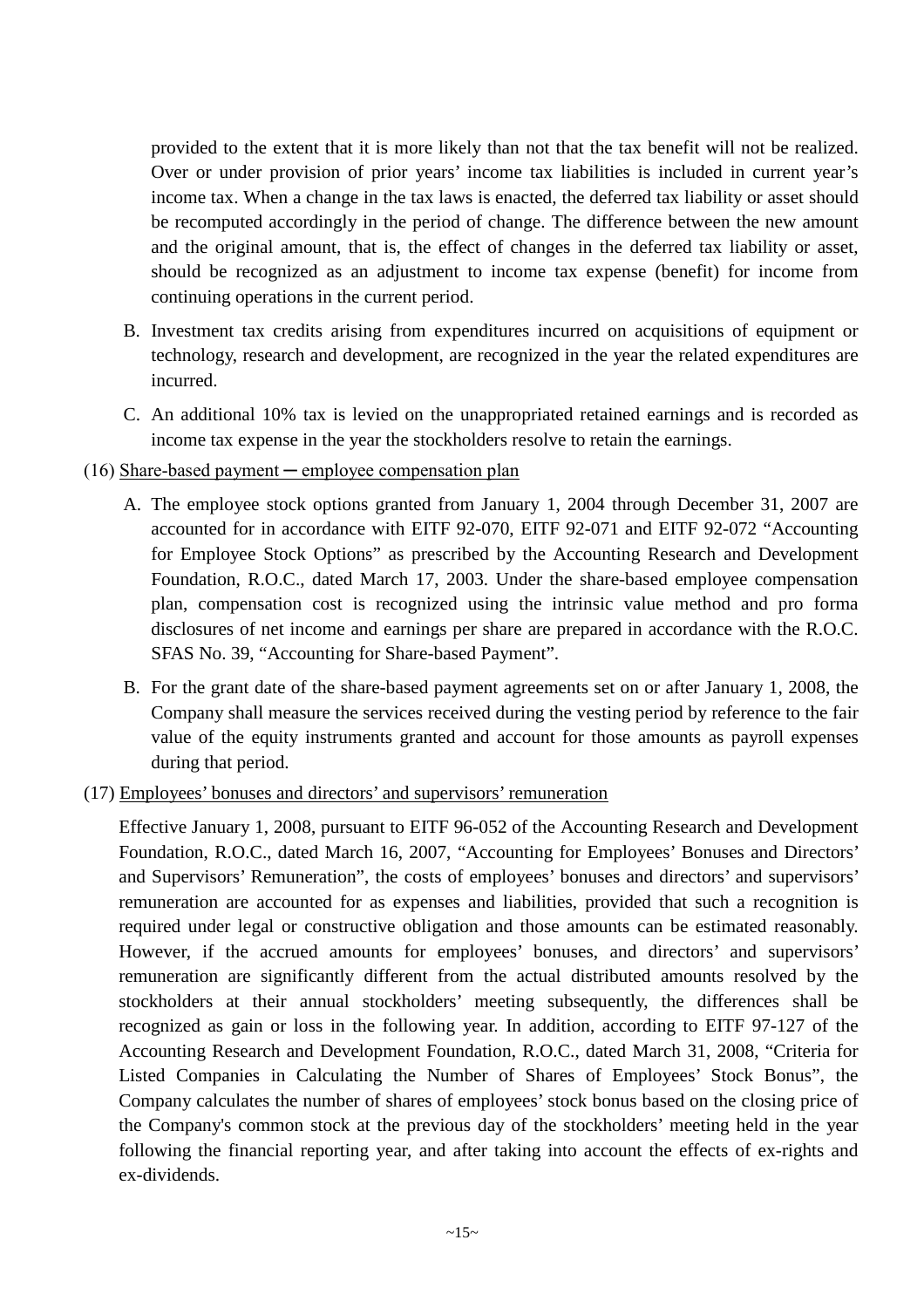#### (18) Revenues, costs and expenses

Revenues are recognized when the earning process is substantially completed and are realized or realizable. Costs and expenses are recognized as incurred.

(19) Use of estimates

The preparation of consolidated financial statements in conformity with generally accepted accounting principles requires management to make estimates and assumptions that affect the amounts of assets and liabilities and the disclosures of contingent assets and liabilities at the date of the financial statements and the amounts of revenues and expenses during the reporting period. Actual results could differ from those estimates and assumptions.

(20) Operating segments

Operating segments are reported in a manner consistent with the internal reporting provided to the chief operating decision-maker. The chief operating decision-maker is responsible for allocating resources and assessing performance of the operating segments.

In accordance with R.O.C. SFAS No. 41, "Operating Segments", segment information is disclosed in the consolidated financial statements rather than in the separate financial statements of the Company.

## 3. CHANGES IN ACCOUNTING PRINCIPLES

(1) Notes, accounts and other receivables

Effective January 1, 2011, the Group adopted the amendments to R.O.C. SFAS No. 34, "Financial Instruments: Recognition and Measurement". A provision for impairment (bad debts) of notes, accounts and other receivables is recognized when there is objective evidence that the receivables are impaired. This change in accounting principle had no significant effect on the financial statement as of and for the year ended December 31, 2011.

(2) Operating segments

Effective January 1, 2011, the Group adopted the newly issued R.O.C. SFAS No. 41, "Operating Segments" to replace the original R.O.C SFAS No. 20 "Segment Reporting". Segment information for prior year is restated as comparative information during the initial year of adoption. This change in accounting principle had no significant effect on net income and earnings per share for the year ended December 31, 2011.

## 4. DETAILS OF SIGNIFICANT ACCOUNTS

## (1) Cash and cash equivalents

|                               | December 31, |           |  |           |  |  |
|-------------------------------|--------------|-----------|--|-----------|--|--|
| Petty cash and cash on hand   |              | 2012      |  | 2011      |  |  |
|                               | \$           | 814       |  | 1,083     |  |  |
| Checking and savings deposits |              | 3,917,527 |  | 5,459,103 |  |  |
| Time deposits                 |              | 5,953,902 |  | 4,248,077 |  |  |
|                               | \$           | 9,872,243 |  | 9,708,263 |  |  |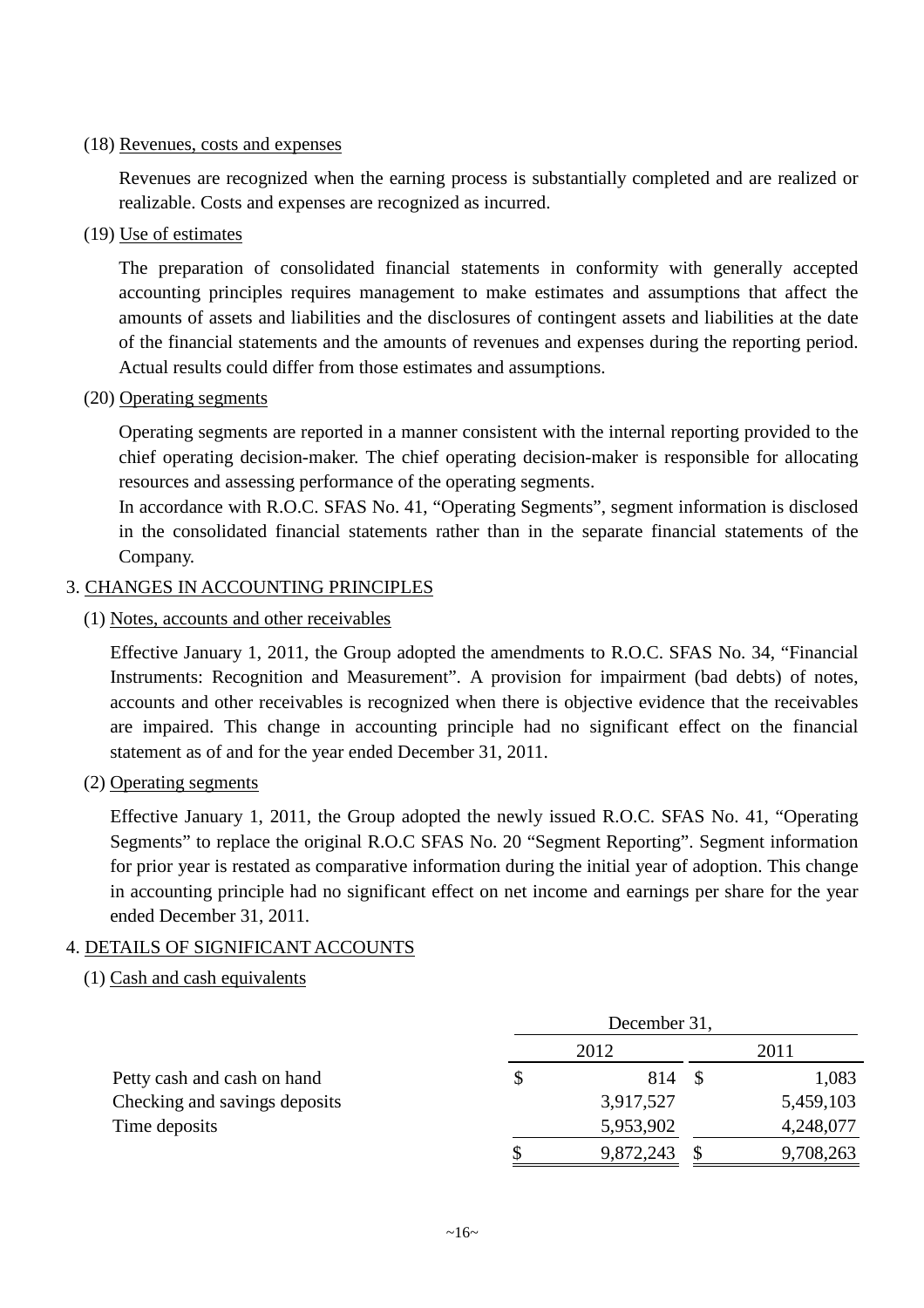#### (2) Investment in bonds without active markets - current

|             |      | December 31, |  |        |  |  |
|-------------|------|--------------|--|--------|--|--|
|             | 2012 |              |  | 2011   |  |  |
| Funds-bonds |      | 470,064      |  | 96,140 |  |  |

The Group recognized net gain of \$27,973 and \$422 for the year ended December 31, 2012 and 2011, respectively. Interest rates of the bonds are fixed by contracts. The bonds are due within one year.

#### (3) Accounts receivable

|                                       | December 31, |           |    |           |  |  |
|---------------------------------------|--------------|-----------|----|-----------|--|--|
| Accounts receivable                   |              | 2012      |    | 2011      |  |  |
|                                       |              | 2,475,867 | -8 | 2,477,012 |  |  |
| Less: Allowance for doubtful accounts |              | 57,267)   |    | 46,594)   |  |  |
|                                       |              | 2,418,600 |    | 2,430,418 |  |  |

As of December 31, 2012 and 2011, the Group reclassified uncollectible accounts receivable in the amount of \$13,352 and \$17,437, respectively, to other assets-others and fully provided with allowance for doubtful accounts.

#### (4) Prepayments

The Board of Directors of the Company adopted a resolution on April 9, 2010 to grant a loan in the amount of \$1,500,000 to its major supplier – Powerchip Technology Corp. for a period of one year. The interest rate on the loan is 2.5% per annum. Interest is payable on a quarterly basis. Powerchip Technology Corp. pledged 126,690 thousand shares of Rexchip Electronics Corp.'s common stock it held as collateral to the Company. The value of those shares was equivalent to the amount of the loan.

In April, 2011, the Company entered into a purchase agreement with Powerchip Technology Corp. to use the other receivables stated above to offset the prepayments on the Company's purchases from Powerchip Technology Corp., with a term from April 1, 2011 to August 31, 2011. Purchases had been done and prepayments had been offset by the other receivables on the due date of the agreement. To safeguard the Company's interest for the conversion of a loan agreement into a purchase agreement, the Company obtained 74,410 thousand shares of Rexchip Electronics Corp. from Powerchip Technology Corp. as collateral and may exercise purchase options of those shares at a maximum amount of \$450,000, when certain criteria have been achieved. Such options are intended to protect the Company's interest; they have no material impact on the Company.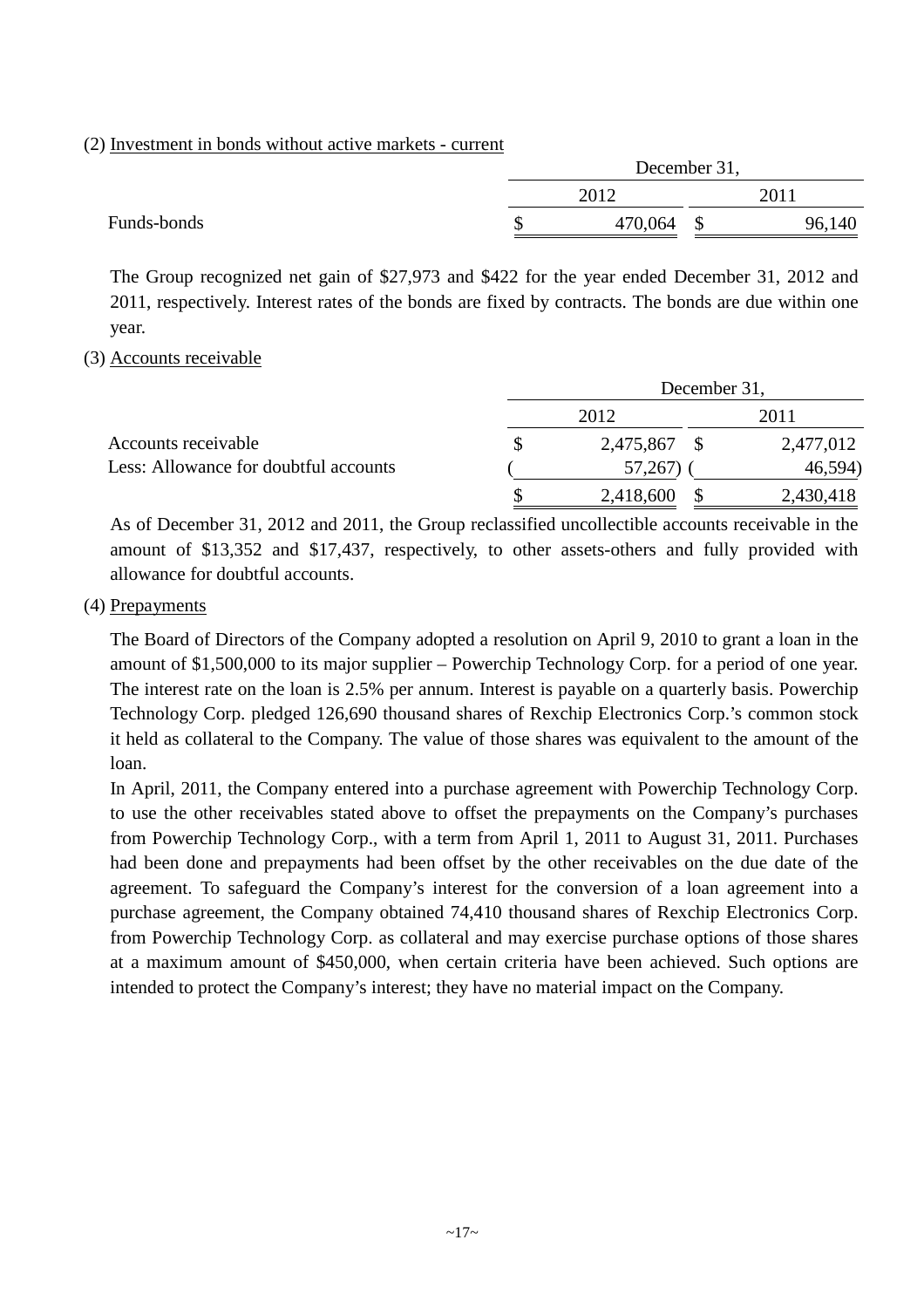## (5) Inventories

|                 |    | December 31, 2012 |  |             |  |            |  |  |  |
|-----------------|----|-------------------|--|-------------|--|------------|--|--|--|
|                 |    | Cost              |  | Allowance   |  | Book value |  |  |  |
| Raw materials   | \$ | 3,532,935 (\$     |  | $30,935$ \$ |  | 3,502,000  |  |  |  |
| Work in process |    | 898,082           |  | 16,276      |  | 881,806    |  |  |  |
| Finished goods  |    | 1,877,955         |  | 39,431)     |  | 1,838,524  |  |  |  |
|                 | S  | 6,308,972         |  | 86,642)     |  | 6,222,330  |  |  |  |

|                 |                      | December 31, 2011 |            |
|-----------------|----------------------|-------------------|------------|
|                 | Cost                 | Allowance         | Book value |
| Raw materials   | \$<br>2,324,033 (\$) | $37,168$ \$       | 2,286,865  |
| Work in process | 706,760              | 3,706)            | 703,054    |
| Finished goods  | 1,541,778            | 29,373)           | 1,512,405  |
|                 | 4,572,571            | 70,247            | 4,502,324  |

Expense and loss incurred on inventories for the years ended December 31, 2012 and 2011were as follows:

|                              | For the year ended |               |  | For the year ended |  |  |
|------------------------------|--------------------|---------------|--|--------------------|--|--|
|                              | December 31, 2012  |               |  | December 31, 2011  |  |  |
| Cost of inventories sold     |                    | 21,252,584 \$ |  | 25,240,236         |  |  |
| Loss on market price decline |                    | 16,395        |  | 2,064              |  |  |
|                              |                    | 21,268,979    |  | 25,242,300         |  |  |

(6) Available-for-sale financial assets - noncurrent

|                                                   | 2012    | 2011    |
|---------------------------------------------------|---------|---------|
| Listed (OTC) stock - Alcor Micro Corp.            | 198,000 | 198,000 |
| Adjustment of available-for-sale financial assets | 21,011) | 6,922   |
|                                                   | 176.989 | 204,922 |

December 31,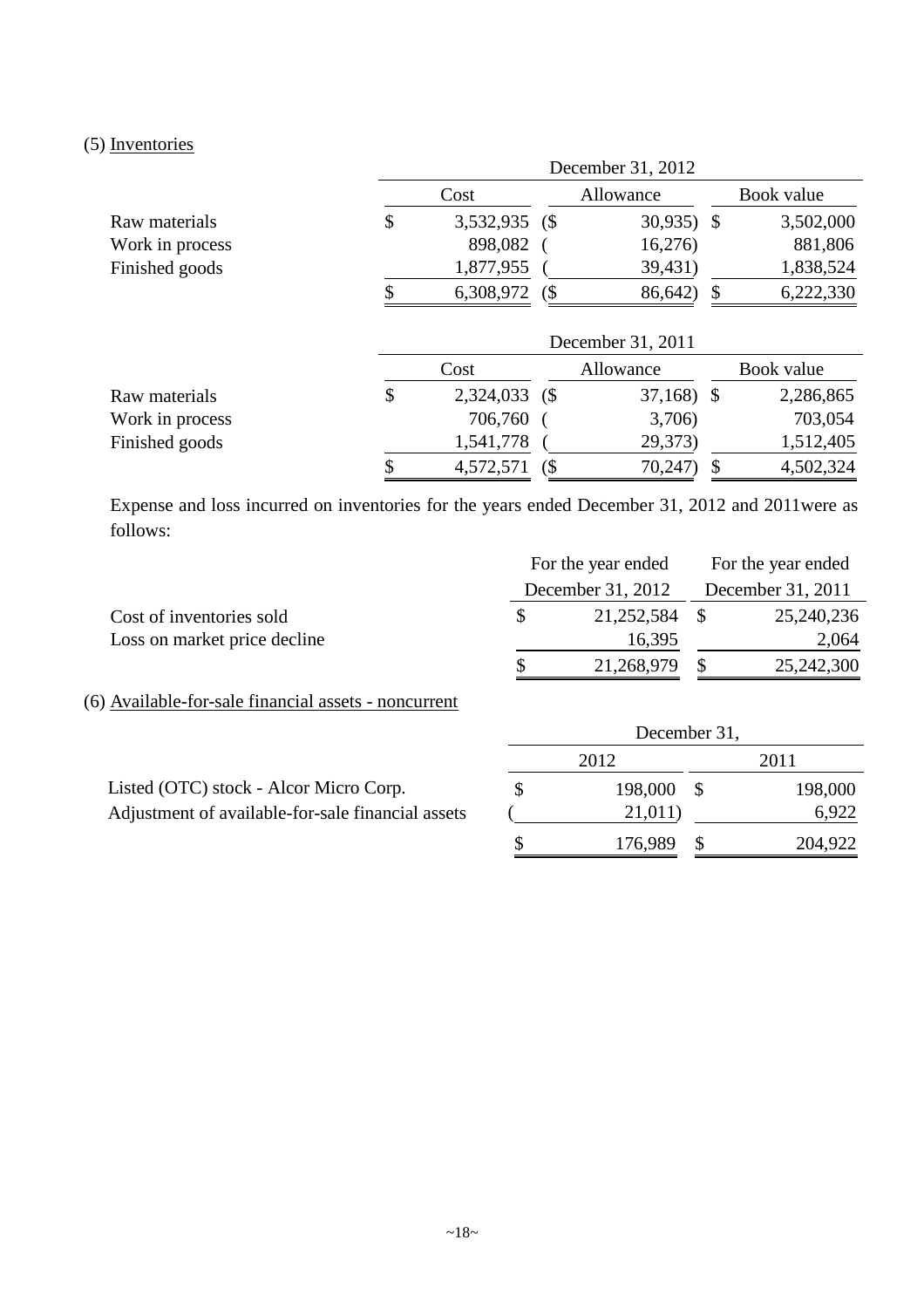|                                                | December 31, |             |          |          |  |  |  |
|------------------------------------------------|--------------|-------------|----------|----------|--|--|--|
| Investee company                               |              | 2012        |          | 2011     |  |  |  |
| Listed (OTC) stock - Taiwan IC Packaging Corp. | \$           | 640,000     | S        | 640,000  |  |  |  |
| Listed (OTC) stock – Hitron Tech. Inc.         |              | 44,580      |          | 44,580   |  |  |  |
| Listed (OTC) stock - Alcor Micro Corp.         |              | 39,350      |          | 39,350   |  |  |  |
| Unlisted stock-Skyviia Corp.                   |              | 30,000      |          | 30,000   |  |  |  |
| Unlisted stock - Dramexchange Tech. Inc.       |              | 1,125       |          | 1,125    |  |  |  |
|                                                | \$           | 755,055     | <b>S</b> | 755,055  |  |  |  |
| Accumulated impairment                         |              | $429,000$ ) |          | 309,000) |  |  |  |
|                                                |              | 326,055     |          | 446,055  |  |  |  |

### (7) Financial assets carried at cost – noncurrent

- A. Private equity investments in Alcor Micro Corp., Taiwan IC Packaging Corp. and Hitron Tech. Inc. are not allowed to be transferred three years after the trade date. The investment in Dramexchange Tech. Inc. and Skyviia Corp. were measured at cost since its fair value cannot be quoted in an active market and the fair value cannot be measured reliably.
- B. The Company recognized impairment loss of \$90,000 and \$309,000 for the years ended December 31, 2012 and 2011 respectively, since there has been objective evidence that the fair value of Taiwan IC Packaging Corp. has declined.
- C. Due to Skyviia Corp. was not in good financial condition, the stockholders at their extraordinary stockholders' meeting on November 29, 2012 adopted a resolution for dissolution and liquidation. The Company recognized impairment loss of \$30,000 for the year ended December 31, 2012.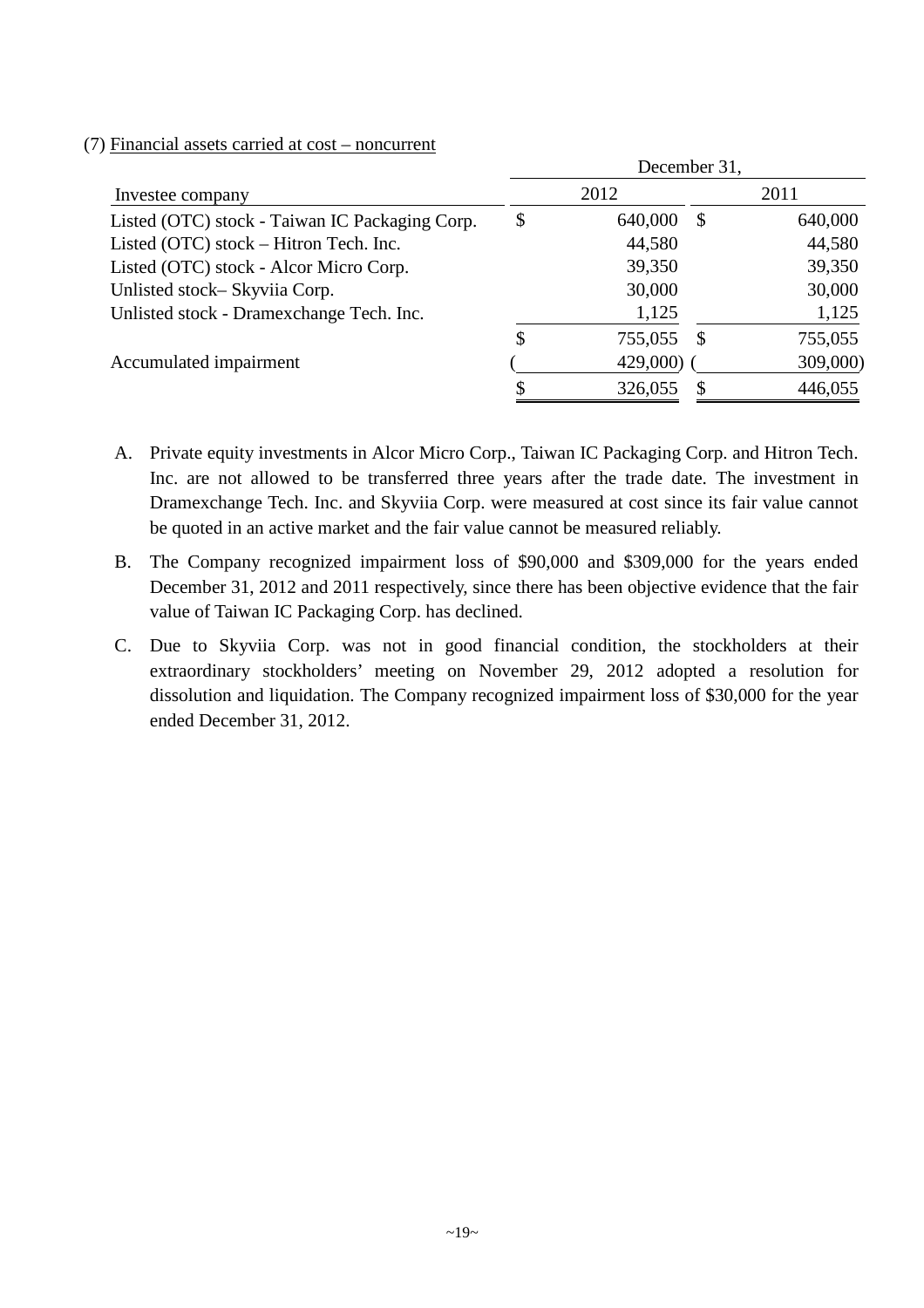# (8) Property, plant and equipment

|                                       | December 31, 2012 |              |               |                   |                |                           |  |
|---------------------------------------|-------------------|--------------|---------------|-------------------|----------------|---------------------------|--|
|                                       |                   |              |               | Accumulated       |                |                           |  |
| Item                                  |                   | Initial cost |               | depreciation      | Net book value |                           |  |
| Land                                  | \$                | 780,103      | $\mathcal{S}$ |                   | \$             | 780,103                   |  |
| <b>Buildings</b>                      |                   | 2,864,163    |               | 544,802)          |                | 2,319,361                 |  |
| Machinery                             |                   | 814,401      |               | 330,516)          |                | 483,885                   |  |
| <b>Transportation equipment</b>       |                   | 17,820       |               | 12,575            |                | 5,245                     |  |
| Office equipment                      |                   | 52,365       |               | 35,873)           |                | 16,492                    |  |
| Miscellaneous equipment               |                   | 66,298       |               | 51,176)           |                | 15,122                    |  |
| Construction in progress and          |                   |              |               |                   |                |                           |  |
| prepayments for equipment             |                   | 2,898        |               |                   |                | 2,898                     |  |
|                                       | \$                | 4,598,048    | $($ \$        | 974,942)          | \$             | 3,623,106                 |  |
|                                       |                   |              |               |                   |                |                           |  |
|                                       |                   |              |               | December 31, 2011 |                |                           |  |
|                                       |                   |              |               |                   |                |                           |  |
|                                       |                   |              |               | Accumulated       |                |                           |  |
| Item                                  |                   | Initial cost |               | depreciation      |                | Net book value            |  |
|                                       | \$                | 906,623      | $\mathcal{S}$ |                   | $\mathcal{S}$  | 906,623                   |  |
|                                       |                   | 3,020,494    |               | 515,652)          |                | 2,504,842                 |  |
| Land<br><b>Buildings</b><br>Machinery |                   | 851,703      |               | 286,656)          |                | 565,047                   |  |
| <b>Transportation equipment</b>       |                   | 20,322       |               | 14,872)           |                |                           |  |
| Office equipment                      |                   | 59,801       |               | 38,394)           |                |                           |  |
| Miscellaneous equipment               |                   | 68,027       |               | 46,388)           |                |                           |  |
| Construction in progress and          |                   |              |               |                   |                | 5,450<br>21,407<br>21,639 |  |
| prepayments for equipment             |                   | 26,870       |               |                   |                | 26,870                    |  |

|                                | December 31, |                 |         |  |  |  |  |  |
|--------------------------------|--------------|-----------------|---------|--|--|--|--|--|
|                                |              | 2012            | 2011    |  |  |  |  |  |
| Land use right                 |              | 133,490<br>- \$ | 137,693 |  |  |  |  |  |
| Less: Accumulated amortization |              | 20,246)         | 18,131) |  |  |  |  |  |
|                                |              | 113,244         | 119,562 |  |  |  |  |  |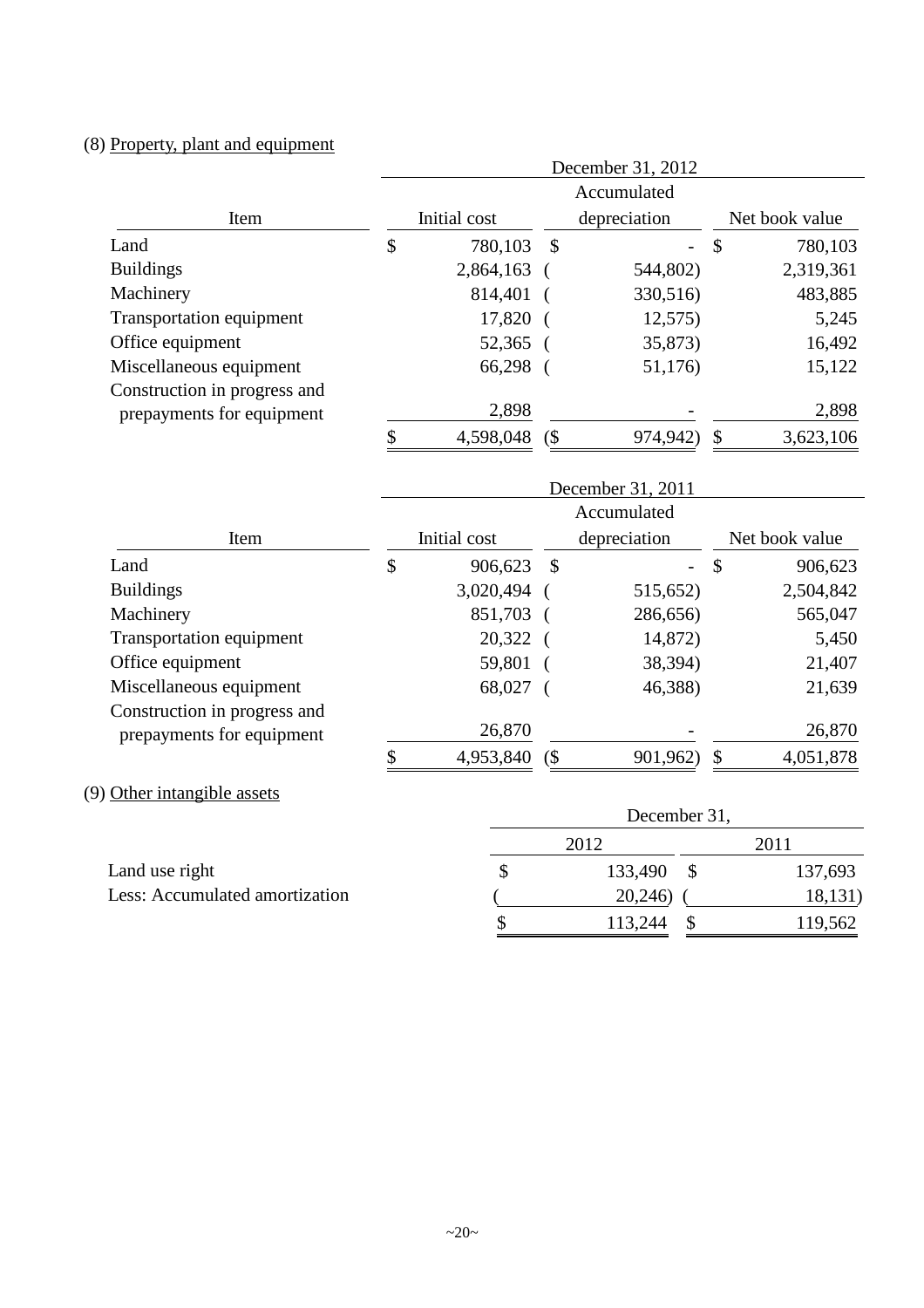#### (10) Income tax

|                                                   | December 31, |              |  |          |  |  |
|---------------------------------------------------|--------------|--------------|--|----------|--|--|
|                                                   |              | 2012         |  | 2011     |  |  |
| Income tax expense                                | \$           | 498,365 \$   |  | 544,722  |  |  |
| Net change of deferred income tax                 |              | $24,134$ ) ( |  | 82,791)  |  |  |
| (Under) over provision of prior year's income tax |              | 7,947)       |  | 125,412  |  |  |
| Prepaid income tax                                |              | 217,867)     |  | 159,934) |  |  |
| Income tax payable                                |              | 248,417      |  | 427,409  |  |  |

Note: The Company obtained a certificate of investment tax credits for stockholders issued by Taiwan IC Packaging Corp. during the first quarter, 2011, and used \$128,000 of investment tax credits in the 2010 income tax return.

A. As of December 31, 2012 and 2011, the deferred income tax assets and liabilities are as follows:

|                                       | December 31, |         |  |         |  |
|---------------------------------------|--------------|---------|--|---------|--|
|                                       |              | 2012    |  | 2011    |  |
| Total deferred income tax assets      |              | 140,036 |  | 102,642 |  |
| Total deferred income tax liabilities | S            | 326,411 |  | 304,878 |  |
| Valuation allowance for deferred      |              |         |  |         |  |
| income tax assets                     |              | 73,173  |  | 52,772  |  |

B. As of December 31, 2012 and 2011, details of deferred income tax assets and liabilities are as follows: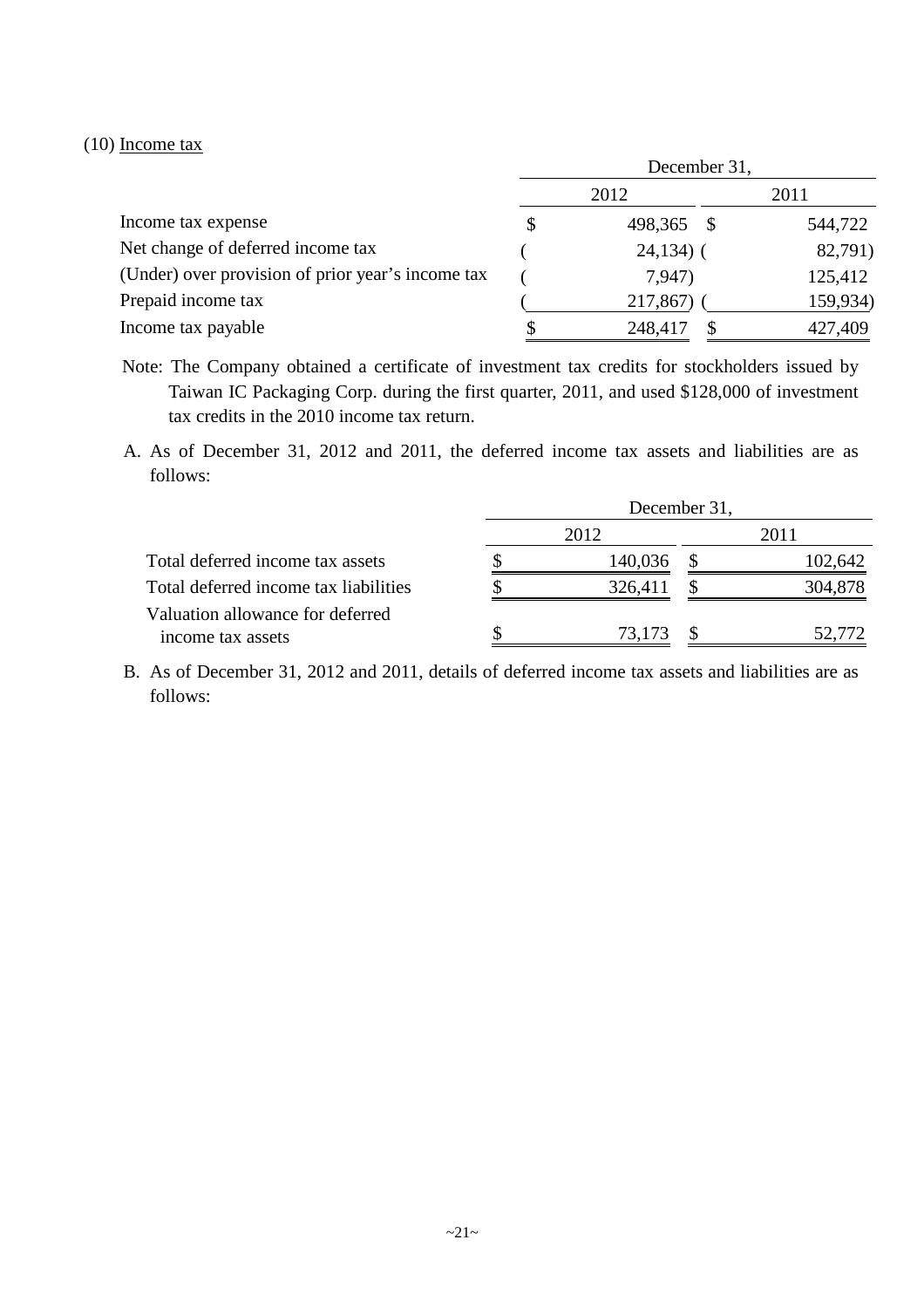|                                                                     |               |                 |        | December 31, |    |                           |        |            |
|---------------------------------------------------------------------|---------------|-----------------|--------|--------------|----|---------------------------|--------|------------|
|                                                                     |               | 2012            |        | 2011         |    |                           |        |            |
| Items                                                               |               | Amount          |        | Tax Effect   |    | Amount                    |        | Tax Effect |
| Current items:                                                      |               |                 |        |              |    |                           |        |            |
| Allowance for doubtful accounts                                     | $\mathcal{S}$ | 20,348          | \$     | 7,437        | \$ | 10,801                    | \$     | 4,346      |
| Unrealized loss on decline in market                                |               |                 |        |              |    |                           |        |            |
| value and inventory obsolescence                                    |               | 86,636          |        | 14,775       |    | 70,247                    |        | 11,990     |
| Unrealized profit on intercompany                                   |               |                 |        |              |    |                           |        |            |
| transactions                                                        |               | 73,138          |        | 12,433       |    | 90,833                    |        | 15,442     |
| Unrealized exchange loss                                            |               | 50,405          |        | 8,569        |    | 11,337                    |        | 1,927      |
| Unrealized sales allowance                                          |               | 36,340          |        | 9,096        |    |                           |        |            |
| Others                                                              |               | 46,659          |        | 12,864       |    | 16,066                    |        | 11,765     |
|                                                                     |               |                 |        | 65,174       |    |                           |        | 45,470     |
| Non-current items:                                                  |               |                 |        |              |    |                           |        |            |
| Pension expense                                                     |               | 9,380           |        | 1,595        |    | 8,443                     |        | 1,436      |
| Investment income on foreign                                        |               |                 |        |              |    |                           |        |            |
| investments accounted for under                                     |               |                 |        |              |    |                           |        |            |
| the equity method                                                   |               | $(1,827,087)$ ( |        |              |    | $310,605$ $(1,585,169)$ ( |        | 269,478)   |
| Cumulative translation adjustments                                  | $\left($      | 92,980) (       |        | $15,806$ (   |    | $208,235$ (               |        | 35,400)    |
| Unrealized permanent decline in<br>market value of financial assets |               |                 |        |              |    |                           |        |            |
| carried at cost                                                     |               | 430,427         |        | 73,173       |    | 310,427                   |        | 52,772     |
| Others                                                              |               | 176             |        | 94           |    | 6,921                     |        | 2,964      |
| Less: Valuation allowance                                           |               |                 |        | 73,173)      |    |                           |        | 52,772)    |
|                                                                     |               |                 |        | 324,722)     |    |                           |        | 300,478)   |
|                                                                     |               |                 | $($ \$ | 259,548)     |    |                           | $(\$)$ | 255,008)   |
|                                                                     |               |                 |        |              |    |                           |        |            |

- C. The significant differences between accounting income and tax income in 2012 and 2011 are as follows:
	- a. Permanent differences: For 2012, the income included exemption on income tax under "Incentives of Five-year Exemption on Profit-seeking Enterprise Income Tax for New Investments of Enterprises in Manufacturing Industry and Technology Services from July 1, 2008 to December 31, 2009", which amounted to \$ 1,042,684; for 2011, the income included dividend income on the domestic investments amounting to \$19,190.
	- b. Temporary differences: Changes in deferred income tax assets and liabilities are listed above.
- D. The Company's investment plan are entitled to a five-year exemption on income tax under the "Incentives of Five-year Exemption on Profit-seeking Enterprise Income Tax for New Investments of Enterprises in Manufacturing Industry and Technology Services from July 1, 2008 to December 31, 2009" , which expires in December, 2016.
- E. As of December 31, 2012, the Company's income tax returns for the years through 2010,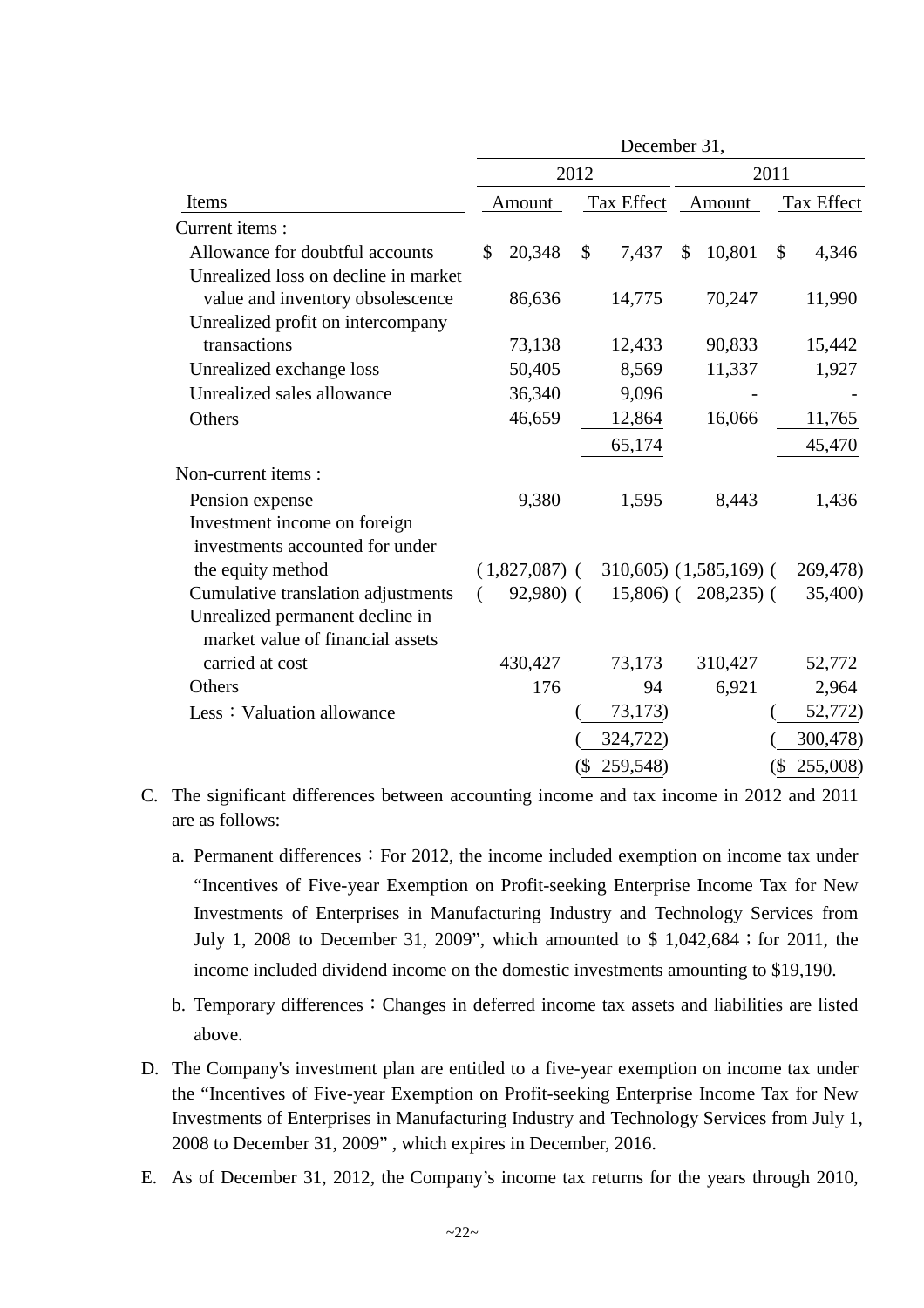except 2009, have been assessed and approved by the Tax Authority.

F. For the year ended December 31, 2012, the income tax expense included the additional 10% corporate income tax related to the 2011 undistributed earnings amounting to \$21,036. This amount was recognized based on the resolution adopted in the Company's stockholders' meeting to retain the 2011 earnings.

## (11) Pension plans

- A. The Company has a non-contributory and funded defined benefit pension plan in accordance with the Labor Standards Law, covering all regular employees. Under the defined benefit plan, two units are accrued for each year of service for the first 15 years and one unit for each additional year thereafter, subject to a maximum of 45 units. Pension benefits are based on the number of units accrued and the average monthly salaries and wages of the last 6 months prior to retirement. The Company contributes monthly an amount equal to 2% of the employees' monthly salaries and wages to the retirement fund deposited with Bank of Taiwan, the trustee, under the name of the independent retirement fund committee.
- B. As of December 31, 2012 and 2011, the balance of the retirement fund with the Bank of Taiwan was \$43,205 and \$46,936, respectively.
- C. The related actuarial assumptions used to calculate the net periodic pension cost based on the measurement dates as of December 31, 2012 and 2011 are as follows:

|                                | 2012  | 2011  |
|--------------------------------|-------|-------|
| Discount rate                  | 1.75% | 2.00% |
| Rate of increase in salary     | 2.00% | 2.00% |
| Expected return on plan assets | 1.75% | 2.00% |

D. Reconciliation of the plan funded status and the accrued pension liabilities are as follows:

|                                        | December 31, |                |         |  |  |  |
|----------------------------------------|--------------|----------------|---------|--|--|--|
|                                        | 2012         |                | 2011    |  |  |  |
| Benefit obligation:                    |              |                |         |  |  |  |
| Vested benefit obligation              | (\$          | $3,096)$ (\$)  | 4,095)  |  |  |  |
| Non-vested benefit obligation          |              | $47,812$ (     | 62,895) |  |  |  |
| Accumulated benefit obligation         |              | $50,908$ (     | 66,990) |  |  |  |
| Effect of future salary increments     |              | $18,833$ ) (   | 26,775) |  |  |  |
| Projected benefit obligation           |              | $69,741$ ) (   | 93,765) |  |  |  |
| Fair value of plan assets              |              | 43,205         | 46,936  |  |  |  |
| <b>Funded status</b>                   |              | $26,536$ (     | 46,829) |  |  |  |
| Unrecognized net transition obligation |              | 12             | 14      |  |  |  |
| Unrecognized pension loss              |              | 12,308         | 33,109  |  |  |  |
| <b>Additional liability</b>            |              |                | 6,348   |  |  |  |
| Accrued pension liabilities            |              | $14,216)$ (\$) | 20,054  |  |  |  |
| Vested benefit                         |              | 3,457<br>JЭ    | 4,718   |  |  |  |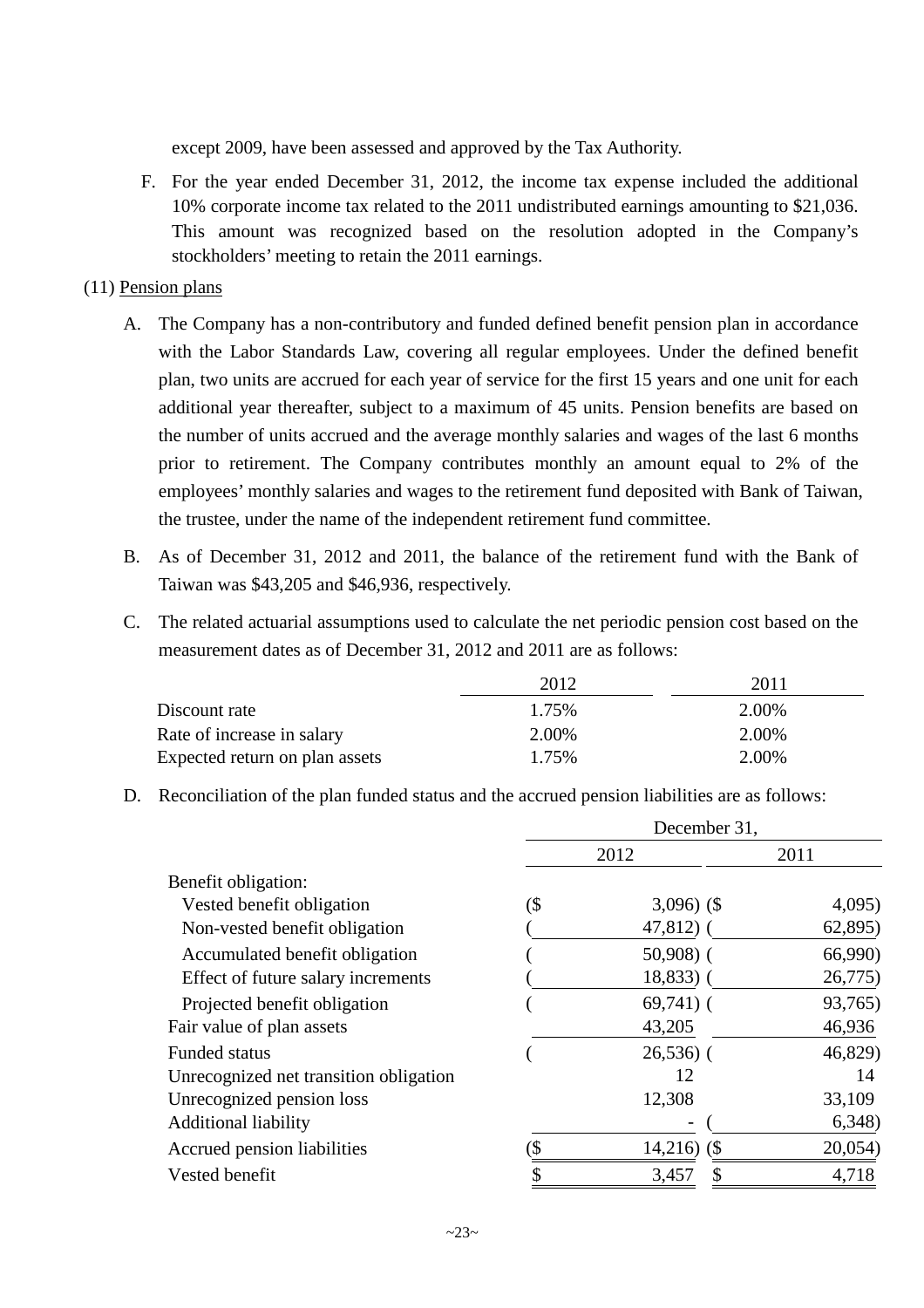- 2012 2011 Service cost \$ 1,600 \$ 1,997 Interest cost  $1,873$   $1,955$ Expected return on plan assets (972) (967) Amortization of unrecognized net transition obligation 1 1 Amortization of unrecognized pension loss 1,032 919 Pension reduction or liquidation loss 173 Net pension cost  $\qquad$   $\qquad$   $\qquad$   $\qquad$   $\qquad$   $\qquad$   $\qquad$   $\qquad$   $\qquad$   $\qquad$   $\qquad$   $\qquad$   $\qquad$   $\qquad$   $\qquad$   $\qquad$   $\qquad$   $\qquad$   $\qquad$   $\qquad$   $\qquad$   $\qquad$   $\qquad$   $\qquad$   $\qquad$   $\qquad$   $\qquad$   $\qquad$   $\qquad$   $\qquad$   $\qquad$   $\qquad$   $\qquad$   $\qquad$  For the years ended December 31,
- E. For the years ended December 31, 2012 and 2011, the details of the Company's net periodic pension costs are as follows:

- F. Effective July 1, 2005, the Company has established a funded defined contribution pension plan (the "New Plan") under the Labor Pension Act (the "Act"). Employees have the option to be covered under the New Plan. Under the New Plan, the Company contributes monthly an amount based on 6% of the employees' monthly salaries and wages to the employees' individual pension accounts at the Bureau of Labor Insurance. The benefits accrued are portable when the employment is terminated. The pension costs under the defined contribution pension plan for the years ended December 31, 2012 and 2011 were \$35,274 and \$30,201, respectively.
- G. The Company's mainland subsidiaries have a funded defined contribution plan. Monthly contributions to an independent fund administered by the government in accordance with the pension regulations in the People's Republic of China (PRC) are based on employees' monthly salaries and wages. Monthly contributions to the Plan are based on 12.5%~22% of the employees' monthly salaries and wages and the Company does not have other responsibilities for the employees' pension.
- H. Transcend Japan, Transcend Korea, Transcend USA, Transcend Europe and Transcend Germany have defined contribution plans covering all regular employees. Monthly contributions to the Plans are based on a fixed percentage of the employees' monthly salaries and wages.
- (12) Common stock

As of December 31, 2012, the Company's authorized capital was \$5,000,000 (including \$250,000 capital reserved for employee stock options), and the paid-in capital was \$4,307,617 with a par value of \$10 (in dollars) per share.

(13) Capital reserve

Pursuant to the R.O.C. Company Law, capital reserve arising from paid-in capital in excess of par value on issuance of common stocks and donations can be used to cover accumulated deficit or to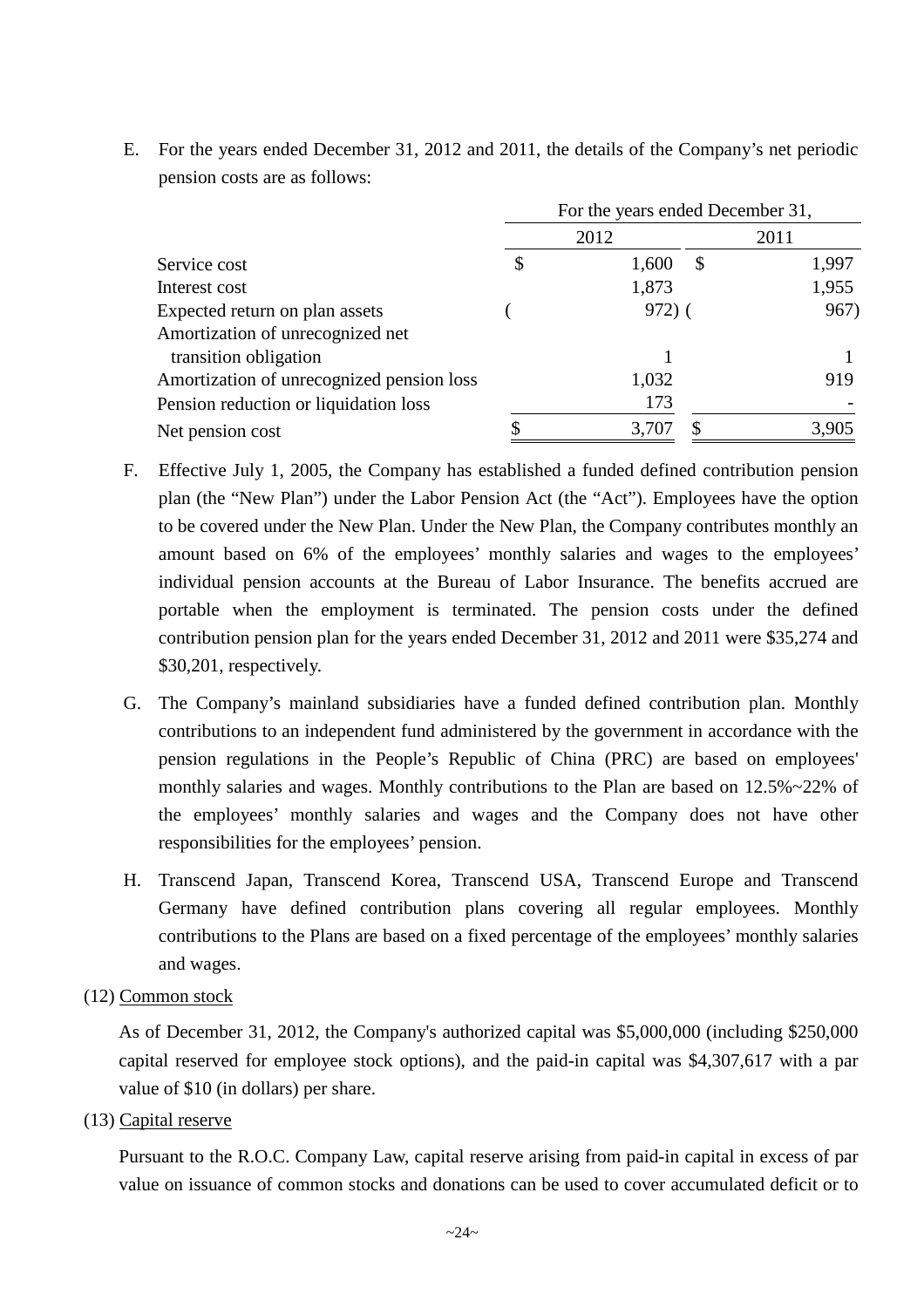issue new stocks or cash to shareholders in proportion to their share ownership, provided that the Company has no accumulated deficit. Further, the R.O.C. Securities and Exchange Law requires that the amount of capital reserve to be capitalized mentioned above should not exceed 10% of the paid-in capital each year. Capital reserve should not be used to cover accumulated deficit unless the legal reserve is insufficient.

## (14) Retained earnings

- A. In accordance with the Company's Articles of Incorporation, the annual net income should be used initially to cover any accumulated deficit; 10% of the annual net income should be set aside as legal reserve; setting aside an additional special reserve pursuant to regulations; and reserving a certain amount which should have no effect on the Company's normal operations, no violation of regulations and stock dividend policy; thereafter, the Board of Directors shall propose and the stockholders shall approve to appropriate the amount of the residual earnings to be distributed. When distributing the remaining retained earnings, the Company should distribute 0.2% for the directors' and supervisors' remuneration and at least 3% for employees' profit sharing; the cash dividend shall be at least 5% of the dividend to be distributed.
- B. Except for covering accumulated deficit or issuing new stocks or cash to shareholders in proportion to their share ownership, the legal reserve shall not be used for any other purpose. The use of legal reserve for the issuance of stocks or cash to shareholders in proportion to their share ownership is permitted, provided that the balance of the reserve exceeds 25% of the Company's paid-in capital.
- C. Under Article 41 of ROC Securities Exchange Act, in addition to the amount appropriated for legal reserve, the Company should set aside a special reserve from retained earnings if the total of the cumulative translation adjustment and unrealized loss on long-term investments results in a net reduction of the stockholders' equity as of the end of the current year.
- D. a) The appropriation of 2011 and 2010 earnings had been resolved at the stockholders' meeting on June 15, 2012 and June 10, 2011 respectively. Details are summarized below: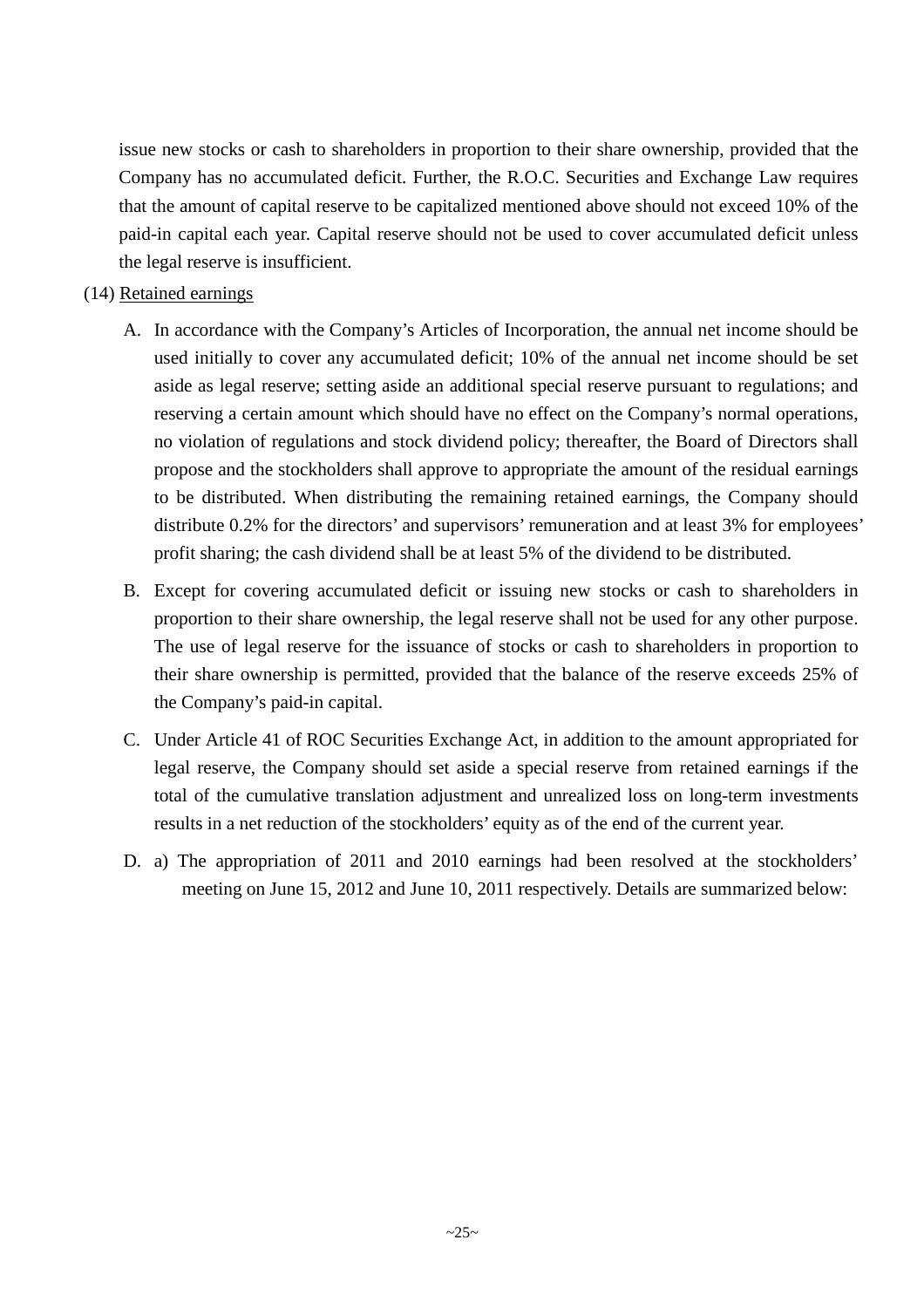|                             | 2011 |           |    | 2010         |               |           |    |           |  |              |
|-----------------------------|------|-----------|----|--------------|---------------|-----------|----|-----------|--|--------------|
|                             |      |           |    | Dividends    |               |           |    | Dividends |  |              |
|                             |      |           |    | per share    |               |           |    | per share |  |              |
|                             |      | Amount    |    | (in dollars) |               | Amount    |    |           |  | (in dollars) |
| Legal reserve               | \$   | 286,615   |    |              | $\mathcal{S}$ | 147,536   |    |           |  |              |
| Cash dividends              |      | 2,369,190 | \$ | 5.5          |               | 1,276,430 | \$ | 3.0       |  |              |
| Total                       |      | 2,655,805 |    |              |               | 1,423,966 |    |           |  |              |
| Note:                       |      |           |    |              |               |           |    |           |  |              |
|                             |      | 2011      |    |              |               | 2010      |    |           |  |              |
| Directors' and supervisors' |      |           |    |              |               |           |    |           |  |              |
| remuneration                | \$   |           |    | 5,733        | \$            |           |    | 2,951     |  |              |
| Employees' cash bonus       |      |           |    | 85,985       |               |           |    | 43,875    |  |              |
| Total                       | ¢    |           |    | 91,718       | \$            |           |    | 46,826    |  |              |

The appropriation of 2011 earnings was proposed by the Board of Directors on March 22, 2012.

b) The appropriation of 2012 earnings and distribution of capital reserve had been proposed by the Board of Directors on March 21, 2013. Details are summarized below:

|                                          | 2012 |           |                            |                                                            |  |  |  |
|------------------------------------------|------|-----------|----------------------------|------------------------------------------------------------|--|--|--|
|                                          |      |           |                            | Dividends per share and<br>distribution of capital reserve |  |  |  |
|                                          |      | Amount    |                            | (in dollars)                                               |  |  |  |
| Legal reserve                            | \$   | 284,538   |                            |                                                            |  |  |  |
| Cash dividends                           |      | 2,584,570 | $\boldsymbol{\mathcal{S}}$ | 6.0                                                        |  |  |  |
| Cash distribution of capital             |      |           |                            |                                                            |  |  |  |
| reserve                                  |      | 215,381   |                            | 0.5                                                        |  |  |  |
| Total                                    | \$   | 3,084,489 |                            |                                                            |  |  |  |
| Note:                                    |      |           |                            |                                                            |  |  |  |
|                                          |      |           |                            | 2012                                                       |  |  |  |
| Directors' and supervisors' remuneration |      |           | \$                         | 5,166                                                      |  |  |  |
| Employees' cash bonus                    |      |           |                            | 85,361                                                     |  |  |  |
| Total                                    |      |           | \$                         | 90,527                                                     |  |  |  |

As of March 21, 2013, the appropriation of 2012 earnings had not been resolved at the stockholders' meeting.

E. The actual creditable tax ratio of distributed earnings in 2011 was 20.93%. As of December 31, 2012, the imputation tax credit account balance was \$1,133,035 and the estimated creditable tax ratio was 17.91%. As of December 31, 2012, the Company's undistributed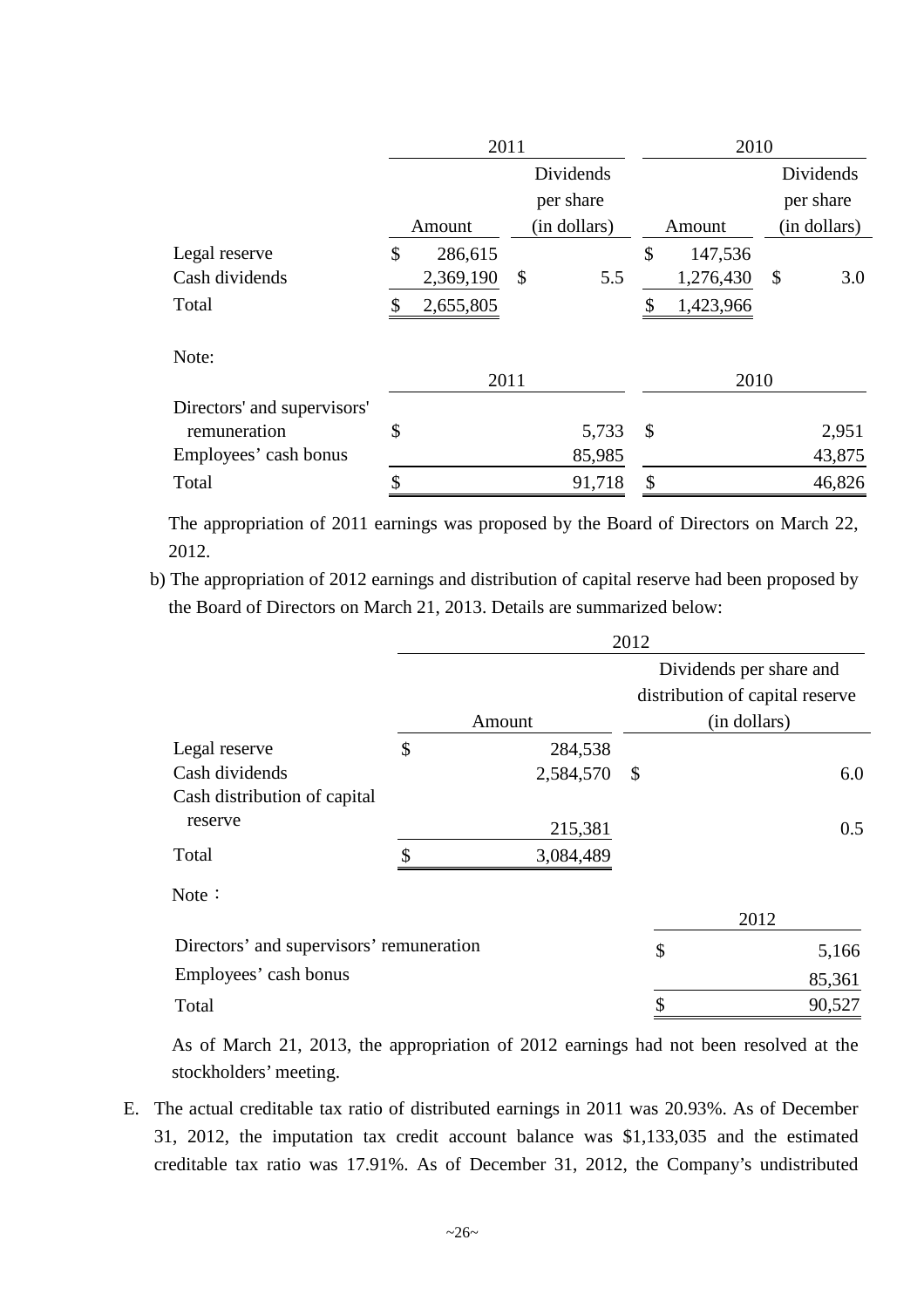earnings derived before and after the adoption of the imputation tax system were \$121,097 and \$7,438,460, respectively.

- F. Employees' bonus for 2012 and 2011 are estimated and accrued at \$78,711 and \$88,805, respectively, and based on a certain percentage prescribed by the Company's Articles of Incorporation (about 3%) of net income in 2012 after taking into account the legal reserve and other factors. Appropriation of 2011 earnings are listed above. Employees' bonus of 2011 as resolved by the stockholders was in agreement with that amount recognized in the 2011 financial statements, and the difference between employees' bonus and directors' and supervisors' remuneration of 2011 as resolved by the stockholders and that amount recognized in the 2011 financial statements, totaling \$2,820 and \$5,733, respectively, had been adjusted in the statement of income of 2012.
- G. Information on the appropriation of the appropriation of earnings, appropriation of the company's employees' bonuses and directors' and supervisors' remuneration as resolved by the Board of Directors and approved by the stockholders will be posted in the "Market Observation Post System" at the website of the Taiwan Stock Exchange.

#### $(15)$  Share-based payment — employee compensation plan

A. As of December 31, 2012, the Company's share-based payment transactions are set forth below:

|                                        |                           |          |                          | Actual      |             |
|----------------------------------------|---------------------------|----------|--------------------------|-------------|-------------|
|                                        |                           |          |                          | resignation | Estimated   |
|                                        | Quantity                  |          |                          | rate in the | future      |
| Type of                                | granted                   | Contract | Vesting                  | current     | resignation |
| arrangement                            | Grant date (in thousands) | period   | conditions               | period      | rate        |
| Employee stock $2007.10.15$<br>options | 4.536                     |          | 6 years 2 years' service | $0.00\%$    | 0.00%       |

B. Details of the employee stock options are set forth below: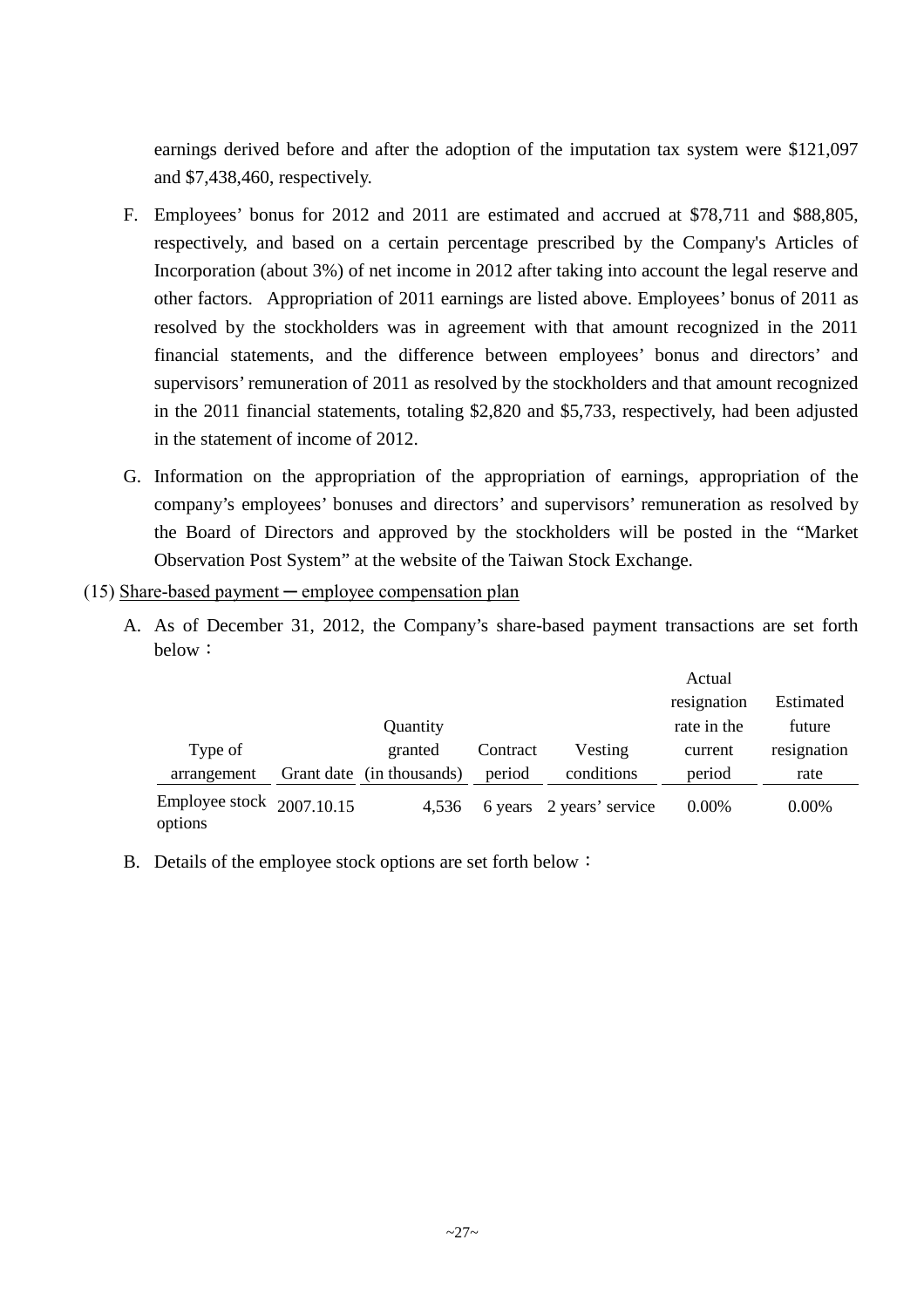|                                                                                                        |                                                     | December 31, 2012     | December 31, 2011 |                                    |  |  |
|--------------------------------------------------------------------------------------------------------|-----------------------------------------------------|-----------------------|-------------------|------------------------------------|--|--|
|                                                                                                        | Weighted-average<br>exercise price<br>No. of shares |                       | No. of shares     | Weighted-average<br>exercise price |  |  |
|                                                                                                        | (in thousands)                                      | (in dollars)          | (in thousands)    | (in dollars)                       |  |  |
| Options outstanding at beginning<br>of year<br>Options granted                                         | 2,124                                               | 107.8<br>$\mathbb{S}$ | 2,492             | 107.8<br>\$                        |  |  |
| Distribution of stock dividends/<br>adjustments for number of shares<br>granted for one unit of option |                                                     |                       |                   |                                    |  |  |
| Options waived                                                                                         |                                                     |                       |                   |                                    |  |  |
| Options exercised                                                                                      |                                                     |                       |                   |                                    |  |  |
| Options revoked                                                                                        | 932)                                                | 107.8                 | 368)              | 107.8                              |  |  |
| Options outstanding at end of year                                                                     | 1,192                                               | 107.8                 | 2,124             | 107.8                              |  |  |
| Options exercisable at end of year                                                                     | 1,192                                               | 107.8                 | 2,124             | 107.8                              |  |  |

C. Details of the employee stock options outstanding are set forth below:

|                             |                                   | Options outstanding at end of 2012              |                | Options exercisable at end of 2012 |                                    |  |
|-----------------------------|-----------------------------------|-------------------------------------------------|----------------|------------------------------------|------------------------------------|--|
| Range of                    | Weighted-average Weighted-average |                                                 |                |                                    |                                    |  |
|                             |                                   | exercise price No. of shares expected remaining | exercise price | No. of shares                      | exercise price                     |  |
| (in dollars) (in thousands) |                                   | vesting period                                  | (in dollars)   | (in thousands)                     | (in dollars)                       |  |
| \$107.8                     | 1,192                             | $0.79$ years                                    | \$107.8        | 1,192                              | \$107.8                            |  |
|                             |                                   |                                                 |                |                                    |                                    |  |
|                             |                                   | Options outstanding at end of 2011              |                |                                    | Options exercisable at end of 2011 |  |
| Range of                    |                                   | Weighted-average Weighted-average               |                |                                    | Weighted-average                   |  |
|                             |                                   | exercise price No. of shares expected remaining | exercise price | No. of shares                      | exercise price                     |  |
| (in dollars) (in thousands) |                                   | vesting period                                  | (in dollars)   | (in thousands)                     | (in dollars)                       |  |
| \$107.8                     | 2,124                             | $1.79$ years                                    | \$107.8        | 2,124                              | \$107.8                            |  |

D. The following sets forth the pro forma net income and earnings per share based on the assumption that the compensation cost is accounted for using the fair value method for the stock options granted before the effectivity of R.O.C. SFAS No. 39.

|                                             | For the year ended December 31, 2012 |                             |           |                                      |  |  |  |
|---------------------------------------------|--------------------------------------|-----------------------------|-----------|--------------------------------------|--|--|--|
|                                             |                                      | <b>Financial statements</b> | Pro forma |                                      |  |  |  |
| Net income                                  | \$                                   | 2,845,382                   | - \$      | 2,845,382                            |  |  |  |
| Basic earnings per share (EPS) (in dollars) |                                      | 6.61                        |           | 6.61                                 |  |  |  |
| Diluted EPS (in dollars)                    |                                      | 6.59                        |           | 6.59                                 |  |  |  |
|                                             |                                      |                             |           | For the year ended December 31, 2011 |  |  |  |
|                                             | <b>Financial statements</b>          |                             | Pro forma |                                      |  |  |  |
| Net income                                  | \$                                   | 2,866,161                   | -S        | 2,864,537                            |  |  |  |
| Basic earnings per share (EPS) (in dollars) |                                      | 6.72                        |           | 6.72                                 |  |  |  |
| Diluted EPS (in dollars)                    |                                      | 6.70                        |           | 6.70                                 |  |  |  |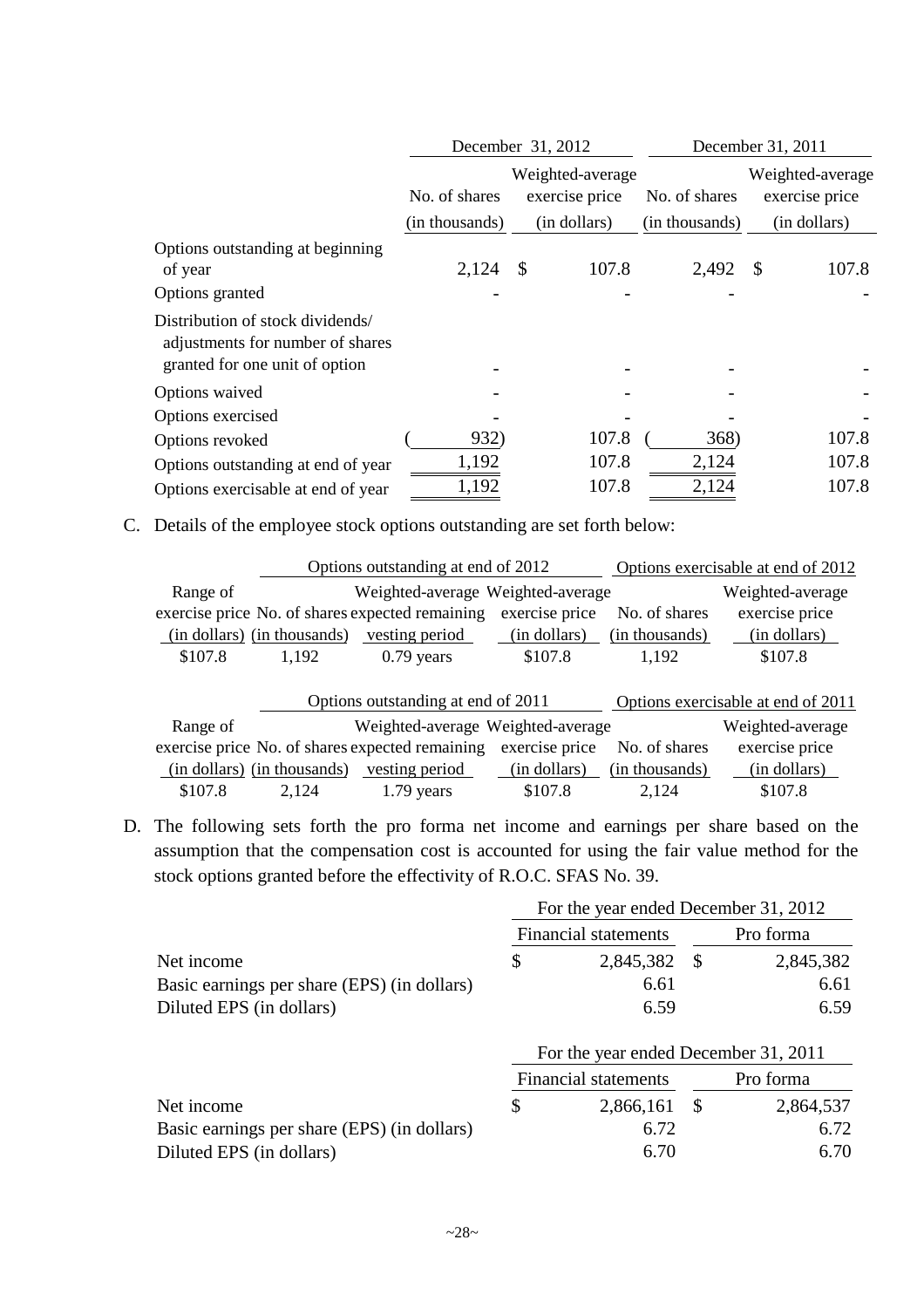Estimations of increase in fair value using the Black-Scholes option-pricing model are shown below:

|                           |      |                |            | Expected Expected Expected Risk-free        |            |       |                                      |
|---------------------------|------|----------------|------------|---------------------------------------------|------------|-------|--------------------------------------|
| Type of                   |      | Stock Exercise | price      |                                             |            |       | vesting dividend interest Fair value |
| arrangement Grant date    | pric | price          | volatility | period                                      | yield rate | rate  | per unit                             |
| Employee<br>stock options |      |                |            | 2007.10.15 \$ 120 \$ 120 39.68% 4.375 years | 0%         | 2.61% | \$43.32                              |

For the year ended December 31, 2012

#### (16) Earnings per share

|                                                                                                                             |             | Amount      | Weighted-average<br>outstanding shares | Earnings per share<br>(in dollars) |            |
|-----------------------------------------------------------------------------------------------------------------------------|-------------|-------------|----------------------------------------|------------------------------------|------------|
|                                                                                                                             | Before tax  | After tax   | (in thousands)                         | Before tax After tax               |            |
| Basic earnings per share:<br>Consolidated net income                                                                        | \$3,343,747 | \$2,845,382 | 430,762                                | \$<br>7.76                         | \$<br>6.61 |
| Dilutive effect of common<br>stock equivalents:<br>Employee bonus<br>Diluted earnings per share:<br>Consolidated net income |             |             | 1,045                                  |                                    |            |
| attributable to common<br>stockholders plus dilutive<br>effect of common stock<br>equivalents                               | \$3,343,747 | \$2,845,382 | 431,807                                | \$<br>7.74                         | 6.59<br>S. |

Effective January 1, 2008, as employees' bonus could be distributed in the form of stock, the diluted EPS computation shall include those estimated shares that would be increased from employees' stock bonus issuance in the weighted-average number of common shares outstanding during the reporting year, which taking into account the dilutive effects of stock bonus on potential common shares; whereas, basic EPS shall be calculated based on the weighted-average number of common shares outstanding during the reporting year that include the shares of employees' stock bonus for the appropriation of prior year earnings, which have already been resolved at the stockholders' meeting held in the reporting year. Since capitalization of employees' bonus no longer belongs to distribution of stock dividends (or retained earnings and capital reserve capitalized), the calculation of basic EPS and diluted EPS for all periods presented shall not be adjusted retroactively.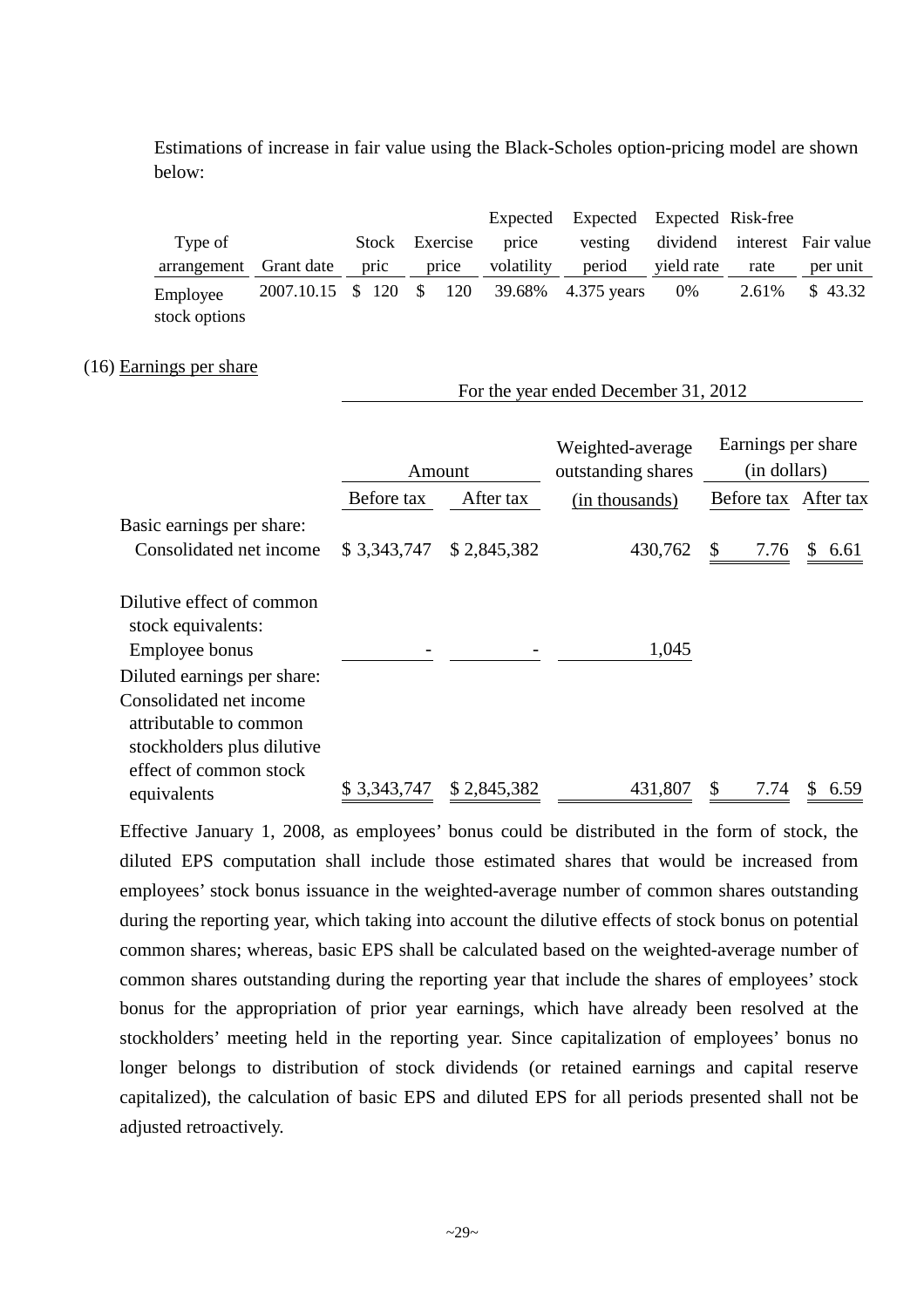|                                                                                                           |             | For the year ended December 31, 2011 |                                        |                      |                    |  |  |  |  |
|-----------------------------------------------------------------------------------------------------------|-------------|--------------------------------------|----------------------------------------|----------------------|--------------------|--|--|--|--|
|                                                                                                           | Amount      |                                      | Weighted-average<br>outstanding shares | (in dollars)         | Earnings per share |  |  |  |  |
|                                                                                                           | Before tax  | After tax                            | (in thousands)                         | Before tax After tax |                    |  |  |  |  |
| Basic earnings per share:                                                                                 |             |                                      |                                        |                      |                    |  |  |  |  |
| Consolidated net income                                                                                   | \$3,410,883 | \$2,866,161                          | 426,331                                | 8.00<br>\$           | \$<br>6.72         |  |  |  |  |
| Dilutive effect of common<br>stock equivalents:<br>Employee bonus<br>Diluted earnings per share:          |             |                                      | 1,165                                  |                      |                    |  |  |  |  |
| Consolidated net income<br>attributable to common<br>stockholders plus dilutive<br>effect of common stock |             |                                      |                                        |                      |                    |  |  |  |  |
| equivalents                                                                                               | \$3,410,883 | \$2,866,161                          | 427,496                                | 7.98                 | \$<br>6.70         |  |  |  |  |

# (17) Personnel expenses, depreciation, and amortization

Personnel expenses, depreciation and amortization are summarized as follows:

|                            | For the year ended December 31, 2012 |                        |                    |                                      |               |           |  |
|----------------------------|--------------------------------------|------------------------|--------------------|--------------------------------------|---------------|-----------|--|
|                            |                                      | Operating costs        |                    | Operating expenses                   |               | Total     |  |
|                            |                                      |                        |                    |                                      |               |           |  |
| Personnel expenses         |                                      |                        |                    |                                      |               |           |  |
| <b>Salaries</b>            | \$                                   | 385,167                | $\mathcal{S}$      | 840,387                              | $\mathcal{S}$ | 1,225,554 |  |
| Labor and health insurance |                                      | 54,320                 |                    | 78,229                               |               | 132,549   |  |
| Pension expense            |                                      | 19,842                 |                    | 23,280                               |               | 43,122    |  |
| Others                     |                                      | 44,688                 |                    | 28,202                               |               | 72,890    |  |
| Depreciation               |                                      | 159,706                |                    | 75,608                               |               | 235,314   |  |
| Amortization               |                                      | 309                    |                    | 2,647                                |               | 2,956     |  |
|                            |                                      |                        |                    | For the year ended December 31, 2011 |               |           |  |
|                            |                                      | <b>Operating costs</b> | Operating expenses |                                      |               | Total     |  |
| Personnel expenses         |                                      |                        |                    |                                      |               |           |  |
| <b>Salaries</b>            | $\mathcal{S}$                        | 443,212                | $\mathcal{S}$      | 859,573                              | $\mathcal{S}$ | 1,302,785 |  |
| Labor and health insurance |                                      | 43,600                 |                    | 78,369                               |               | 121,969   |  |
| Pension expense            |                                      | 16,379                 |                    | 21,190                               |               | 37,569    |  |
| Others                     |                                      | 36,926                 |                    | 30,615                               |               | 67,541    |  |
| Depreciation               |                                      | 136,377                |                    | 69,827                               |               | 206,204   |  |
| Amortization               |                                      | 300                    |                    | 2,632                                |               | 2,932     |  |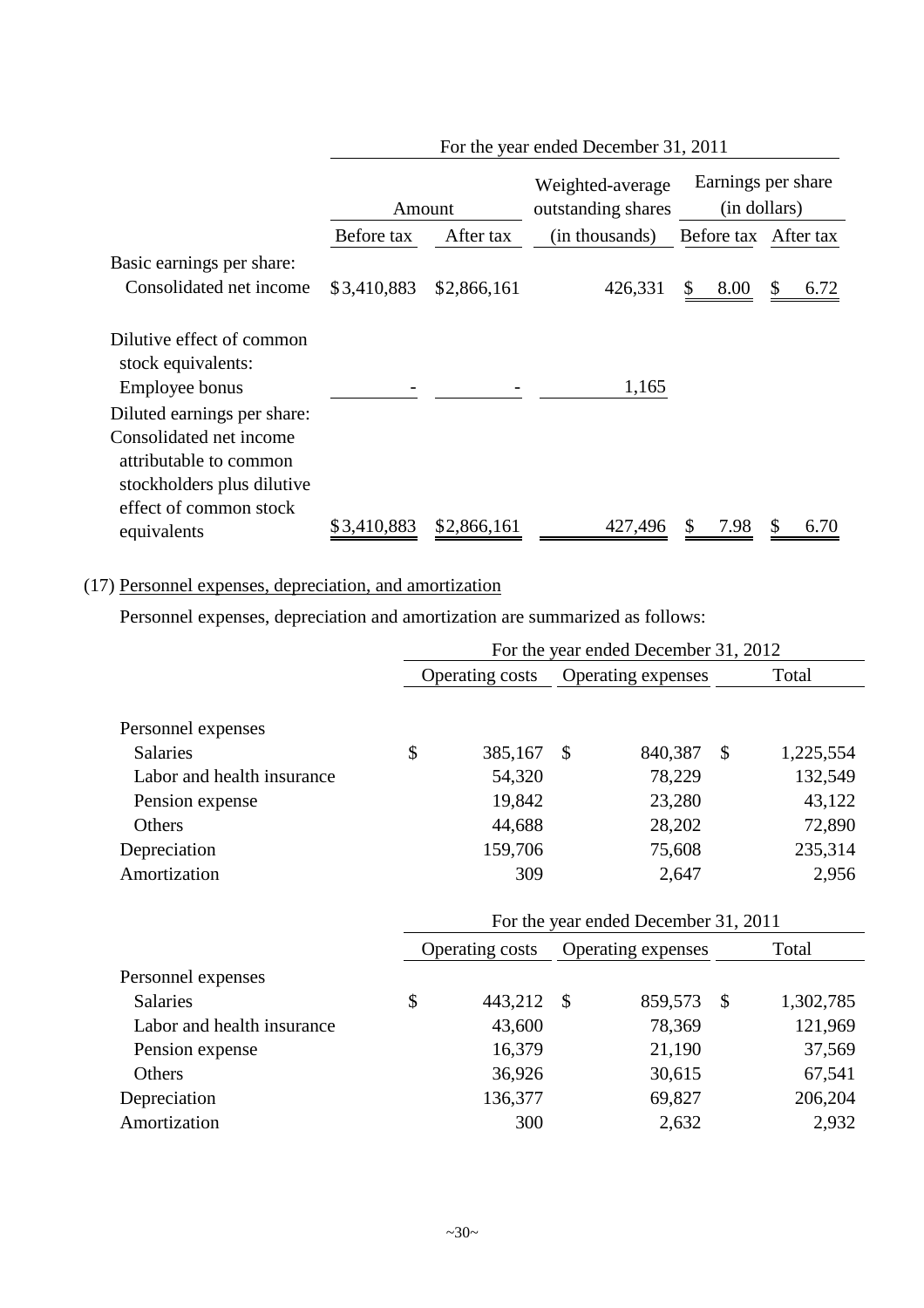# 5. RELATED PARTY TRANSACTIONS

# (1) Names of related parties and their relationship with the Company

| Names of related parties                  | Relationship with the Company                    |
|-------------------------------------------|--------------------------------------------------|
| C-Tech Corporation                        | The Company's general manager is the chairman of |
|                                           | C-Tech Corporation                               |
| Transcend (H.K.) Limited (Transcend H.K.) | The Company's general manager is                 |
|                                           | the director of Transcend H.K.                   |
| Won Chin Investment Inc. (Won Chin)       | Won Chin is the major stockholder of the Company |
|                                           | with more than 5% ownership                      |
| Cheng Chuan Technology Development Inc.   | 〃                                                |

# (2) Significant transactions and balances with related parties

## A. Sales

(Cheng Chuan)

|                    | 2012    |   |    | 2011    |   |  |
|--------------------|---------|---|----|---------|---|--|
|                    | Amount  | % |    | Amount  | % |  |
| Transcend H.K.     | 803,952 |   | \$ | 582,254 |   |  |
| C-Tech Corporation | 190,180 |   |    | 234,628 |   |  |
|                    | 994,132 |   |    | 816,882 |   |  |

The sales prices charged to related parties are almost equivalent to those charged to third parties. The credit term to related parties is 120 days after monthly billings, except for C-Tech Corporation, which is 15 days after monthly billings. The credit term to third parties is 30 to 60 days after monthly billings.

### B. Accounts receivable

|                    | December 31,  |   |  |         |   |  |  |  |
|--------------------|---------------|---|--|---------|---|--|--|--|
|                    | 2012          |   |  | 2011    |   |  |  |  |
|                    | Amount        | % |  | Amount  | % |  |  |  |
| Transcend H.K.     | \$<br>132,325 |   |  | 92,187  |   |  |  |  |
| C-Tech Corporation | 29,922        |   |  | 16,587  |   |  |  |  |
|                    | 162,247       |   |  | 108,774 |   |  |  |  |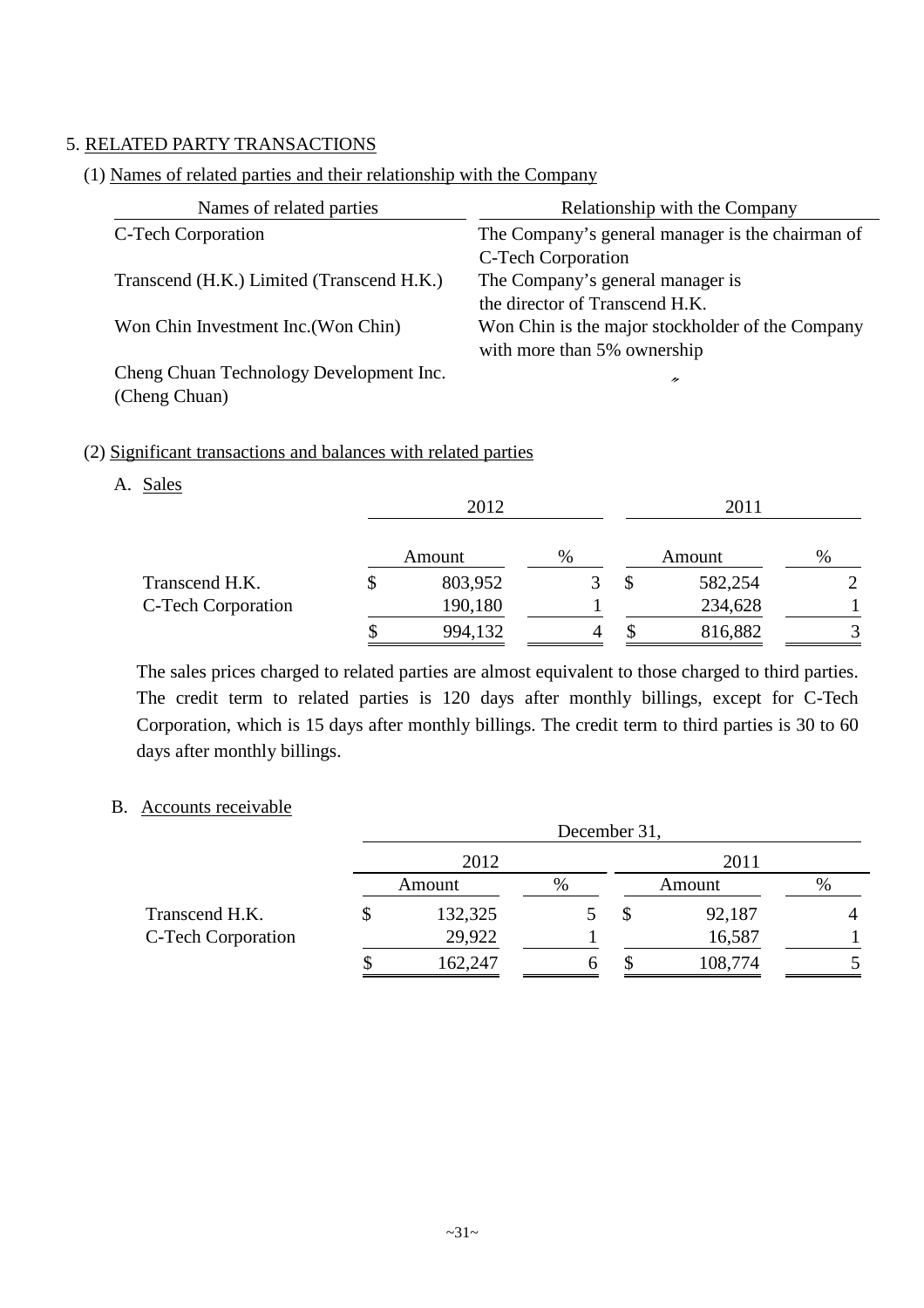## C. Lease contracts

- a) On April 8, 2009, the Company signed a land lease contract with its major stockholders, Won Chin and Cheng Chuan, to build a new plant on the leased land. The lease has a term of 10 years from April 10, 2009 to April 9, 2019. The annual rental payment is \$35,633 (exclusive of tax), which was determined based on the average rent of land near the leased land shown in the appraisal report issued by CCIS Real Estate Joint Appraisers Firm. Rent is payable prior to the following year on the contract date and on the same month, same day as the contract date of each following year until the end of the lease. Future rent payments required under the lease are shown in Note 7 (2).
- b) On July 1, 2008, the Company signed a plant lease contract with C-Tech Corporation. The monthly rent payment required is \$200 (exclusive of tax), which was determined based on the rent C-Tech Corporation offered the former lessee. The rent expense incurred in 2011 amounted to \$400. The contract has been terminated since March, 2011.
- (3) Salaries/rewards information of key management

|                                     | For the years ended December, 31 |         |  |        |  |  |  |
|-------------------------------------|----------------------------------|---------|--|--------|--|--|--|
|                                     |                                  | 2012    |  | 2011   |  |  |  |
| Salaries and bonuses                | S                                | 55,957  |  | 62,870 |  |  |  |
| Service execution fees              |                                  | 1,425   |  | 2,425  |  |  |  |
| Directors' and supervisors'         |                                  |         |  |        |  |  |  |
| remuneration and employees' bonuses |                                  | 45,464  |  | 33,654 |  |  |  |
|                                     |                                  | 102,846 |  | 98,949 |  |  |  |

a) Salaries and bonuses include regular wages, special responsibility allowances, pensions, severance pay, various bonuses, rewards, etc.

- b) Service execution fees include travel or transportation allowances, special expenditures, various allowances, housing & vehicle benefits, etc.
- c) Directors' and supervisors' remuneration and employees' bonuses were those amounts estimated and accrued in the statement of income for the current year.

#### 6. PLEDGED ASSETS

|                                    |                                   |    | <b>Book Value</b> |              |           |  |
|------------------------------------|-----------------------------------|----|-------------------|--------------|-----------|--|
|                                    |                                   |    | December 31,      | December 31, |           |  |
| Nature of assets                   | Purpose                           |    | 2012              |              | 2011      |  |
| Property, plant and equipment      | Long-term and short-term<br>loans | -S | 1,021,236         |              | 1,064,753 |  |
| Other financial assets-noncurrent- |                                   |    |                   |              |           |  |
| time deposit                       | Patent deposit                    |    | 2,904             |              | 3,028     |  |
|                                    |                                   | \$ | 1,024,140         |              | 1,067,781 |  |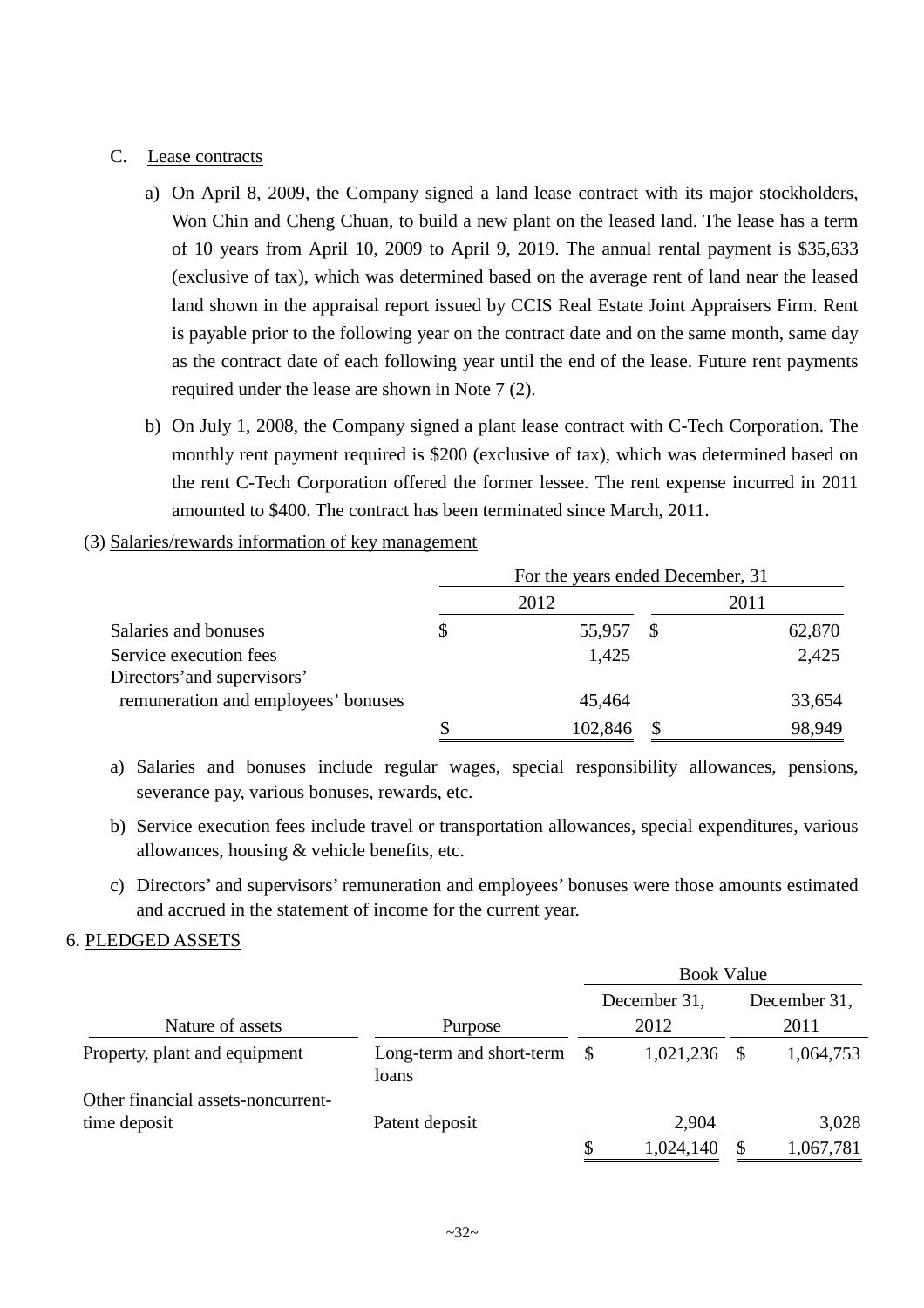# 7. COMMITMENTS AND CONTINGENT LIABILITIES

As of December 31, 2012, in addition to the lease contract shown in Note 5, the Group's significant commitments and contingent liabilities are summarized below:

- A. As of December 31, 2012, the Group had unused letters of credit for purchase of merchandise amounting to \$100,000.
- B. The Company signed a land lease contract with Won Chin and Cheng Chuan, with a lease term of 10 years from April 10, 2009 to April 9, 2019. The following sets out the annual lease payment required under the lease agreement for the next five years and present value of the lease payments from the sixth year to the end of the lease.

| Period of the lease                             | Amount  |
|-------------------------------------------------|---------|
| 2013.01.01~2017.12.31                           | 187,074 |
| 2018.01.01~2019.04.09 (Present value: \$34,937) | 37,415  |
|                                                 | 224,489 |

# 8. SIGNIFICANT CATASTROPHE

None.

# 9. SIGNIFICANT SUBSEQUENT EVENT

As of March 21, 2013, the appropriation of 2012 earnings had been proposed by the Board of Directors, please refer to Note 4 (14) D (b).

# 10. OTHERS

- 1) Information on financial instruments
	- A. Fair values of financial instruments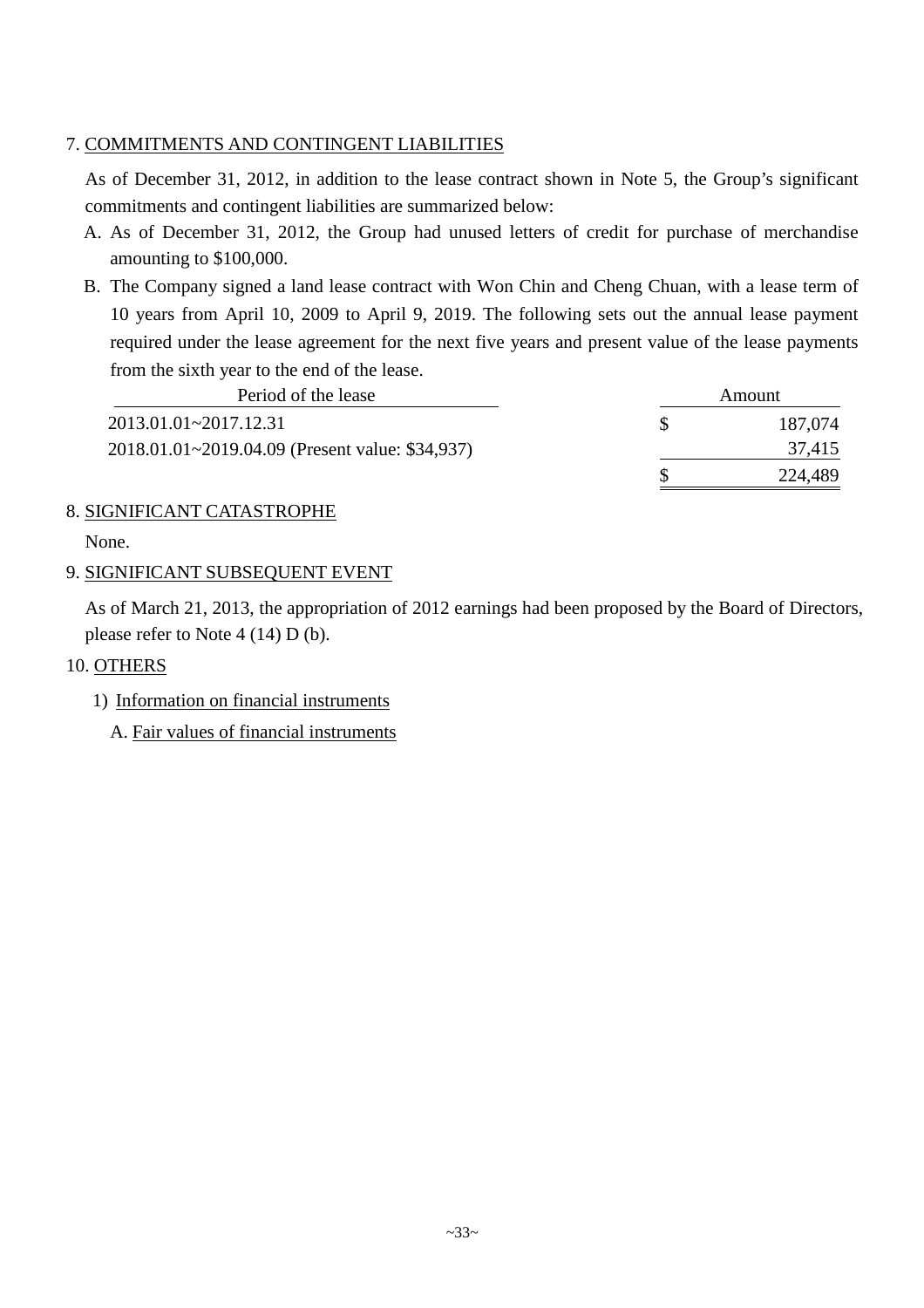|                                              |              | December 31, 2012                 |                                          |
|----------------------------------------------|--------------|-----------------------------------|------------------------------------------|
|                                              |              |                                   | Fair value                               |
|                                              | Book value   | Quotations in an<br>active market | Estimated using a<br>valuation technique |
| Non-derivative financial instruments         |              |                                   |                                          |
| Assets                                       |              |                                   |                                          |
| Financial assets with fair values equal to   |              |                                   |                                          |
| book values                                  | \$12,741,358 | $\boldsymbol{\mathsf{S}}$         | $\mathcal{S}$<br>12,741,358              |
| Investment in bonds without active           |              |                                   |                                          |
| markets -current                             | 470,064      |                                   |                                          |
| Available-for-sale financial instruments-    |              |                                   |                                          |
| noncurrent                                   | 176,989      | 176,989                           |                                          |
| Financial assets carried at cost             |              |                                   |                                          |
| noncurrent                                   | 326,055      |                                   |                                          |
| Refundable deposits                          | 34,419       |                                   | 34,419                                   |
| Liabilities                                  |              |                                   |                                          |
| Financial liabilities with fair values equal |              |                                   |                                          |
| to book values                               | 3,955,044    |                                   | 3,955,044                                |
|                                              |              | December 31, 2011                 |                                          |
|                                              |              |                                   | Fair value                               |
|                                              |              | Quotations in an                  | Estimated using a                        |
|                                              | Book value   | active market                     | valuation technique                      |
| Non-derivative financial instruments         |              |                                   |                                          |
| Assets                                       |              |                                   |                                          |
| Financial assets with fair values equal      |              |                                   |                                          |
| to book values                               | \$12,586,713 | $\mathcal{S}$                     | \$<br>12,586,713                         |
| Investment in bonds without active           |              |                                   |                                          |
| markets-current                              | 96,140       |                                   |                                          |
| Available-for-sale financial instruments-    |              |                                   |                                          |
| noncurrent                                   | 204,922      | 204,922                           |                                          |
| Financial assets carried at cost             |              |                                   |                                          |
| noncurrent                                   | 446,055      |                                   |                                          |
| Refundable deposits                          | 33,017       |                                   | 33,017                                   |
| Liabilities                                  |              |                                   |                                          |
| Financial liabilities with fair values equal |              |                                   |                                          |
| to book values                               | 2,274,936    |                                   | 2,274,936                                |
|                                              |              |                                   |                                          |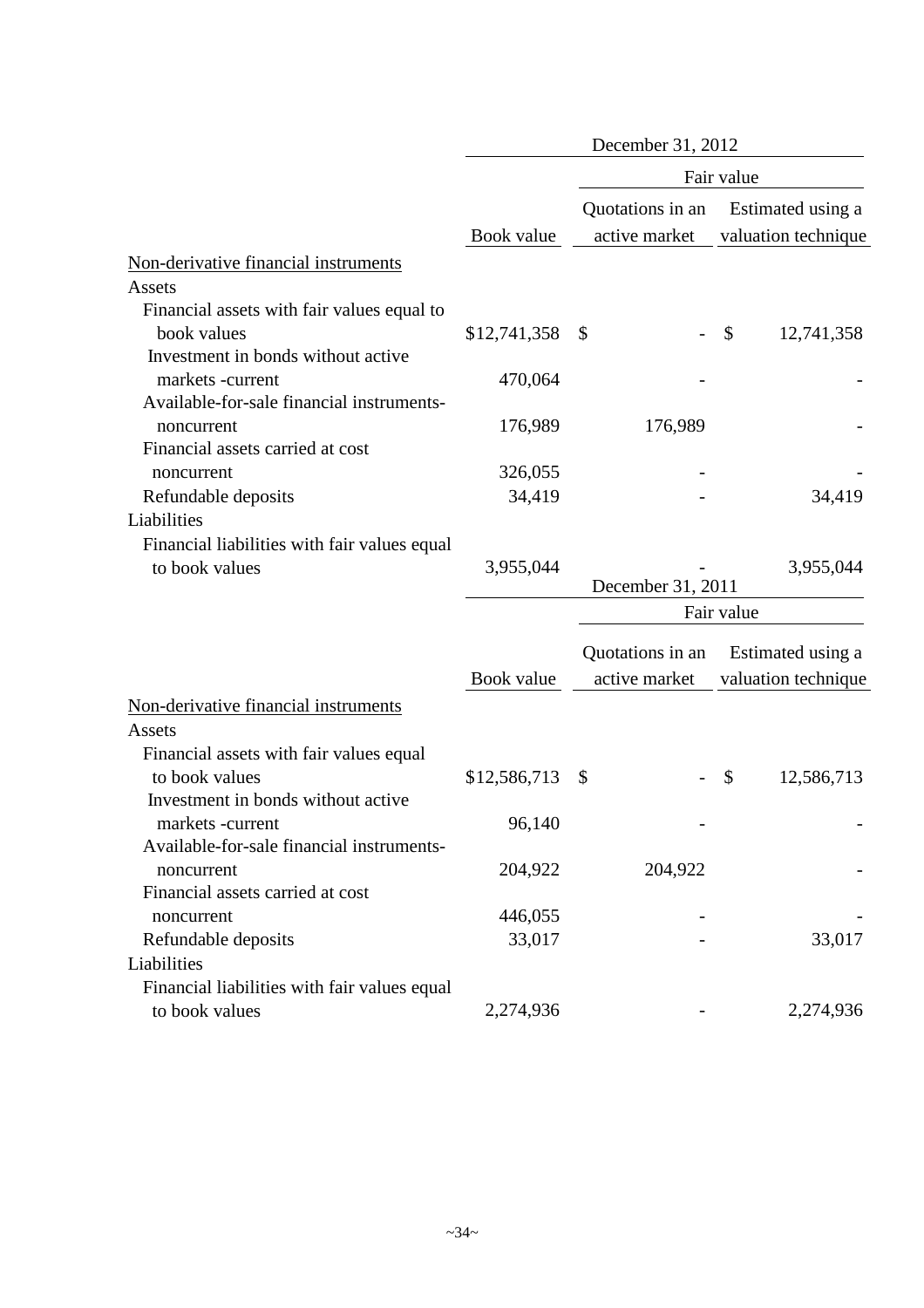The methods and assumptions used to estimate the fair values of the above financial instruments are summarized below:

- a. For short-term instruments, the fair values were determined based on their carrying values because of the short maturities of the instruments. This method was applied to cash and cash equivalents, notes receivable, accounts receivable, short–term loans, notes payable, and accounts payable.
- b. Financial instruments at fair value through profit or loss are regarded as quoted in an active market if quoted prices are readily and regularly available from an exchange, dealer, broker, industry group, pricing service or regulatory agency, the price is used as fair value. If the market for a financial instrument is not active, an entity establishes fair value by using a valuation technique. Valuation techniques include using recent arm's length market transactions between knowledgeable, willing parties, if available, reference to the current fair value of another instrument that is substantially the same, discounted cash flow analysis and option pricing models.
- c. Available-for-sale financial instruments are regarded as quoted in an active market if quoted prices are readily and regularly available from an exchange, dealer, broker, industry group, pricing service or regulatory agency, and those prices represent actual and regularly occurring market transactions on an arm's length basis.
- d. The fair value of the refundable deposits was based on the present value of expected cash flow amount. The discount rate was the one-year deposit rate of the Directorate General of Postal Remittances and Savings Bank.
- e. The fair value of the convertible bonds issued before December 31, 2005 is based on their market value. The discount rate is the effective interest rate of convertible bonds in the current market, whose contractual terms are similar to those of convertible bonds issued by the Group.
- f. The fair values of derivative financial instruments which include unrealized gains or losses on unsettled contracts were determined based upon the amounts to be received or paid assuming that the contracts were settled as of the reporting date.
- B. As of December 31, 2012 and 2011, the financial assets with fair value and cash flow risk due to the change of interest amounted to \$9,871,909 and \$9,610,513, respectively.
- C. For the years ended December 31, 2012 and 2011, total interest income for financial assets that are not at fair value through profit or loss amounted to \$95,494 and \$64,541, respectively.
- D. Strategies for controlling financial risk
	- a) The Group's risk management objective is to identify and analyze all the possible risks (including market risk, credit risk, liquidity risk and cash flow interest rate risk) by examining the impact of the macroeconomic conditions, industrial developments, market competition and the Group's business development plans so as to maintain the best risk position and adequate liquidity position and centralize the management of all market risks.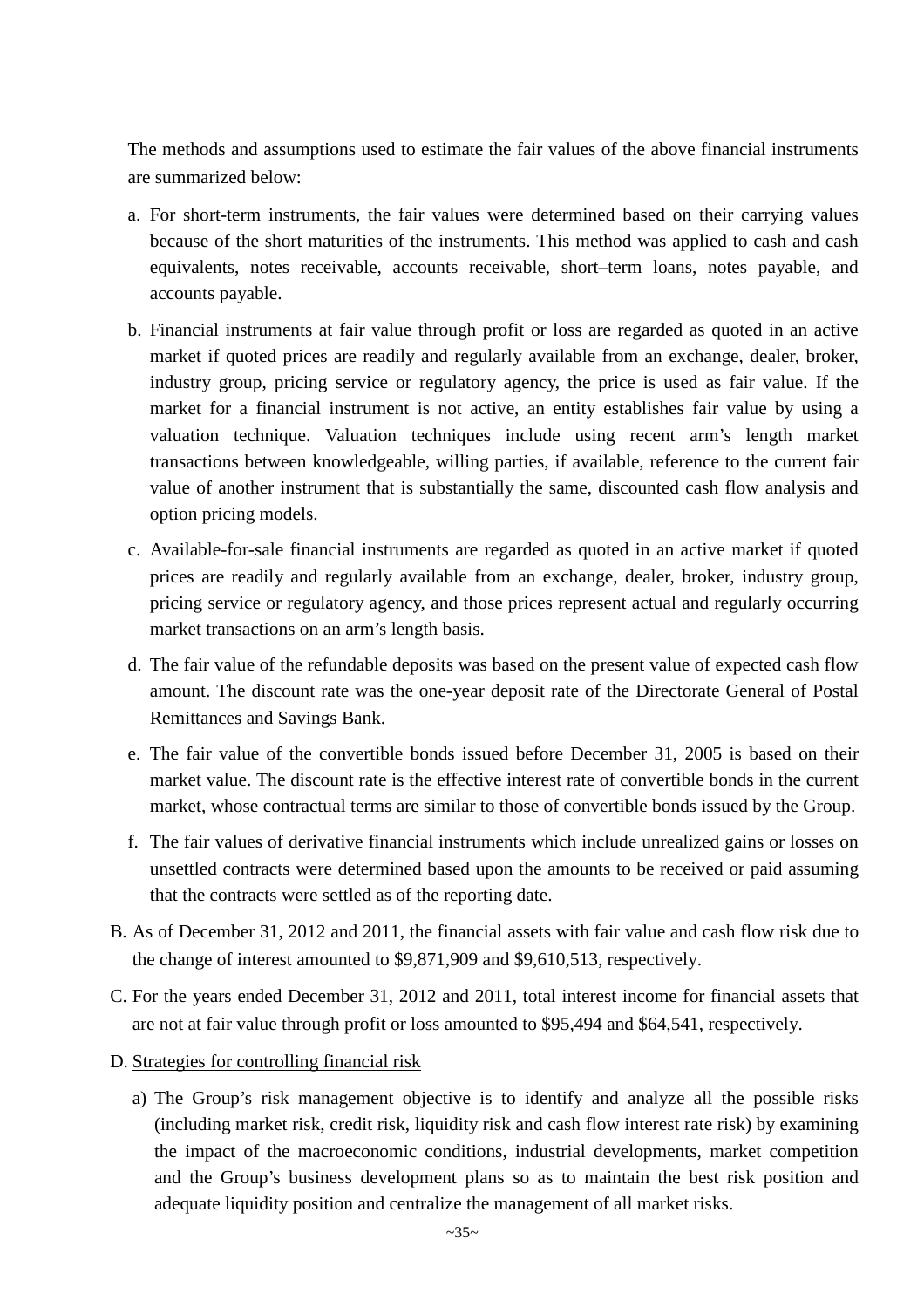b) For the purpose of managing assets, liabilities, revenue and expenditures effectively and control foreign exchange risk, the Group uses forward foreign exchange contracts as their hedging strategy.

## E. Information on material financial risk

- a. Investments in equity financial instruments
	- a) Market risk

The Group is exposed to the market risk arising from the equity financial instruments undertaken. However, no material market risk is expected to arise as a stop-loss amount is set on the instruments undertaken.

b) Credit risk

As the credit condition of the counterparties has been assessed before undertaking the transactions, no default by the counterparties is expected to occur. Thus, the possibility that credit risk will arise is remote.

- c) Liquidity risk
	- i) The financial assets held by the Group which is designated at fair value through profit or loss are all traded in active markets. As it is expected that these financial assets can be readily sold at a price approximate to their fair value, the possibility that liquidity risk will arise is remote.
	- ii) The Group is exposed to significant liquidity risk as certain financial assets held by the Group which are carried at cost are not traded in active markets, and the remaining assets are the investments in the shares issued by the GreTai companies through private placement which, as required by the regulations, are not allowed to be transferred within three years after they are acquired.
- d) Cash flow interest rate risk

The equity financial instruments held by the Group are non-interest rate instruments. Thus, it is not exposed to cash flow interest rate risk.

- b. Investments in bills and bonds
	- a) Market risk

As the debt instruments held by the Group are all floating interest rate bonds, no significant market risk is expected to arise.

b) Credit risk

As the counterparties of the Group are all international financial institutions with excellent credit standing, no default by the counterparties are expected to occur. Thus, the possibility that credit risk will arise is remote.

c) Liquidity risk

The debt financial instruments held by the Group are all traded in active markets. As it is expected that these financial assets can be readily sold at a price approximate to their fair value, the possibility that liquidity risk will arise is remote.

d) Cash flow interest rate risk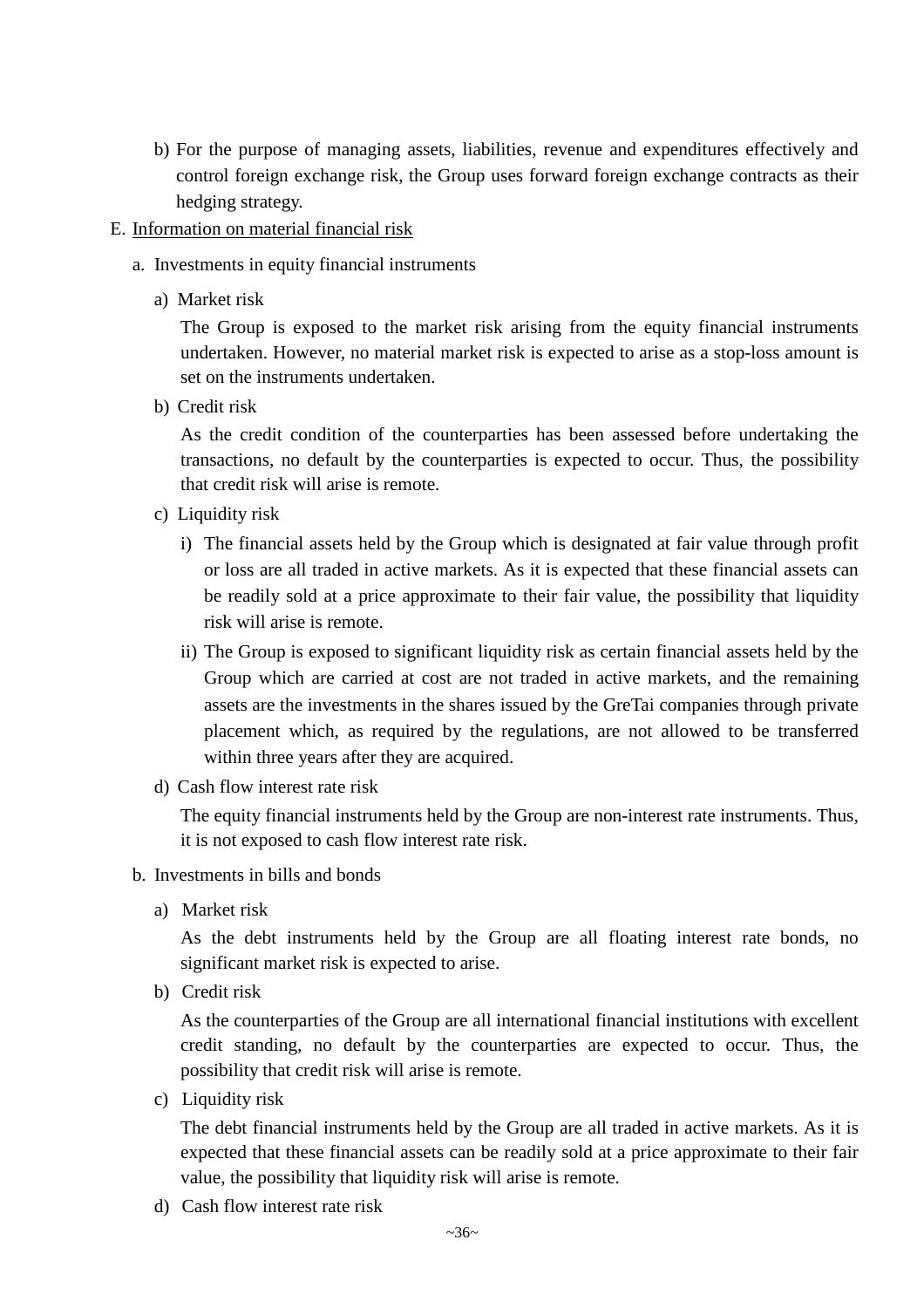The debt financial instruments held by the Group are all floating interest rate instruments. The future cash flows on these assets will change because of the changes in the effective interest rates on these instruments arising from the fluctuations in the market interest rates.

- c. Receivables
	- a) Market risk

As the Group's receivables are due mainly within one year, it is assessed that no significant market risk will arise.

b) Credit risk

As the counterparties of the Group's receivables have good credit standing, it is assessed that no significant credit risk will arise.

c) Liquidity risk

No significant liquidity risk is expected to arise as the Group's receivables are due within one year and the Group's working capital is adequate to support its financing requirements.

d) Cash flow interest rate risk

It is assessed that the Group is not exposed to significant cash flow interest rate risk as the Group's receivables are all due within one year.

d. Financial instruments with off-balance sheet credit risk

| Item                   | December 31, 2012   | December 31, 2011 |             |  |  |
|------------------------|---------------------|-------------------|-------------|--|--|
| <b>Transcend Japan</b> | $\cong$ 500 million | $\rightarrow$     | 500 million |  |  |

As the letters of credit were issued to guarantee the borrowings of the investee company over which the Company has the ability to exercise significant influence, its credit condition can be well controlled. Therefore, no collateral was requested from the investee company. In the event of default by the above investee company, the possible loss to be incurred by the Company is the amount stated above.

e. Some businesses of the Company and its subsidiaries involve non-functional currency operations (the Company's functional currency: NTD; subsidiaries' functional currencies: JPY, KRW, USD, EUR, GBP, or RMB). The information on monetary assets and liabilities denominated in foreign currencies whose values would be materially affected by the exchange rate fluctuations is as follows: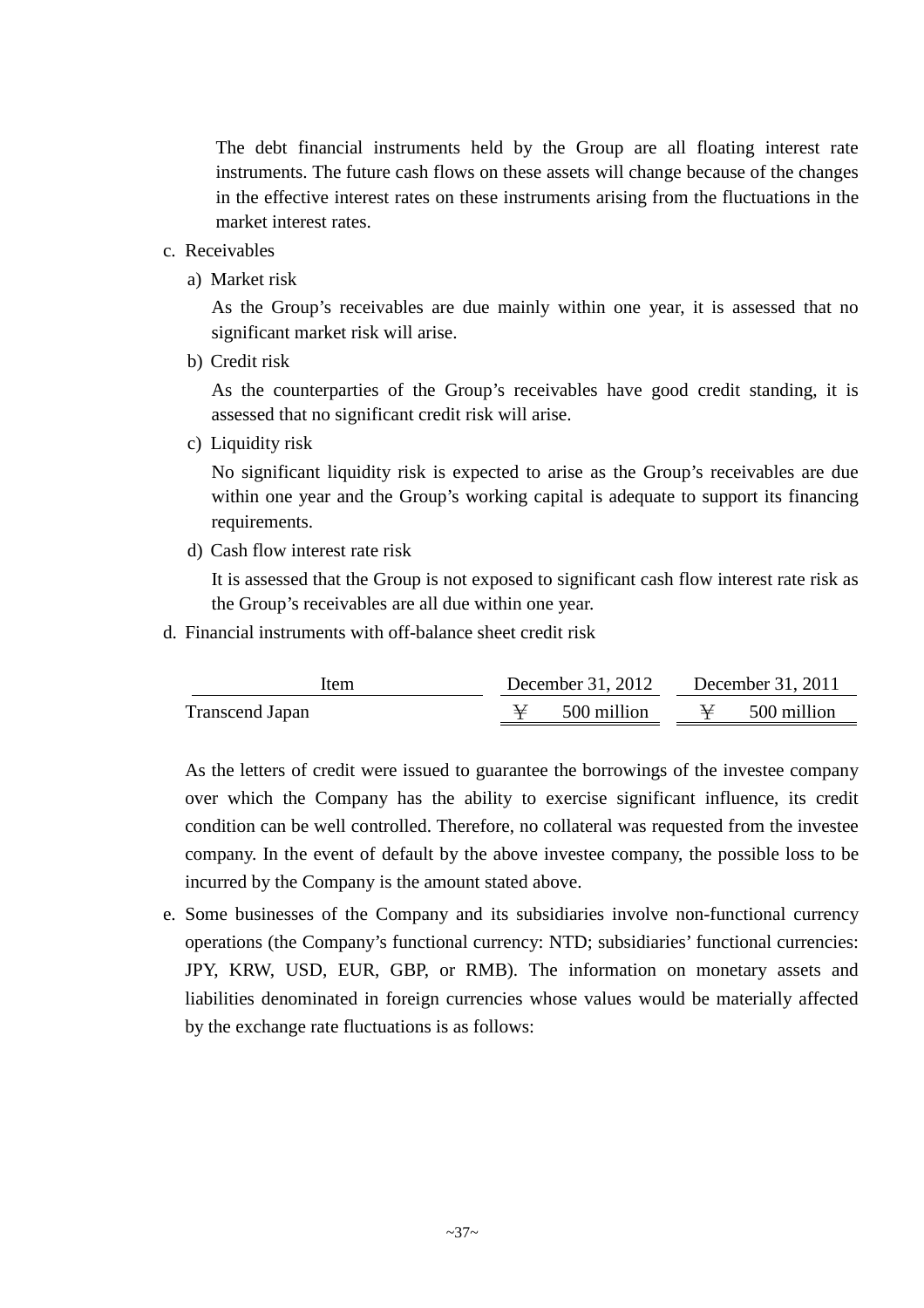|                              | December 31, 2012 |                      | December 31, 2011 |          |                      |  |
|------------------------------|-------------------|----------------------|-------------------|----------|----------------------|--|
| (Foreign currency:           | Foreign           |                      |                   | Foreign  |                      |  |
| functional currency)         | Currency          | <b>Exchange Rate</b> |                   | Currency | <b>Exchange Rate</b> |  |
| Financial assets             |                   |                      |                   |          |                      |  |
| Monetary <i>item</i>         |                   |                      |                   |          |                      |  |
| <b>USD:NTD</b>               | \$<br>50,800      | 29.0400              | $\mathcal{S}$     | 25,908   | 30.2750              |  |
| <b>JPY:NTD</b>               | 618,289           | 0.3364               |                   | 65,715   | 0.3906               |  |
| <b>EUR:NTD</b>               | 1,789             | 38.4900              |                   | 2,045    | 39.1800              |  |
| USD:EUR (Note)               | 1,580             | 0.7545               |                   | 2,228    | 0.7727               |  |
| <b>Financial liabilities</b> |                   |                      |                   |          |                      |  |
| Monetary item                |                   |                      |                   |          |                      |  |
| <b>USD:NTD</b>               | \$<br>86,298      | 29.0400              | $\mathcal{S}$     | 36,405   | 30.2750              |  |
| USD:RMB (Note)               | 5,105             | 6.2318               |                   | 8,340    | 6.2981               |  |

Note: In cases where the consolidated entities' functional currency is not NTD; this should be disclosed as well. For example, when a subsidiary's functional currency is RMB, its USD position, if any, should also be disclosed.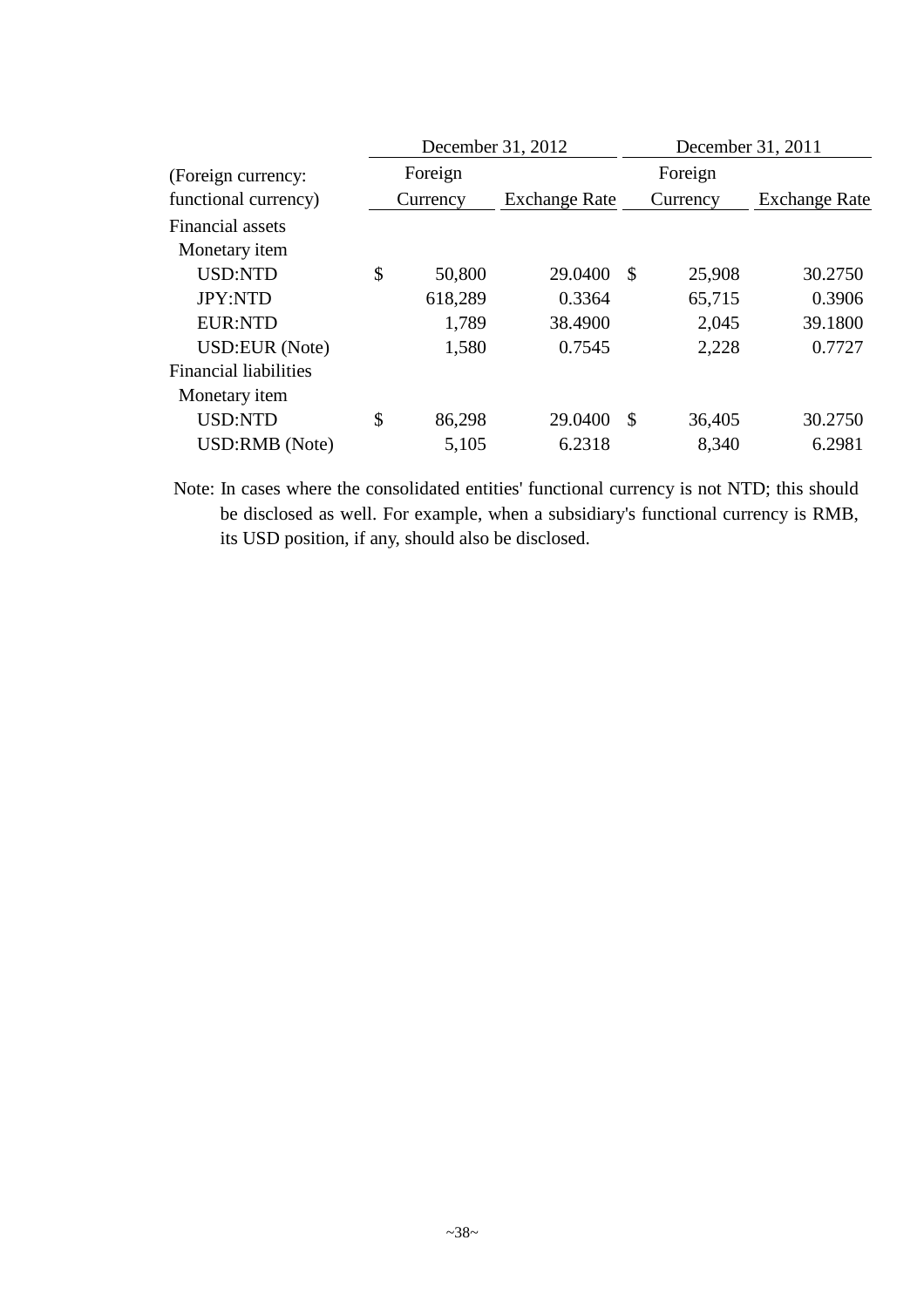#### 11. ADDITIONAL DISCLOSURE REQUIRED BY THE SECURITIES AND FUTURES BUREAU

#### (1) Related information of significant transactions

#### A. Loans granted during the year ended December 31,  $2012$ : None.

B. Endorsements and guarantees provided during the year ended December 31, 2012:

|             |                  |              |                      |                     |                       |  |                     | Amount of    | Ratio of            |                  |
|-------------|------------------|--------------|----------------------|---------------------|-----------------------|--|---------------------|--------------|---------------------|------------------|
|             |                  | Relationship |                      | Maximum outstanding |                       |  |                     | guarantee    | accumulated         | Ceiling on total |
|             |                  | with the     |                      |                     | guarantee amount      |  | Outstanding         | secured with | guarantee amount to | amount of        |
| Name of     | Name of parties  | endorser/    | Ceiling of guarantee |                     | during the year ended |  | guarantee amount at | collateral   | net worth value of  | guarantee        |
| the company | being guaranteed | guarantor    | for single party     |                     | December 31, 2012     |  | December 31, 2012   | placed       | the Company $(\%)$  | for provided     |
| Transcend   | Transcend Japan  | Note a       | 3,877,319            |                     | 168,200               |  | 168,200             |              |                     | 7,754,638        |
| Taiwan      |                  |              | Note b               | ¥                   | 500 million)          |  | 500 million)        |              |                     | Note c           |

Note a: The Company owns more than 50% voting rights of the investee company.

Note b: Not exceeding 20% of the Company's net asset value.  $(\$19,386,594 \times 20\% = \$3,877,319)$ 

Note c: Not exceeding 40% of the Company's net asset value. (\$19,386,594× 40% = \$7,754,638)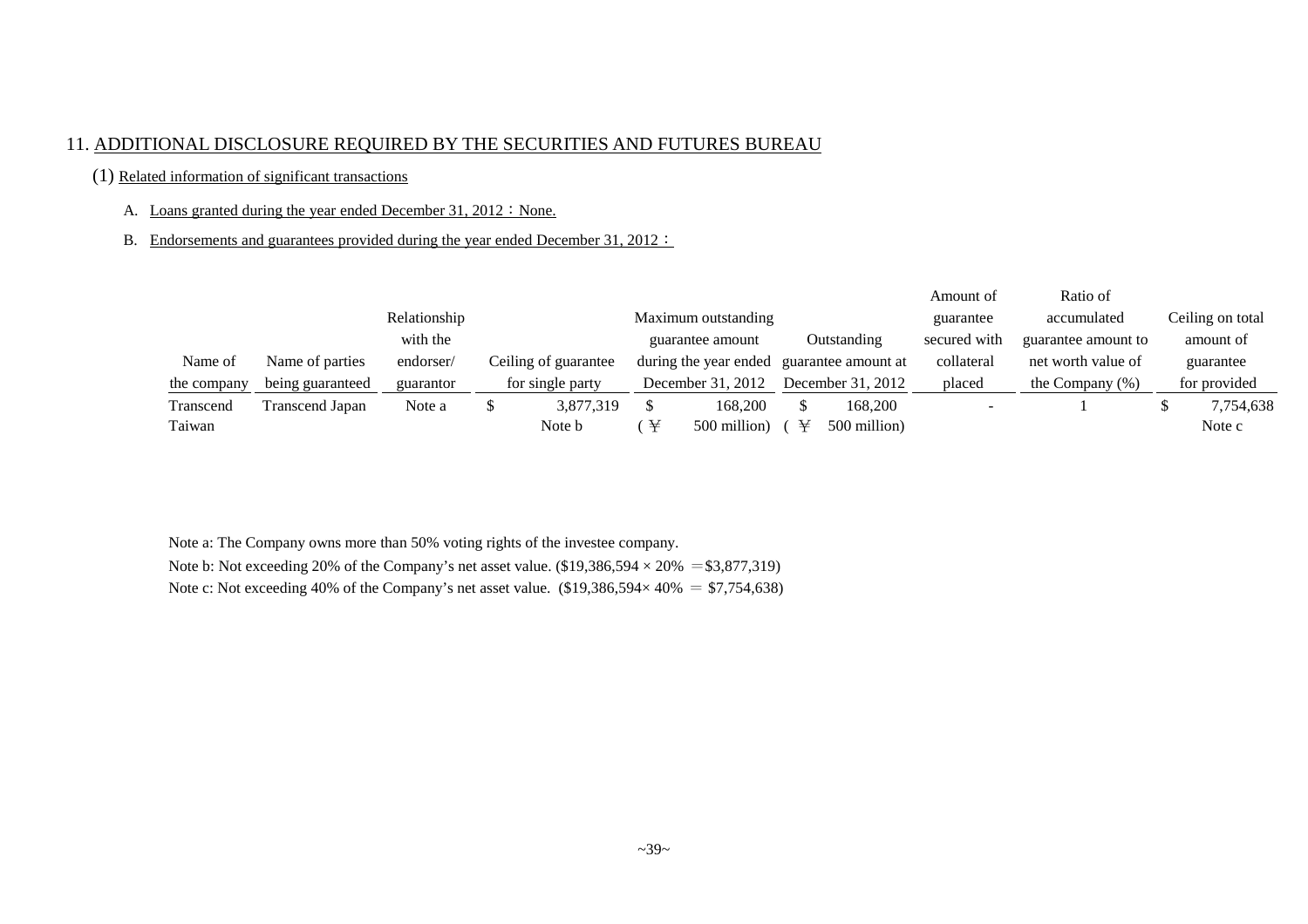#### C. Marketable securities held as of December 31, 2012:

|                         |                           |                          |                                                                             | As of December 31, 2012 |               |                     |                            |        |                     |  |  |
|-------------------------|---------------------------|--------------------------|-----------------------------------------------------------------------------|-------------------------|---------------|---------------------|----------------------------|--------|---------------------|--|--|
|                         |                           | Relationship with        |                                                                             | Number of               |               |                     | Percentage of<br>company's |        | Market value or net |  |  |
| Securities held by      | Marketable securities     | the Company              | General ledger accounts                                                     | shares or units         |               | Book value          | ownership                  |        | worth per share     |  |  |
| Transcend Taiwan Stocks |                           |                          |                                                                             |                         |               |                     |                            |        |                     |  |  |
|                         | Alcor Micro Corp.         |                          | Available-for-sale<br>financial assets-                                     | 5,220,933               | S.            | 176,989             | 6                          | \$     | 176,989             |  |  |
|                         | Taiwan IC Packaging Corp. |                          | noncurrent<br>Financial assets carried<br>at cost-noncurrent                | 41,000,000              |               | 241,000             | 14                         | $\$\,$ |                     |  |  |
|                         | Hitron Tech. Inc.         |                          |                                                                             | 3,060,017               |               | 44,580              | $\mathbf{2}$               |        |                     |  |  |
|                         | Alcor Micro Corp.         |                          | $\prime\prime$                                                              | 1,000,000               |               | 39,350              |                            |        |                     |  |  |
|                         | Skyviia Corp.             |                          | $\prime$                                                                    | 259,812                 |               |                     | $\overline{2}$             |        |                     |  |  |
|                         | Dramexchange Tech Inc.    |                          | $\prime$                                                                    | 60,816                  |               | 1,125               |                            |        |                     |  |  |
|                         |                           |                          |                                                                             |                         |               | 326,055             |                            |        |                     |  |  |
|                         | Saffire                   | The Company's subsidiary | Long-term equity<br>investments accounted<br>for under the equity<br>method | 36,600,000              | <sup>\$</sup> | 3,006,865           | 100                        | \$     | 3,033,567           |  |  |
|                         | <b>Transcend Japan</b>    | $\prime\prime$           | $\prime$                                                                    | 6,400                   |               | 152,407             | 100                        |        | 152,407             |  |  |
|                         | <b>Transcend USA</b>      | $\prime$                 | $\prime$                                                                    | 625,000                 |               | 102,820             | 100                        |        | 102,820             |  |  |
|                         | Transcend UK              | "                        | $\prime$                                                                    | 50,000                  |               | 5,587               | 100                        |        | 5,587               |  |  |
|                         | <b>Shares</b>             |                          |                                                                             |                         |               |                     |                            |        |                     |  |  |
|                         | Transcend Korea           | $\prime$                 | $^{\prime\prime}$                                                           |                         |               | 18,949<br>3,286,628 | 100                        |        | 18,949              |  |  |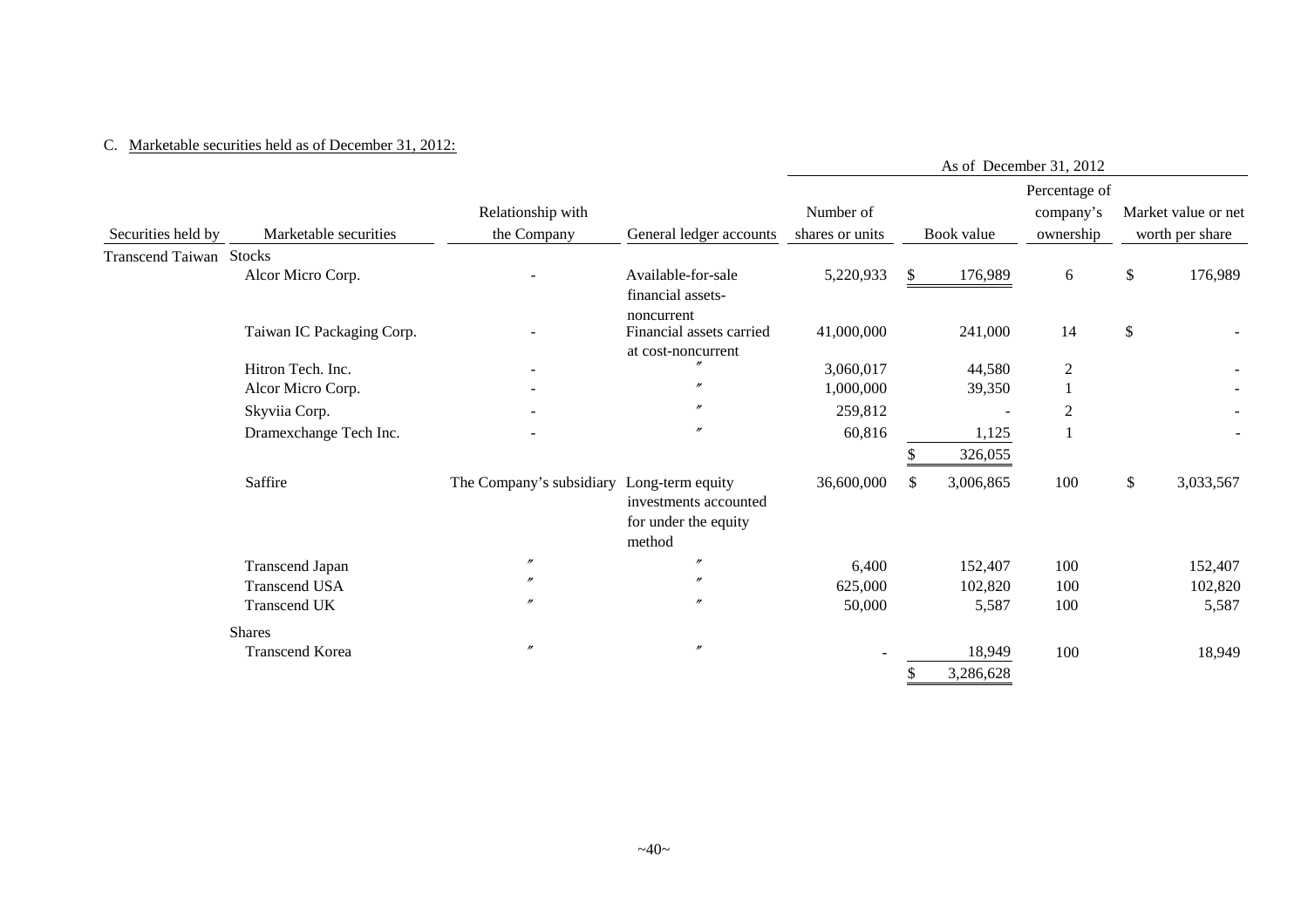| Percentage of<br>Relationship with<br>Number of<br>company's<br>the Company<br>Securities held by<br>Marketable securities<br>Book value<br>ownership<br>General ledger accounts<br>shares or units<br>Saffire<br><b>Stocks</b><br>Subsidiary of Saffire<br>Long-term equity<br>55,132,000<br>2,996,163<br>100<br>\$<br>Memhiro<br>- \$<br>investments accounted<br>for under the equity<br>method<br>Memhiro<br><b>Stocks</b><br>Subsidiary of Memhiro Long-term equity<br>100<br><b>Transcend Europe</b><br>100S<br>148,954<br>\$<br>investments accounted<br>for under the equity<br>method<br><b>Shares</b><br>$^{\prime\prime}$<br>Transcend Shanghai<br>2,746,408<br>100<br><b>Transcend Germany</b><br>100<br>59,179<br>$^{\prime\prime}$<br>Transtech Shanghai<br>12,318<br>100<br>2,966,859<br>Transcend Shanghai Finance products<br>Investment in bonds<br>140,517<br>\$<br>\$<br>NO. 128 in 2012 of "Happy Life II" Financial Products of<br>without active markets -<br>Industrial and Commercial Bank of China | Market value or net<br>worth per share<br>2,996,163<br>148,957 |
|------------------------------------------------------------------------------------------------------------------------------------------------------------------------------------------------------------------------------------------------------------------------------------------------------------------------------------------------------------------------------------------------------------------------------------------------------------------------------------------------------------------------------------------------------------------------------------------------------------------------------------------------------------------------------------------------------------------------------------------------------------------------------------------------------------------------------------------------------------------------------------------------------------------------------------------------------------------------------------------------------------------------------|----------------------------------------------------------------|
|                                                                                                                                                                                                                                                                                                                                                                                                                                                                                                                                                                                                                                                                                                                                                                                                                                                                                                                                                                                                                              |                                                                |
|                                                                                                                                                                                                                                                                                                                                                                                                                                                                                                                                                                                                                                                                                                                                                                                                                                                                                                                                                                                                                              |                                                                |
|                                                                                                                                                                                                                                                                                                                                                                                                                                                                                                                                                                                                                                                                                                                                                                                                                                                                                                                                                                                                                              |                                                                |
|                                                                                                                                                                                                                                                                                                                                                                                                                                                                                                                                                                                                                                                                                                                                                                                                                                                                                                                                                                                                                              |                                                                |
|                                                                                                                                                                                                                                                                                                                                                                                                                                                                                                                                                                                                                                                                                                                                                                                                                                                                                                                                                                                                                              |                                                                |
|                                                                                                                                                                                                                                                                                                                                                                                                                                                                                                                                                                                                                                                                                                                                                                                                                                                                                                                                                                                                                              |                                                                |
|                                                                                                                                                                                                                                                                                                                                                                                                                                                                                                                                                                                                                                                                                                                                                                                                                                                                                                                                                                                                                              |                                                                |
|                                                                                                                                                                                                                                                                                                                                                                                                                                                                                                                                                                                                                                                                                                                                                                                                                                                                                                                                                                                                                              |                                                                |
|                                                                                                                                                                                                                                                                                                                                                                                                                                                                                                                                                                                                                                                                                                                                                                                                                                                                                                                                                                                                                              | 2,746,525                                                      |
|                                                                                                                                                                                                                                                                                                                                                                                                                                                                                                                                                                                                                                                                                                                                                                                                                                                                                                                                                                                                                              | 59,179                                                         |
|                                                                                                                                                                                                                                                                                                                                                                                                                                                                                                                                                                                                                                                                                                                                                                                                                                                                                                                                                                                                                              | 12,318                                                         |
|                                                                                                                                                                                                                                                                                                                                                                                                                                                                                                                                                                                                                                                                                                                                                                                                                                                                                                                                                                                                                              |                                                                |
|                                                                                                                                                                                                                                                                                                                                                                                                                                                                                                                                                                                                                                                                                                                                                                                                                                                                                                                                                                                                                              |                                                                |
| current                                                                                                                                                                                                                                                                                                                                                                                                                                                                                                                                                                                                                                                                                                                                                                                                                                                                                                                                                                                                                      |                                                                |
| $\prime\prime$<br>NO. 315 in 2012 RMB Corporation Financial Products of                                                                                                                                                                                                                                                                                                                                                                                                                                                                                                                                                                                                                                                                                                                                                                                                                                                                                                                                                      |                                                                |
| Industrial and Commercial Bank of China<br>46,712                                                                                                                                                                                                                                                                                                                                                                                                                                                                                                                                                                                                                                                                                                                                                                                                                                                                                                                                                                            |                                                                |
| $\prime\prime$<br>NO. 290 in 2012 "Gain Profit for VIP" Financial Products                                                                                                                                                                                                                                                                                                                                                                                                                                                                                                                                                                                                                                                                                                                                                                                                                                                                                                                                                   |                                                                |
| of Construction Bank of China<br>141,758                                                                                                                                                                                                                                                                                                                                                                                                                                                                                                                                                                                                                                                                                                                                                                                                                                                                                                                                                                                     |                                                                |
| NO. 402 in 2012 "Gain Profit for VIP" Financial Products<br>of Construction Bank of China                                                                                                                                                                                                                                                                                                                                                                                                                                                                                                                                                                                                                                                                                                                                                                                                                                                                                                                                    |                                                                |
| 93,955<br>$\prime\prime$<br>NO. 323 in 2012 "Gain Profit for VIP" Financial Products                                                                                                                                                                                                                                                                                                                                                                                                                                                                                                                                                                                                                                                                                                                                                                                                                                                                                                                                         |                                                                |
| 47,122<br>of Construction Bank of China                                                                                                                                                                                                                                                                                                                                                                                                                                                                                                                                                                                                                                                                                                                                                                                                                                                                                                                                                                                      |                                                                |
| 470,064                                                                                                                                                                                                                                                                                                                                                                                                                                                                                                                                                                                                                                                                                                                                                                                                                                                                                                                                                                                                                      |                                                                |

D. Acquisition or sale of the same security with the accumulated cost exceeding \$100 million or 20% of the Company's paid-in capital during the year ended December 31, 2012: None.

E. Acquisition of real estate properties exceeding \$100 million or 20% of the Company's paid-in capital during the year ended December 31, 2012: None.

F. Disposal of real estate properties exceeding \$100 million or 20% of the Company's paid-in capital during the year ended December 31, 2012: None.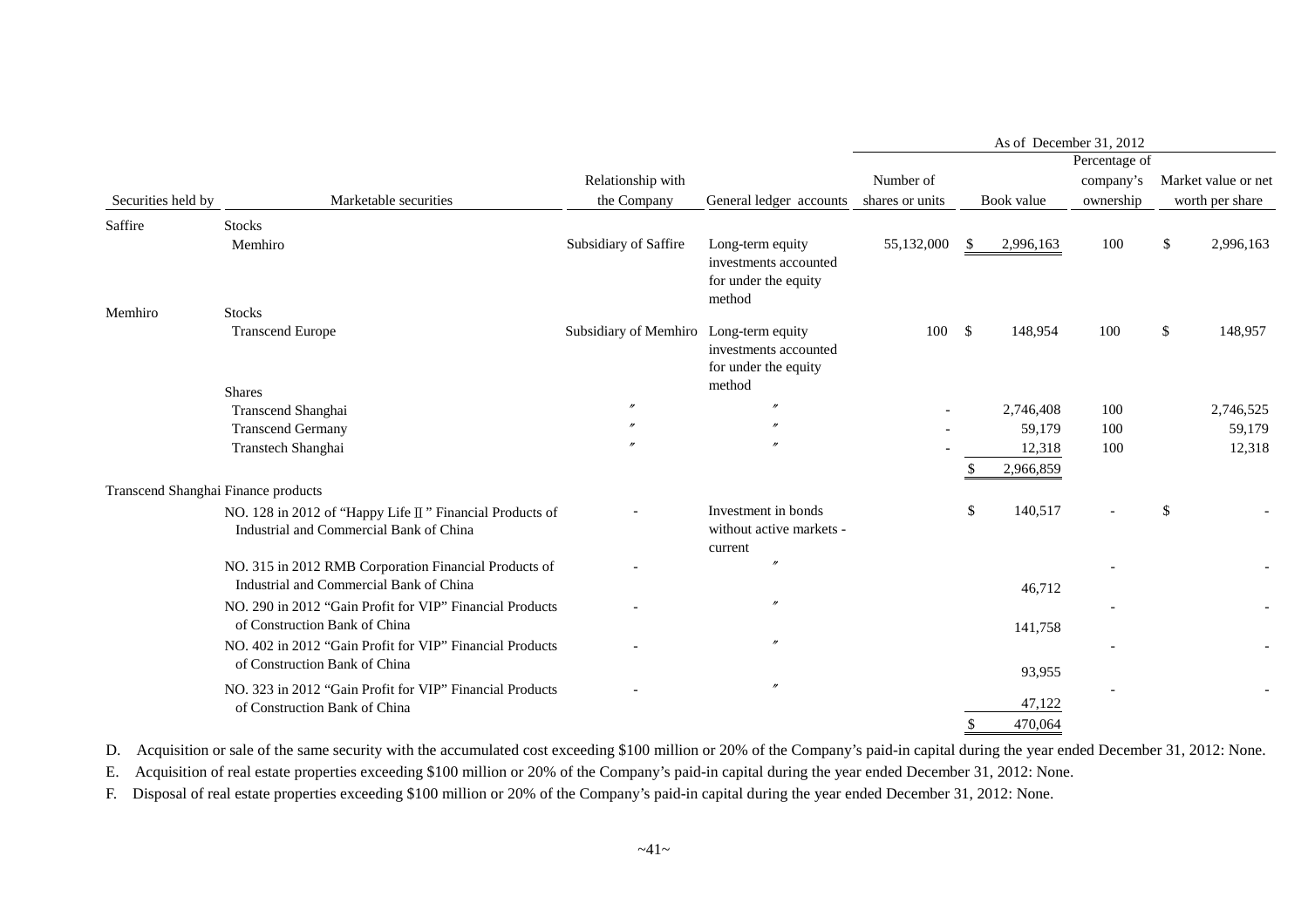|                     |                         |                                                                            |                           |             | Transactions                                |                                    |                                              | Differences in transaction terms compared<br>to third party transactions   |              |         | Notes/accounts receivable<br>(payable)                          |
|---------------------|-------------------------|----------------------------------------------------------------------------|---------------------------|-------------|---------------------------------------------|------------------------------------|----------------------------------------------|----------------------------------------------------------------------------|--------------|---------|-----------------------------------------------------------------|
|                     | Purchaser Counterparty  | Relationship with<br>the Company                                           | <b>Sales</b><br>Purchases | Amount      | Percentage of<br>total sales<br>(purchases) | Credit terms                       | Unit price                                   | Credit terms                                                               |              | Balance | Percentage of total<br>notes / accounts<br>receivable (payable) |
| Transcend<br>Taiwan | Transcend<br>Japan      | The Company's<br>subsidiary                                                | Sales                     | \$2,388,009 | 9                                           | 120 days after<br>monthly billings | difference<br>from those to<br>third parties | No significant To third parties is 30 to 60<br>days after monthly billings | $\mathbb{S}$ | 733,049 | 23                                                              |
| $^{\prime\prime}$   | Transcend<br>Europe     | Subsidiary of<br>Memhiro                                                   | $^{\prime\prime}$         | 2,271,499   | $\overline{9}$                              | $\prime$                           |                                              | $\prime$                                                                   |              | 486,739 | 16                                                              |
|                     | Transcend<br><b>USA</b> | The Company's<br>subsidiary                                                | $^{\prime\prime}$         | 1,303,509   | 5                                           | $\prime$                           | $\boldsymbol{''}$                            | $\prime$                                                                   |              | 297,566 | 10                                                              |
| $\prime\prime$      | Transcend<br>H.K.       | Transcend H.K.'s<br>chairman is the<br>Company's<br>general manager        | $\prime\prime$            | 803,952     | $\mathfrak{Z}$                              |                                    | $^{\prime\prime}$                            | $\prime\prime$                                                             |              | 132,325 | $\overline{4}$                                                  |
| $^{\prime\prime}$   | Transcend<br>Germany    | Subsidiary of<br>Memhiro                                                   | $^{\prime\prime}$         | 553,412     | $\overline{2}$                              |                                    |                                              | $^{\prime\prime}$                                                          |              | 43,136  | 1                                                               |
| $^{\prime\prime}$   | Transcend<br>Shanghai   | Subsidiary of<br>Memhiro                                                   | $^{\prime\prime}$         | 425,885     | $\mathbf{2}$                                | $\prime$                           | $\prime\prime$                               | $^{\prime\prime}$                                                          |              |         |                                                                 |
| $^{\prime\prime}$   | Transcend<br>Korea      | The Company's<br>subsidiary                                                | $^{\prime\prime}$         | 358,461     | $\mathbf{1}$                                | 60 days after<br>monthly billings  | $\prime$                                     | $^{\prime\prime}$                                                          |              | 12,623  |                                                                 |
| $^{\prime\prime}$   | C-Tech<br>Corporation   | C-Tech<br>Corporation's<br>chairman is the<br>Company's<br>general manager | $^{\prime\prime}$         | 190,180     |                                             | 15 days after<br>monthly billings  |                                              | $^{\prime\prime}$                                                          |              | 29,922  | 1                                                               |
|                     | Transtech<br>Shanghai   | Subsidiary of<br>Memhiro                                                   | $^{\prime\prime}$         | 132,958     |                                             | 120 days after<br>monthly billings | $^{\prime\prime}$                            | $^{\prime\prime}$                                                          |              | 21,541  | 1                                                               |

G. Purchases from or sales to related parties exceeding \$100 million or 20% of the Company's paid-in capital during the year ended December 31, 2012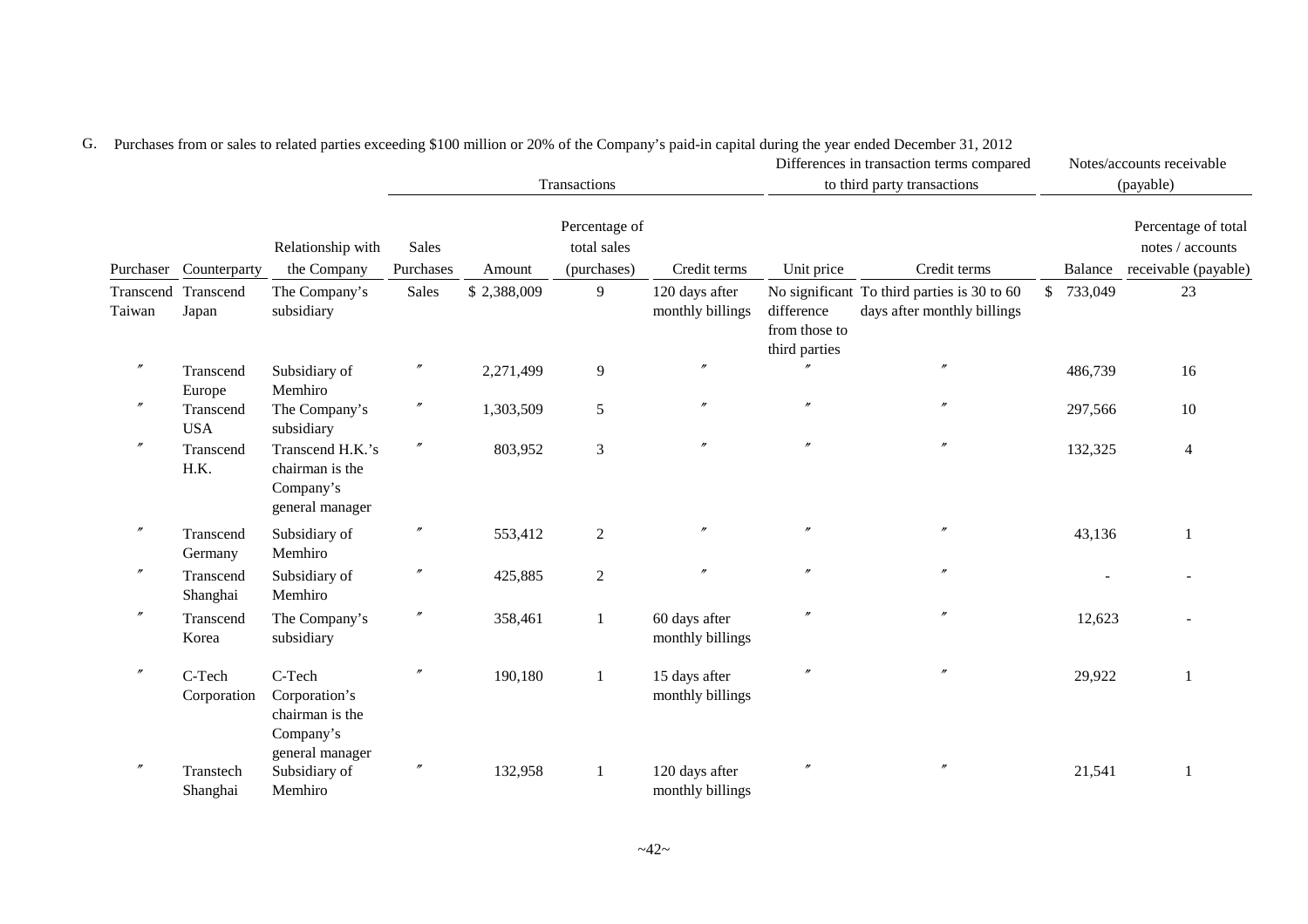|                       |                       |                                                                                 |                    |            | Transactions                                |                                   | Differences in transaction terms compared<br>to third party transactions |                                                                           |  | Notes/accounts receivable<br>(payable) |                                                                 |  |
|-----------------------|-----------------------|---------------------------------------------------------------------------------|--------------------|------------|---------------------------------------------|-----------------------------------|--------------------------------------------------------------------------|---------------------------------------------------------------------------|--|----------------------------------------|-----------------------------------------------------------------|--|
| Purchaser             | Counterparty          | Relationship with<br>the Company                                                | Sales<br>Purchases | Amount     | Percentage of<br>total sales<br>(purchases) | Credit terms                      | Unit price                                                               | Credit terms                                                              |  | Balance                                | Percentage of total<br>notes / accounts<br>receivable (payable) |  |
| Transcend<br>Europe   | Transcend<br>Germany  | Together with<br><b>Transcend Europe</b><br>are controlled by<br>parent company | <b>Sales</b>       | 749,516    | 31                                          | 30 days after<br>receipt of goods | difference<br>from those to<br>third parties                             | No significant To third parties is 7 to 60<br>days after receipt of goods |  | 76,197                                 | 28                                                              |  |
| Transcend<br>Shanghai | Transtech<br>Shanghai | Together with<br>Transcend<br>Shanghai are<br>controlled by<br>parent company   | n                  | 108,738    |                                             | 60 days after<br>monthly billings | $^{\prime\prime}$                                                        | To third parties is 30 to 60<br>days after monthly billings               |  | 9,223                                  | ۰                                                               |  |
| Transcend<br>Taiwan   | Transcend<br>Shanghai | Subsidiary of<br>Memhiro                                                        | Purchases          | 1,433,255) | 6                                           | 60 days after<br>receipt of goods | Note A                                                                   | To third parties is 7 to 30<br>days after receipt of goods                |  | 637,908)                               | 17                                                              |  |

Note A: The purchase transactions between Transcend Taiwan and Transcend Shanghai were attributed to processing of supplied materials. No other similar transactions can be used for comparison.

Note B: The Company's sales to subsidiaries were equivalent to subsidiaries' purchases from the Company; accordingly, the Company did not disclose the information on subsidiaries' purchases from the Company.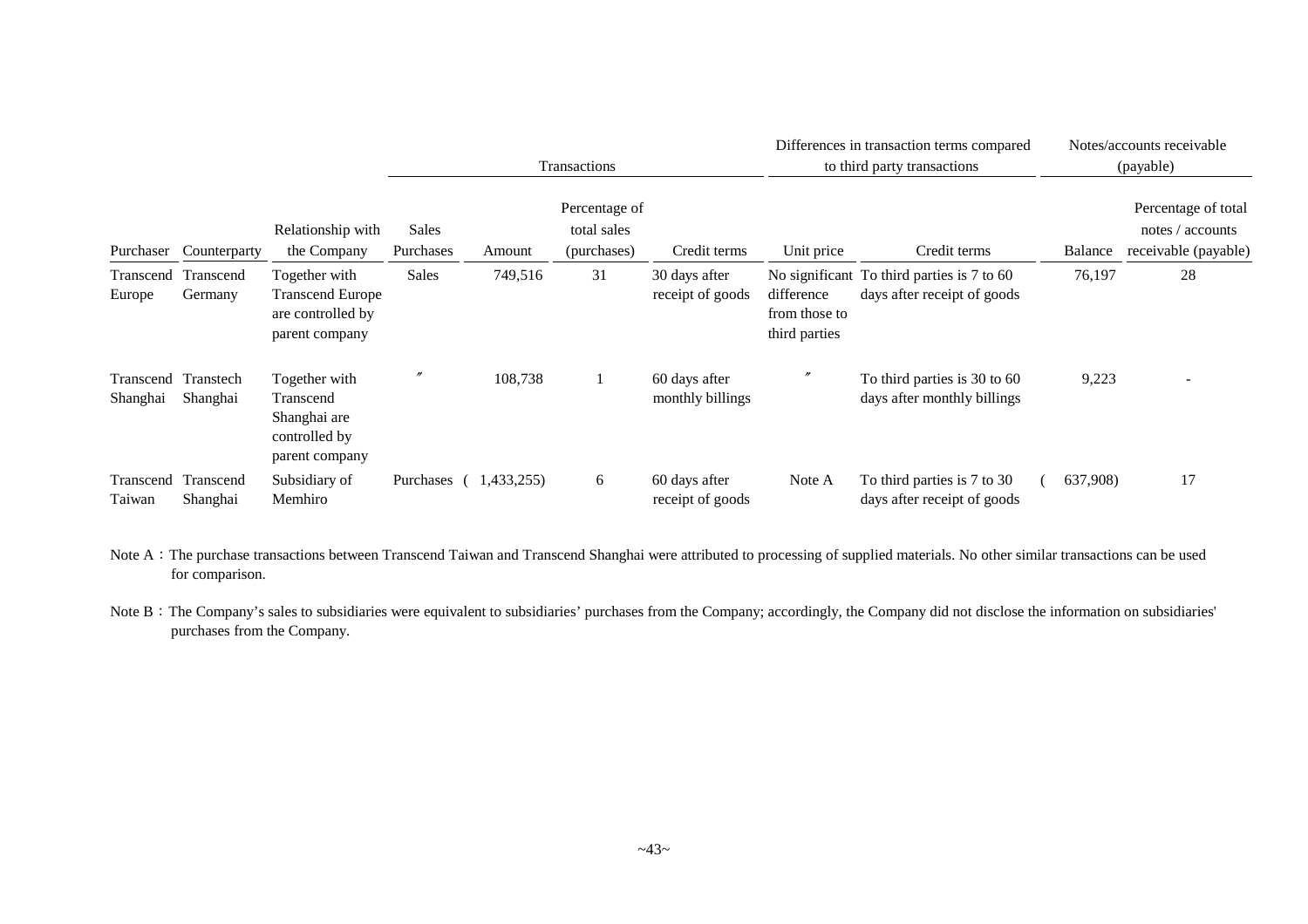H. Receivables from related parties exceeding \$100 million or 20% of the Company's paid-in capital as of December 31, 2012

|                         |                      |                                  |                  |          |                          | Overdue receivables      |             |                          |
|-------------------------|----------------------|----------------------------------|------------------|----------|--------------------------|--------------------------|-------------|--------------------------|
|                         |                      |                                  | Balance of       |          |                          | Action<br>adopted for    |             | <b>Bad debts</b>         |
|                         | Name of the          |                                  | receivables from | Turnover |                          | overdue                  | Subsequent  | allowance                |
| Name of the company     | counterparty         | Relationship                     | related parties  | rate     | Amount                   | accounts                 | collections | Provided                 |
| <b>Transcend Taiwan</b> | Transcend Japan      | Subsidiary of the Company        | 733,049          | 2.77S    | $\overline{\phantom{a}}$ | $\sim$                   | 495,885 \$  | -                        |
| $\prime$                | Transcend Europe     | Subsidiary of Memhiro            | 486,739          | 4.36     | $\overline{\phantom{a}}$ | $\overline{\phantom{a}}$ | 569,153     |                          |
| $\prime$                | <b>Transcend USA</b> | Subsidiary of the Company        | 297,566          | 4.22     | $\overline{\phantom{a}}$ | $\overline{\phantom{a}}$ | 224,223     |                          |
| $\prime$                | Transcend H.K.       | Transcend H.K.'s chairman is the | 132,325          | 7.16     | $\overline{\phantom{0}}$ | $-$                      | 152,715     | $\overline{\phantom{a}}$ |
|                         |                      | Company's general manager        |                  |          |                          |                          |             |                          |
| Transcend Shanghai      | Transcend Taiwan     | parent company                   | 637,908          | 7.49     | $\overline{\phantom{a}}$ | $\sim$                   | 610,531     | -                        |

I. Derivative financial instruments undertaken during the year ended December 31, 2012: Refer to Note 4(3).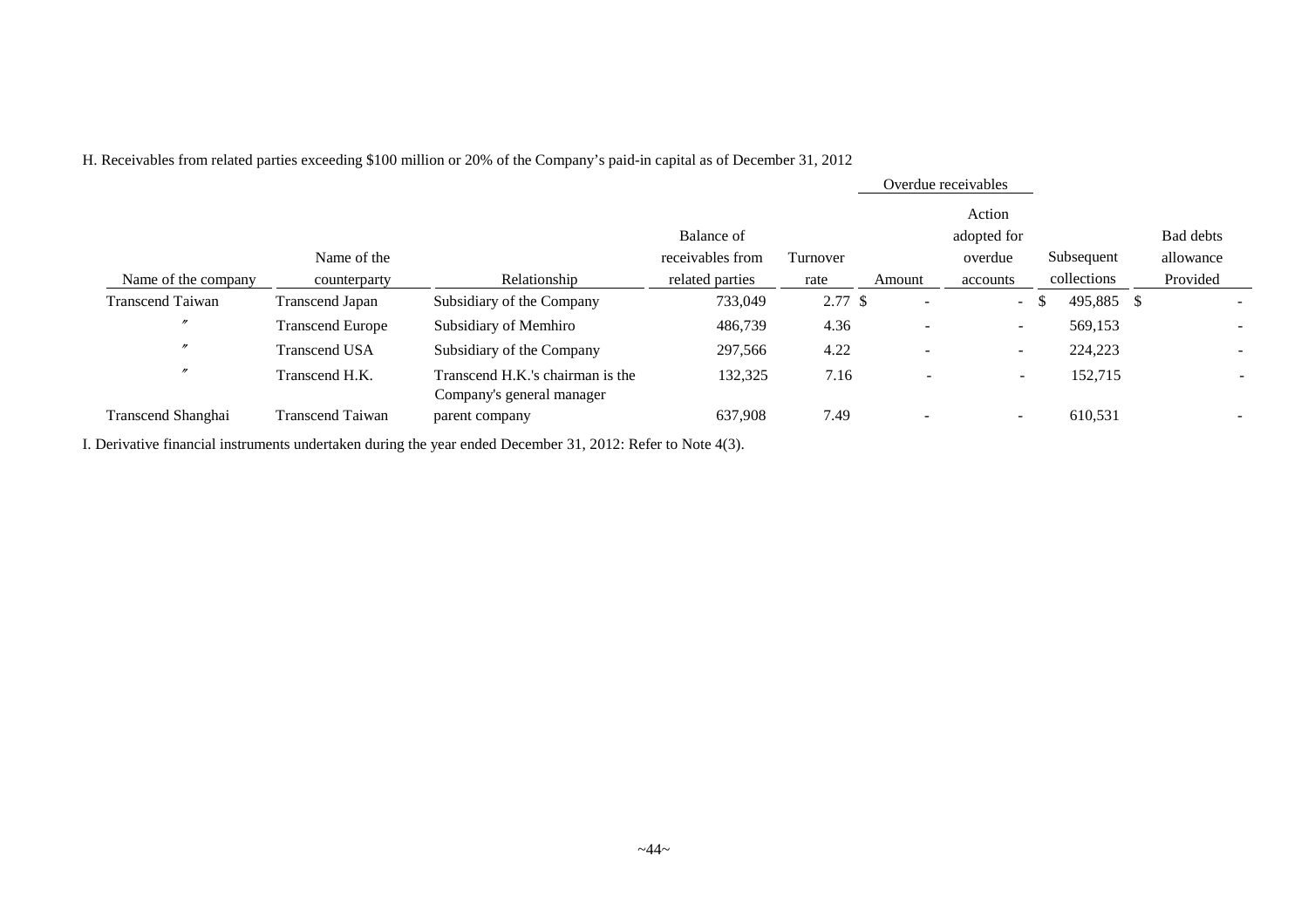# (2) Disclosure information of investee company

|                     |                         |                    |                                                                                      |                                  |                            |                     |                                     |              |                    | Investment                            |          |
|---------------------|-------------------------|--------------------|--------------------------------------------------------------------------------------|----------------------------------|----------------------------|---------------------|-------------------------------------|--------------|--------------------|---------------------------------------|----------|
|                     |                         |                    |                                                                                      | <b>Initial Investment Amount</b> |                            |                     | Shares held as at December 31, 2012 |              |                    |                                       |          |
|                     |                         |                    |                                                                                      |                                  |                            |                     |                                     |              |                    | Net income Recognized by Relationship |          |
|                     |                         |                    |                                                                                      | Balance as of                    | Balance as of              | <b>No.of Shares</b> |                                     |              | $(\text{loss})$ of | the Company                           | with the |
| Investors           | Investees               | Location           | Main activities                                                                      | 12/31/12                         | 12/31/11                   |                     | (in thousands) Ownership (%)        | Book value   | investee           | (Note A)                              | Company  |
| Transcend<br>Taiwan | Saffire                 | B.V.I.             | Investments holding<br>company                                                       | 1,202,418<br>\$                  | 1,202,418<br><sup>\$</sup> | 36,600,000          | 100                                 | \$ 3,006,865 | $$196,396$ \$      | 194,809                               | Note B   |
| $^{\prime\prime}$   | Transcend<br>Japan      | Japan              | Wholesaler of computer<br>memory modules and<br>peripheral products                  | 89,103                           | 89,103                     | 6,400               | 100                                 | 152,407      | 23,579             | 23,579                                | Note B   |
| $^{\prime\prime}$   | Transcend<br><b>USA</b> | America            | United States of Wholesaler of computer<br>memory modules and<br>peripheral products | 38,592                           | 38,592                     | 625,000             | 100                                 | 102,820      | 19,808             | 19,808                                | Note B   |
| $^{\prime\prime}$   | Transcend<br>Korea      | Korea              | Wholesaler of computer<br>memory modules and<br>peripheral products                  | 6,132                            | 6,132                      |                     | 100                                 | 18,949       | 3,724              | 3,724                                 | Note B   |
| $^{\prime\prime}$   | Transcend<br>UK         | United<br>Kingdom  | Wholesaler of computer<br>memory modules and<br>peripheral products                  | 2,883                            | 2,883                      | 50,000              | 100                                 | 5,587        | $\overline{2}$     | $\overline{2}$                        | Note B   |
| Saffire             | Memhiro                 | Singapore          | Investments holding<br>company                                                       | 1,156,920                        | 1,156,920                  | 55,132,000          | 100                                 | 2,996,163    | 196,419            | 196,419                               | Note C   |
| Memhiro             | Transcend<br>Europe     | <b>Netherlands</b> | Wholesaler of computer<br>memory modules and<br>peripheral products                  | 1,693                            | 1,693                      | 100                 | 100                                 | 148,954      | 17,999             | 18,001                                | Note D   |

Note A: The Company does not directly recognize the investment income (loss) except for the subsidiaries the Company directly holds.

Note B: Subsidiaries of the Company.

Note C: Subsidiary of Saffire.

Note D: Subsidiaries of Memhiro.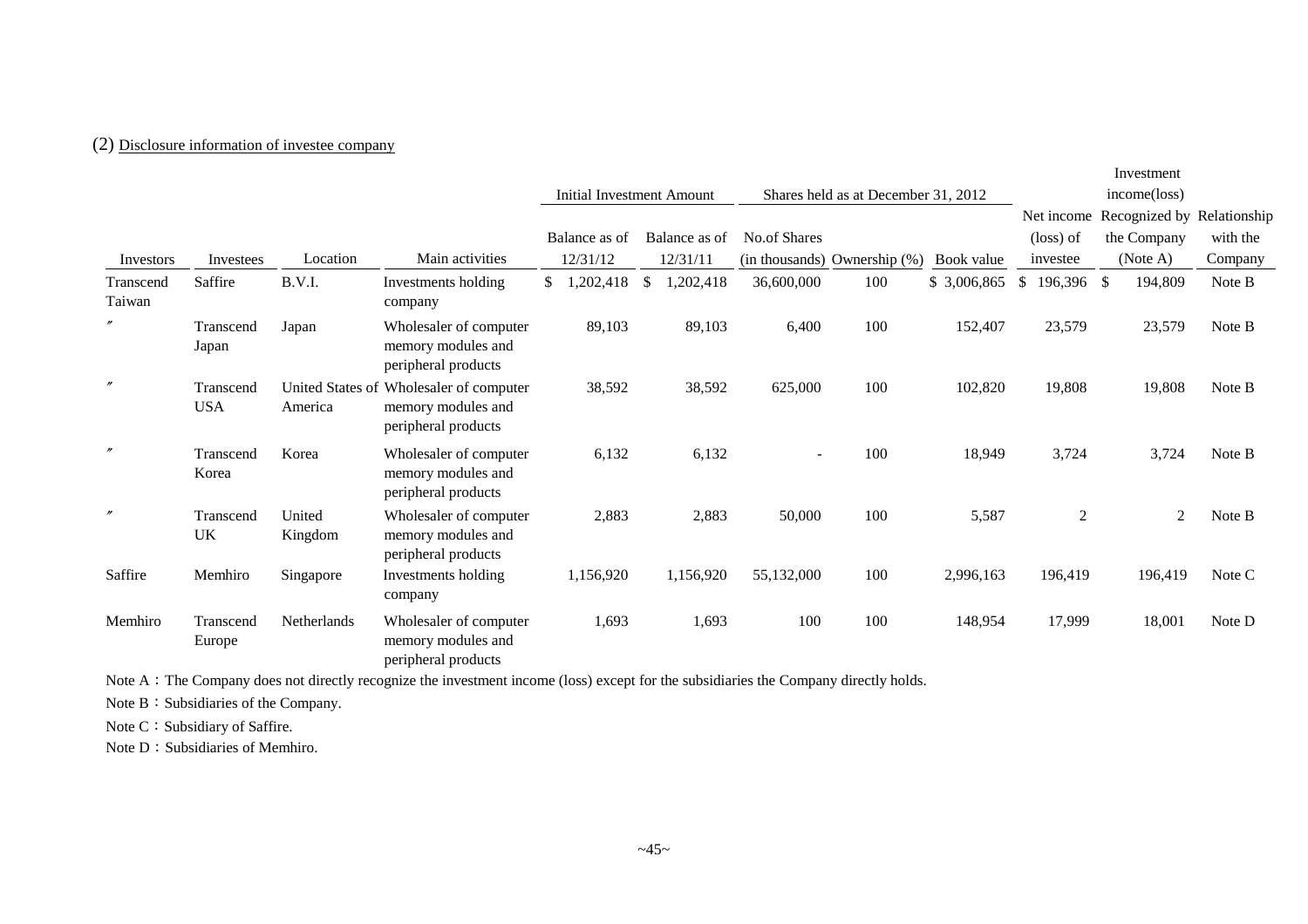|                   |                       |          |                                                                                                                                                                                                                                    |    |                           |              |               |              |                          |                                     |             |                  | Investment   |                                       |
|-------------------|-----------------------|----------|------------------------------------------------------------------------------------------------------------------------------------------------------------------------------------------------------------------------------------|----|---------------------------|--------------|---------------|--------------|--------------------------|-------------------------------------|-------------|------------------|--------------|---------------------------------------|
|                   |                       |          |                                                                                                                                                                                                                                    |    | Initial Investment Amount |              |               |              |                          | Shares held as at December 31, 2012 |             |                  | income(loss) |                                       |
|                   |                       |          |                                                                                                                                                                                                                                    |    |                           |              |               |              |                          |                                     |             |                  |              | Net income Recognized by Relationship |
|                   |                       |          |                                                                                                                                                                                                                                    |    | Balance as of             |              | Balance as of | No.of Shares |                          |                                     |             | (loss) of        | the Company  | with the                              |
| Investors         | Investees             | Location | Main activities                                                                                                                                                                                                                    |    | 12/31/12                  |              | 12/31/11      |              |                          | (in thousands) Ownership (%)        | Book value  | investee         | (Note A)     | Company                               |
| Memhiro           | Transcend<br>Shanghai |          | Mainland China Manufacturer and seller<br>of computer memory<br>modules, storage<br>products and disks                                                                                                                             | S. | 1,134,178                 | $\mathbb{S}$ | 1,134,178     |              | $\overline{\phantom{0}}$ | 100                                 | \$2,746,408 | $$156,572$ \, \$ | 156,557      | Note B                                |
| $^{\prime\prime}$ | Transcend<br>Germany  | Germany  | Wholesaler of computer<br>memory modules and<br>peripheral products                                                                                                                                                                |    | 2,288                     |              | 2,288         |              | $\blacksquare$           | 100                                 | 59,179      | 9,825            | 9,825        | Note B                                |
| $^{\prime\prime}$ | Transtech<br>Shanghai |          | Mainland China Manufacturer and seller<br>of computer memory<br>modules, storage<br>products and<br>disks. Wholesaler and<br>agent of computer<br>memory modules and<br>Peripheral products.<br>Retailer of computer<br>components |    | 16,310                    |              | 16,310        |              | ۰                        | 100                                 | 12,318      | 12,340           | 12,340       | Note B                                |

Note A: The Company does not directly recognize the investment income (loss) except for the subsidiaries the Company directly holds.

Note B: Subsidiaries of Memhiro.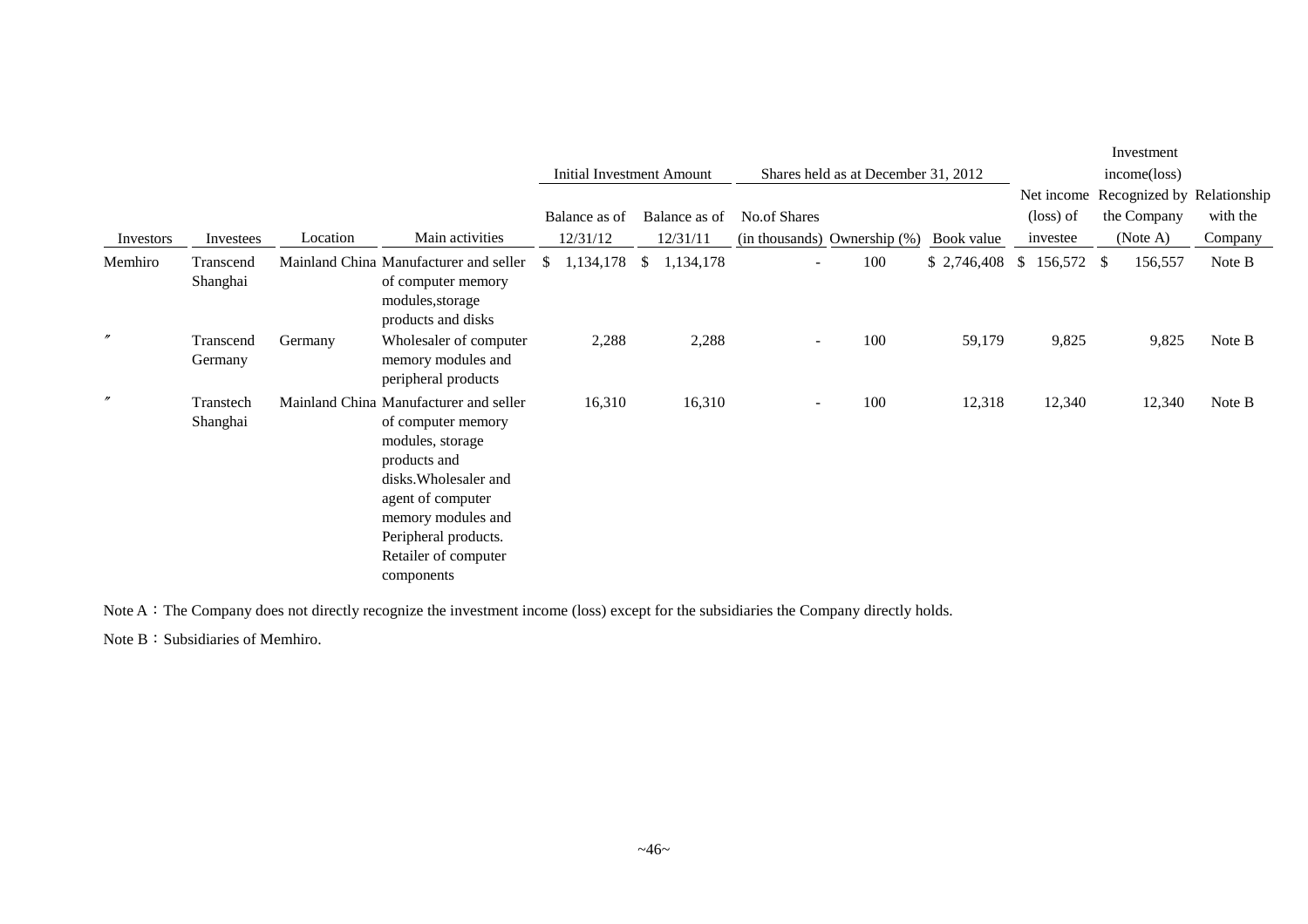#### (3) Disclosure of information on indirect investments in Mainland China

1. Information on Mainland China investments

|                    |                                                                                                                                                                                                              |                 |            |     |                  |                          |                          |                   |             |                   |                    | Accumulated              |
|--------------------|--------------------------------------------------------------------------------------------------------------------------------------------------------------------------------------------------------------|-----------------|------------|-----|------------------|--------------------------|--------------------------|-------------------|-------------|-------------------|--------------------|--------------------------|
|                    |                                                                                                                                                                                                              |                 |            |     | Accumulated      |                          |                          | Accumulated       |             |                   | Book value of      | amount of                |
|                    |                                                                                                                                                                                                              |                 |            |     | amount of        |                          |                          | amount of         | Ownership   | Investment        | investments in     | investment               |
|                    |                                                                                                                                                                                                              |                 |            |     | remittance to    | Amount                   |                          | remittance to     | held by the | income (loss)     | Mainland           | income remitted          |
|                    |                                                                                                                                                                                                              |                 |            |     | Mainland China   | remitted to              | Amount remitted          | Mainland China as | Company     | recognized by the | China as of        | back to Taiwan as        |
| Investee in        |                                                                                                                                                                                                              | Paid-in capital | Investment |     | as of January 1, | Mainland China           | back to Taiwan           | of December 31,   | (direct and | Company for the   | December 31,       | of December 31,          |
| Mainland China     | Main activities                                                                                                                                                                                              | (Note C)        | method     |     | 2012 (Note C)    | during the year          | during the year          | 2012 (Note C)     | indirect)   | year (Note B)     | 2012               | 2012                     |
| Transcend Shanghai | Manufacturer and seller of                                                                                                                                                                                   | \$1,134,178     | Note A     | \$. | 1,134,178        | -S                       | $-$ \$<br>$\sim$         | \$<br>1,134,178   | 100%        | \$<br>156,557     | 2,746,408 \$<br>S. | $\overline{\phantom{0}}$ |
|                    | computer memory<br>modules, storage products<br>and disks                                                                                                                                                    |                 |            |     |                  |                          |                          |                   |             |                   |                    |                          |
| Transtech Shanghai | Manufacturer and seller of<br>computer memory<br>modules, storage products<br>and disks. Wholesaler and<br>agent of computer memory<br>modules and peripheral<br>products.Retailer of<br>computer components | 16,310          | Note A     |     | 16,310           | $\overline{\phantom{a}}$ | $\overline{\phantom{a}}$ | 16,310            | 100%        | 12,340            | 12,318             | $\overline{\phantom{0}}$ |

#### 2. The ceiling of investment in Mainland China

|                            | Accumulated amount of          | Investment amount approved by the |  |                                    |
|----------------------------|--------------------------------|-----------------------------------|--|------------------------------------|
|                            | remittance from Taiwan to      | Investment Commission of the      |  | Ceiling on investments in Mainland |
|                            | Mainland China as of           | Ministry of Economic Affairs      |  | China imposed by the Investment    |
| Investee in Mainland China | December 31, 2012              | (MOEA)                            |  | Commission of MOEA (Note D)        |
| Transcend Shanghai         | 1,134,178                      | 1,134,178 \$                      |  |                                    |
| Transtech Shanghai         | 16,310                         | 16,310                            |  |                                    |
|                            | 1,150,488                      | 1,150,488                         |  | 11,631,956                         |
|                            | $(110D.25.100.$ Theorem de $($ | $(TITCD 25.100.$ Thomagailte      |  |                                    |

( USD 35,100 Thousands) ( USD 35,100 Thousands)

Note A: The Company remits funds from Taiwan to a subsidiary located outside of Taiwan. The funds received by such subsidiary are then invested in the investee company located in Mainland China. Note B: The Company recognized investment income under equity method for current period, the investment income was measured by audited financial statements of investee during the same period.

Note C: (a) Transcend Shanghai: the paid-in capital was USD 34,600 thousand, and the accumulated amount of remittance to Mainland China as of January 1 and December 31, 2012 was USD 34,600 thousand. (b) Transtech Shanghai: the paid-in capital was USD 500 thousand, and the accumulated amount of remittance to Mainland China as of January 1 and December 31, 2012 was USD 500 thousand.

Note D: In accordance with "Regulations Governing Investment and Technology Cooperation in Mainland China" , prescribed by the Investment Commission, MOEA.

3. Significant transactions with investee companies in Mainland China, which were undertaken through third areas: Please refer to Note 11(4).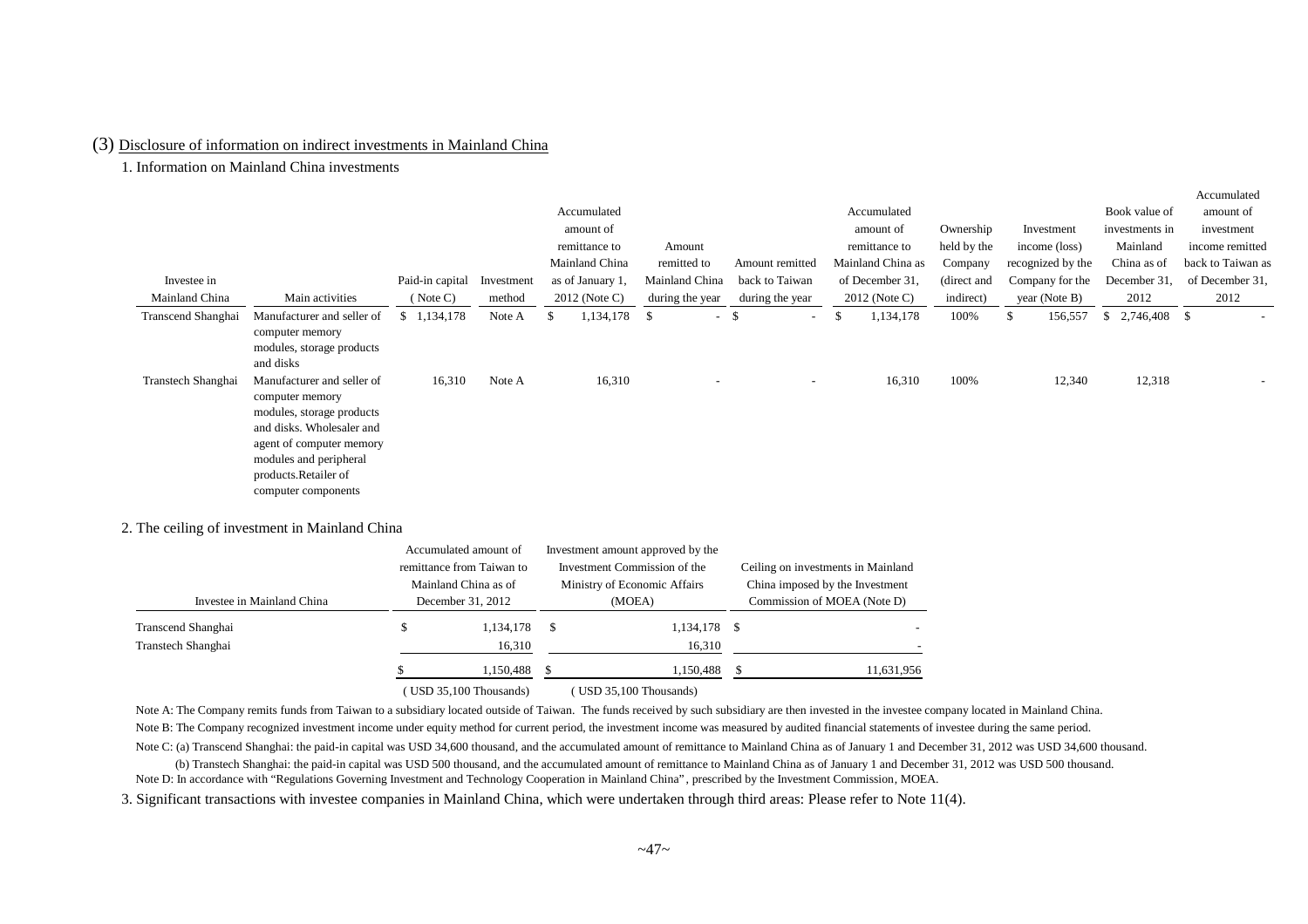#### (4) Significant inter-company transactions

For the year ended December 31, 2012

|                    |                         |                          | Transaction              |                              |           |                                        |                                                                                       |  |
|--------------------|-------------------------|--------------------------|--------------------------|------------------------------|-----------|----------------------------------------|---------------------------------------------------------------------------------------|--|
| Number<br>(Note 1) | Company name            | Counterparty             | Relationship<br>(Note 2) | General<br>ledger<br>account | Amount    | Transaction terms                      | Percentage of<br>consolidated total<br>operating revenues or<br>total assets (Note 3) |  |
| $\Omega$           | <b>Transcend Taiwan</b> | <b>Transcend Japan</b>   | A                        | Sales                        | 2,388,009 | There is no significant difference in  | 9%                                                                                    |  |
|                    |                         |                          |                          |                              |           | unit price from those to third parties |                                                                                       |  |
|                    |                         | <b>Transcend Europe</b>  |                          |                              | 2,271,499 |                                        | 9%                                                                                    |  |
|                    |                         | <b>Transcend USA</b>     |                          | $\prime$                     | 1,303,509 |                                        | 5%                                                                                    |  |
|                    |                         | <b>Transcend Germany</b> |                          |                              | 553,412   |                                        | 2%                                                                                    |  |
|                    |                         | Transcend Shanghai       |                          |                              | 425,885   |                                        | 2%                                                                                    |  |
|                    |                         | Transcend Korea          |                          |                              | 358,461   |                                        | 1%                                                                                    |  |
|                    | <b>Transcend Europe</b> | <b>Transcend Germany</b> |                          |                              | 749,516   |                                        | 3%                                                                                    |  |
| $\Omega$           | <b>Transcend Taiwan</b> | Transcend Shanghai       | A                        | Purchase                     | 1,433,255 | Processing with supplied materials.    | 5%                                                                                    |  |
|                    |                         |                          |                          |                              |           | No other similar transactions can be.  |                                                                                       |  |
|                    |                         |                          |                          |                              |           | used for comparison.                   |                                                                                       |  |
|                    |                         | <b>Transcend Japan</b>   |                          | Accounts                     | 733,049   | 120 days after monthly billings        | 3%                                                                                    |  |
|                    |                         |                          |                          | Receivable                   |           |                                        |                                                                                       |  |
|                    |                         | <b>Transcend Europe</b>  |                          |                              | 486,739   |                                        | 2%                                                                                    |  |
|                    |                         | <b>Transcend USA</b>     |                          |                              | 297,566   |                                        | 1%                                                                                    |  |
|                    | $\boldsymbol{''}$       | Transcend Shanghai       |                          | Accounts                     | 637,908   | 60 days after receipt of goods         | 3%                                                                                    |  |
|                    |                         |                          |                          | Payable                      |           |                                        |                                                                                       |  |

Note 1: Transaction information between parent company and subsidiaries should be noted in the first column, the number is written as below:

(a) Parent company: 0

(b) Subsidiaries were numbered from 1.

Note 2: Relationships between the counterparties:

(a) Parent company to subsidiary.

(b) Subsidiary to parent company.

(c) Subsidiary to subsidiaries.

Note 3: For balance sheet accounts, the percentage is calculated using consolidated assets, for income statement accounts, the percentage is calculated using consolidated revenue.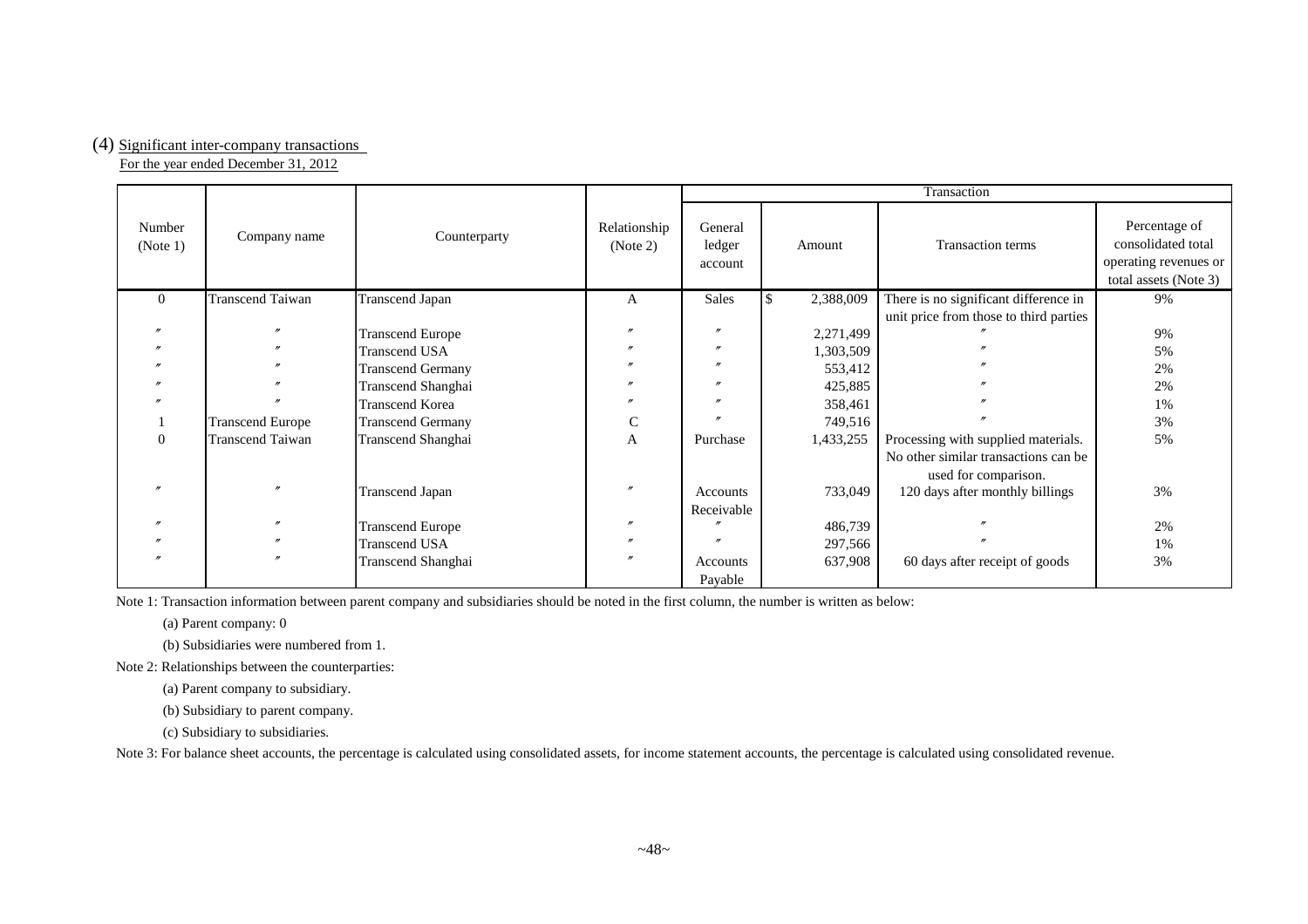|  | For the year ended December 31, 2011 |  |
|--|--------------------------------------|--|
|  |                                      |  |

|                    |                         |                          |                          | Transaction                  |           |                                        |                                                                                       |  |  |
|--------------------|-------------------------|--------------------------|--------------------------|------------------------------|-----------|----------------------------------------|---------------------------------------------------------------------------------------|--|--|
| Number<br>(Note 1) | Company name            | Counterparty             | Relationship<br>(Note 2) | General<br>ledger<br>account | Amount    | Transaction terms                      | Percentage of<br>consolidated total<br>operating revenues or<br>total assets (Note 3) |  |  |
| $\Omega$           | <b>Transcend Taiwan</b> | <b>Transcend Europe</b>  | A                        | Sales                        | 3,057,347 | There is no significant difference in  | 10%                                                                                   |  |  |
|                    |                         |                          |                          |                              |           | unit price from those to third parties |                                                                                       |  |  |
|                    |                         | <b>Transcend Japan</b>   |                          | $^{\prime\prime}$            | 2,234,437 |                                        | 7%                                                                                    |  |  |
|                    |                         | <b>Transcend USA</b>     |                          | $\prime$                     | 1,844,045 |                                        | 6%                                                                                    |  |  |
|                    |                         | <b>Transcend Korea</b>   |                          |                              | 567,575   |                                        | 2%                                                                                    |  |  |
|                    |                         | <b>Transcend Germany</b> |                          |                              | 544,673   |                                        | 2%                                                                                    |  |  |
|                    |                         | Transcend Shanghai       | $\prime\prime$           | Purchase                     | 1,721,710 | Processing with supplied materials.    | 6%                                                                                    |  |  |
|                    |                         |                          |                          |                              |           | No other similar transactions can be.  |                                                                                       |  |  |
|                    |                         |                          |                          |                              |           | used for comparison.                   |                                                                                       |  |  |
|                    |                         | <b>Transcend Japan</b>   |                          | Accounts                     | 991,852   | 120 days after monthly billings        | 4%                                                                                    |  |  |
|                    |                         |                          |                          | Receivable                   |           |                                        |                                                                                       |  |  |
|                    |                         | <b>Transcend Europe</b>  | $\prime$                 |                              | 554,144   |                                        | 3%                                                                                    |  |  |
|                    |                         | <b>Transcend USA</b>     | $\prime\prime$           |                              | 319,686   |                                        | 1%                                                                                    |  |  |
|                    |                         | Transcend Shanghai       | $\prime\prime$           | Accounts                     | 871,209   | 60 days after receipt of goods         | 4%                                                                                    |  |  |
|                    |                         |                          |                          | Payable                      |           |                                        |                                                                                       |  |  |
|                    | <b>Transcend Europe</b> | <b>Transcend Germany</b> | C                        | <b>Sales</b>                 | 1,182,774 | There is no significant difference in  | 4%                                                                                    |  |  |
|                    |                         |                          |                          |                              |           | unit price from those to third parties |                                                                                       |  |  |

Note 1: Transaction information between parent company and subsidiaries should be noted in the first column, the number is written as below:

(a) Parent company: 0

(b) Subsidiaries were numbered from 1.

Note 2: Relationships between the counterparties:

(a) Parent company to subsidiary.

(b) Subsidiary to parent company.

(c) Subsidiary to subsidiaries.

Note 3: For balance sheet accounts, the percentage is calculated using consolidated assets, for income statement accounts, the percentage is calculated using consolidated revenue.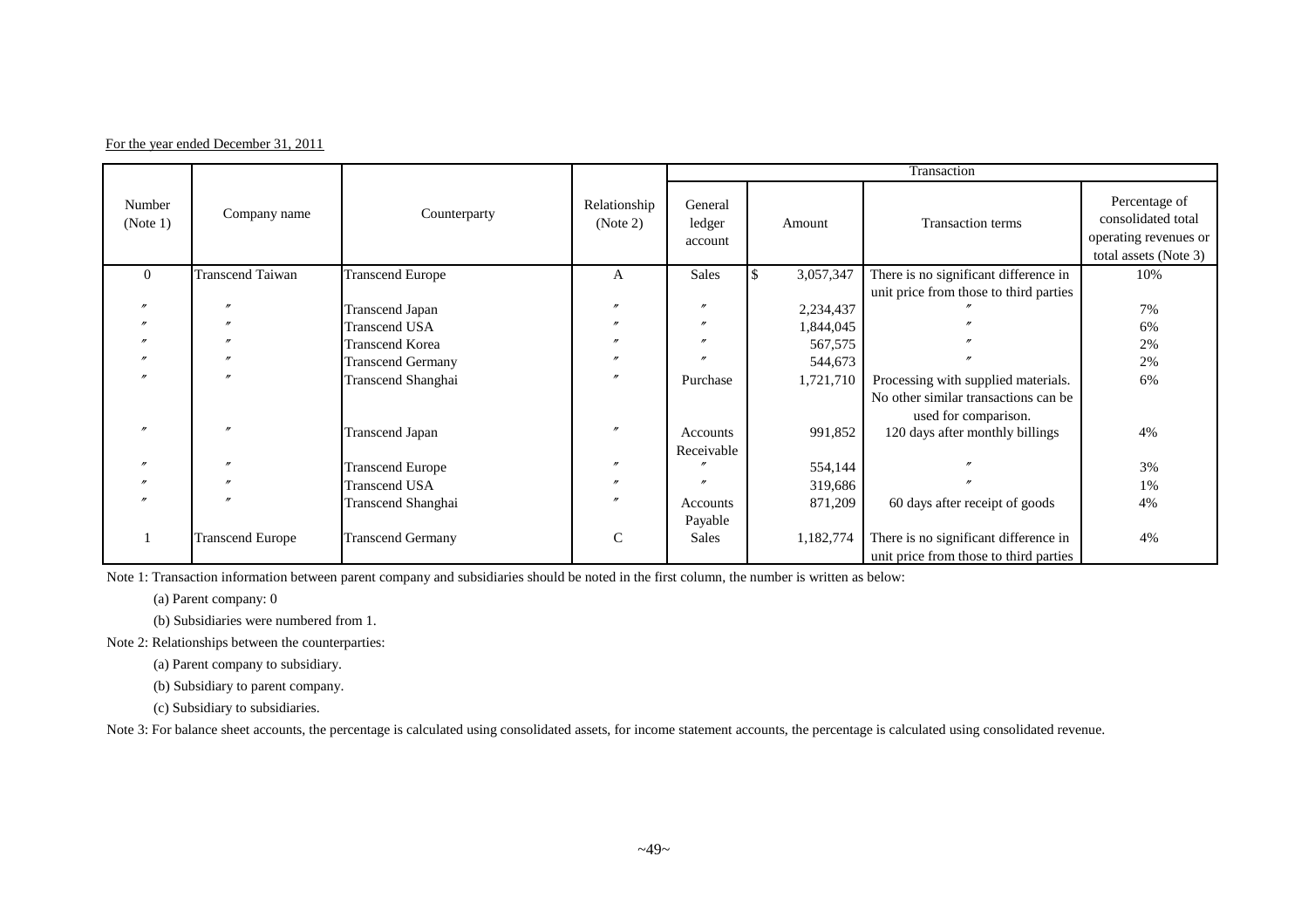#### 12. SEGMENT INFORMATION

## (1) General information

The Group operates business only in a single industry, allocating resources and assessing performance of the Group as a whole, and has identified that the Group has only one reportable operating segment.

## (2) Revenue information by category

Not applicable as revenues from external customers are derived primarily from the sale of products.

## (3) Revenue information by geographic area

| Areas   |                           |            | 2012               |           |               |            | 2011               |           |
|---------|---------------------------|------------|--------------------|-----------|---------------|------------|--------------------|-----------|
|         | Revenue                   |            | Non-current assets |           |               | Revenue    | Non-current assets |           |
| Taiwan  | $\boldsymbol{\mathsf{S}}$ | 2,602,962  | <sup>\$</sup>      | 2,158,906 | $\mathcal{S}$ | 2,327,801  | $\mathbb{S}$       | 2,195,462 |
| Asia    |                           | 13,312,390 |                    | 1,681,772 |               | 16,231,512 |                    | 1,914,661 |
| America |                           | 2,191,069  |                    | 59,024    |               | 2,591,785  |                    | 62,298    |
| Europe  |                           | 7,305,217  |                    | 35,523    |               | 8,464,233  |                    | 38,435    |
| Others  |                           | 804,323    |                    |           |               | 604,401    |                    |           |
| Total   | S                         | 26,215,961 | \$                 | 3,935,225 | \$            | 30,219,732 | S                  | 4,210,856 |

#### (4) Information on major customers

There is no sale to a single customer constituting more than 10% of the Group's consolidated net sales in 2012 and 2011.

## 13. DISCLOSURES RELATING TO THE ADOPTION OF IFRSs

Pursuant to the regulations of the Financial Supervisory Commission, Executive Yuan, R.O.C., effective January 1, 2013, a public company whose stock is listed on the Taiwan Stock Exchange Corporation or traded in the GreTai Securities Market should prepare financial statements in accordance with the International Financial Reporting Standards ("IFRSs"), International Accounting Standards ("IASs"), relevant interpretations and interpretative bulletins and "Rules Governing the Preparation of Financial Statements by Securities Issuers" (which is adopted in 2013) that are ratified by the Financial Supervisory Commission.

The Company discloses the following information in advance prior to the adoption of IFRSs under the requirements of Jin- Guan- Zheng- Shen- Zi Order No. 0990004943 of the Financial Supervisory Commission, dated February 2, 2010:

## (1) Major contents and status of execution of the Company's plan for IFRSs adoption:

A. The Company has formed an IFRSs group headed by the Company's Chief Finance Officer,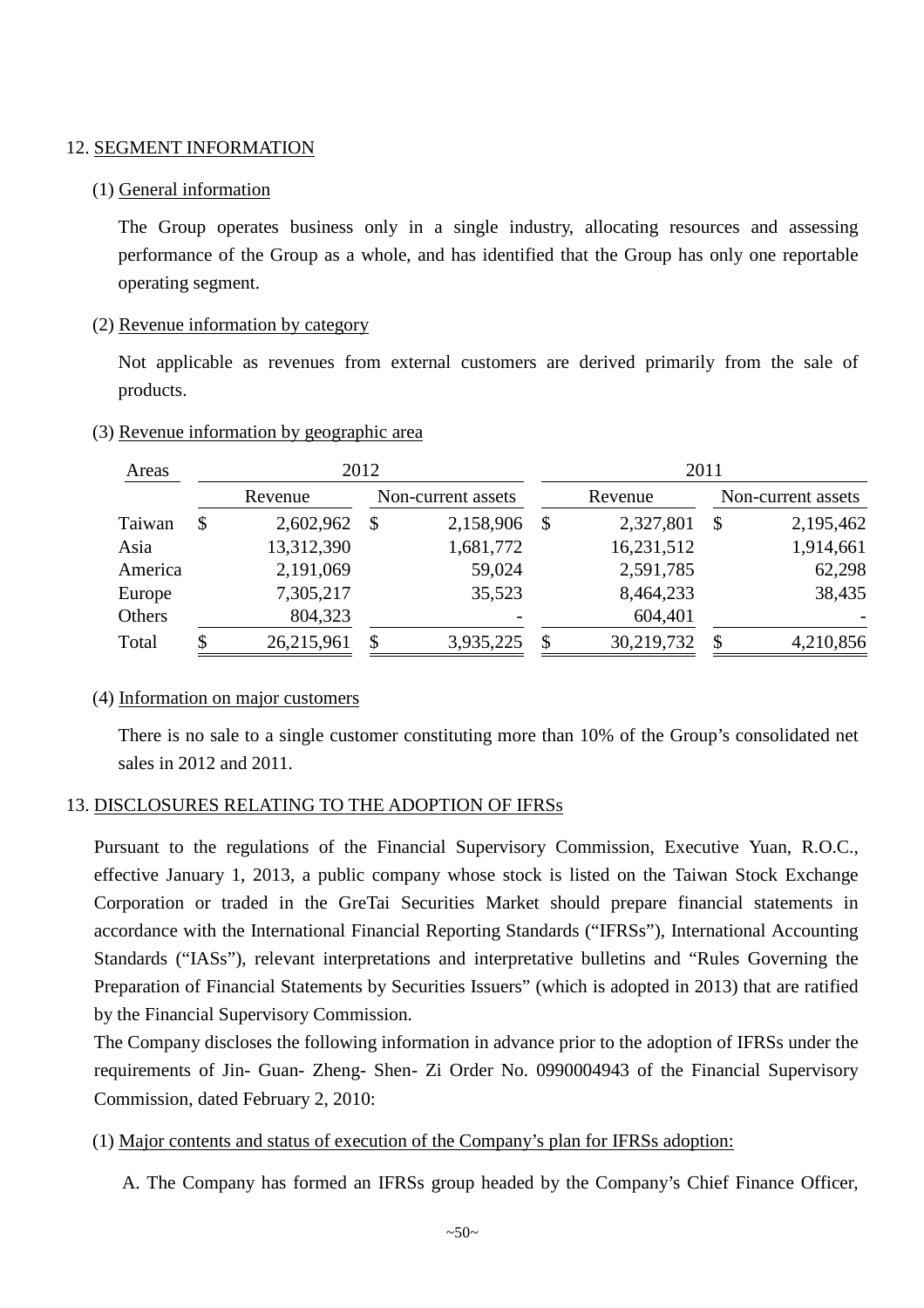which is responsible for setting up a plan relative to the Company's transition to IFRSs. The major contents and status of execution of this plan are outlined below:

|                | Working Items for IFRSs Adoption                                                                                                                                       | <b>Status of Execution</b>                                 |
|----------------|------------------------------------------------------------------------------------------------------------------------------------------------------------------------|------------------------------------------------------------|
| a.             | Formation of an IFRSs group                                                                                                                                            | Reported to the Board of Directors on March 28, 2009.      |
| b.             | Setting up a plan relative to the Company's<br>transition to IFRSs                                                                                                     | Reported to the Board of Directors on October 27,<br>2010. |
| C <sub>1</sub> | Identification of the differences between current<br>accounting policies and IFRSs                                                                                     | Reported to the Board of Directors on March 28, 2011.      |
| $\mathbf{d}$ . | Identification of consolidated entities under the<br><b>IFRSs</b> framework                                                                                            | Identified in October, 2011.                               |
| e.             | Evaluation of the impact of each exemption and<br>option on the Company under IFRS 1 – First-time<br>Adoption of International Financial Reporting<br><b>Standards</b> | Evaluated in October, 2011.                                |
| f.             | Evaluation of needed information system<br>adjustments                                                                                                                 | Evaluated in October, 2011.                                |
| g.             | Evaluation of needed internal control adjustments                                                                                                                      | Evaluated on October, 2011.                                |
| h.             | Establish IFRSs accounting policies                                                                                                                                    | Completed in December, 2011.                               |
| i.             | Election of exemptions and options available<br>under IFRS $1 -$ First-time Adoption of<br><b>International Financial Reporting Standards</b>                          | Completed in December, 2011.                               |
| j.             | Preparation of statement of financial position on the Completed in March, 2012.<br>date of transition to IFRSs                                                         |                                                            |
| k.             | Preparation of IFRSs comparative financial<br>information for 2012                                                                                                     | It will be prepared in April, 2013.                        |
| 1.             | Completion of relevant internal control<br>(including financial reporting process and relevant<br>information system) adjustments                                      | Completed in March, 2012.                                  |

B Material differences that may arise between current accounting policies used in the preparation of financial statements and IFRSs and "Rules Governing the Preparation of Financial Statements by Securities Issuers" that will be used in the preparation of financial statements in the future:

The Company uses the IFRSs already ratified currently by the Financial Supervisory Commission and the "Rules Governing the Preparation of Financial Statements by Securities Issuers" that applied in 2013 as the basis for evaluation of material differences in accounting policies as mentioned above. However, the Company's current evaluation results may be different from the actual differences that may arise when new issuances of or amendments to IFRSs are subsequently ratified by the Financial Supervisory Commission or relevant interpretations or amendments to the "Rules Governing the Preparation of Financial Statements by Securities Issuers" come in the future.

Material differences identified by the Company that may arise between current accounting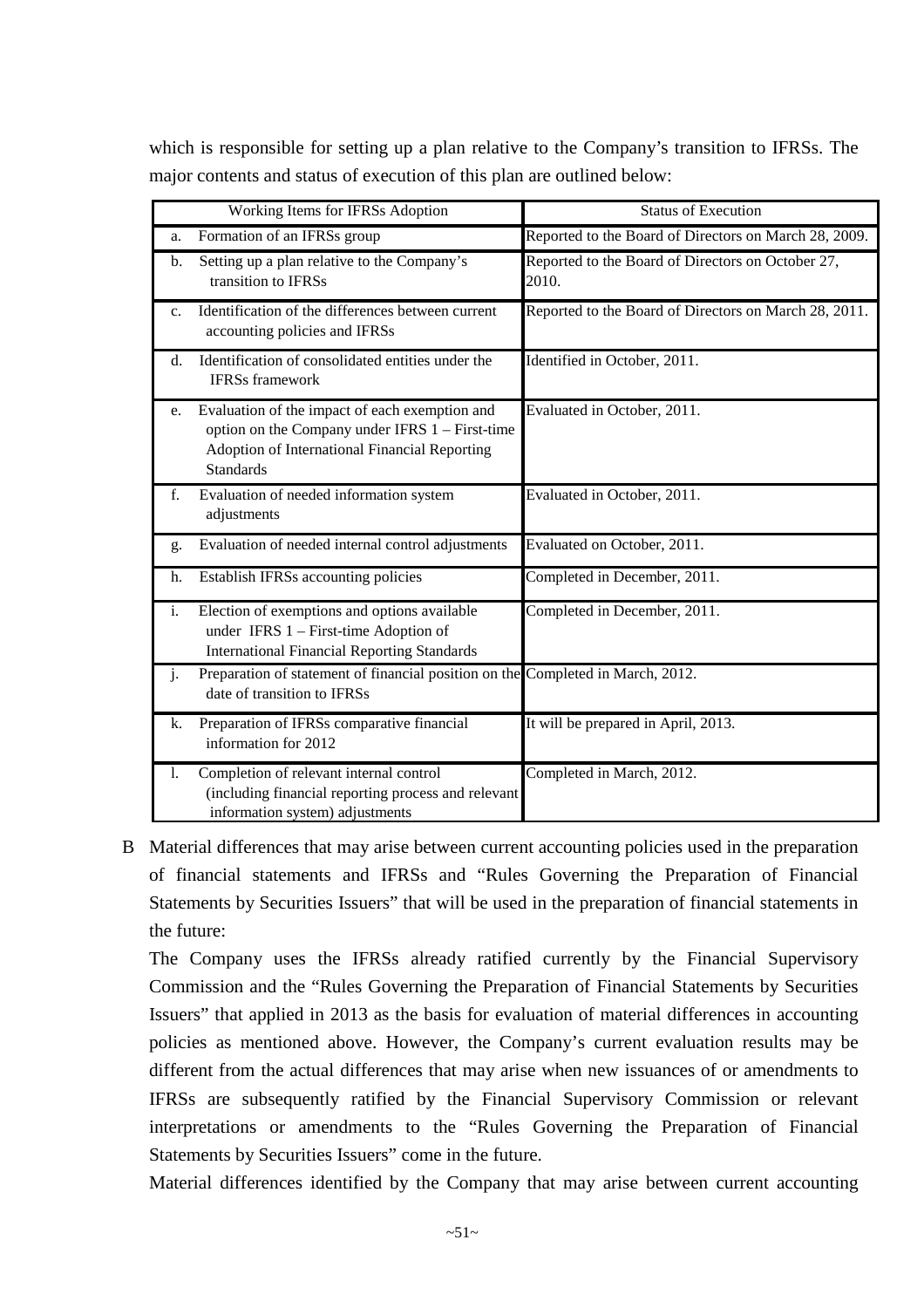policies used in the preparation of financial statements and IFRSs and "Rules Governing the Preparation of Financial Statements by Securities Issuers" that will be used in the preparation of financial statements in the future and the effects of exemptions selected by the Company under IFRS 1 - First -time Adoption of International Financial Reporting Standards (refer to Note 13(3)) are set forth below:

A) Reconciliation of significant differences for balance sheet accounts as of January 1, 2012

|                                     | R.O.C<br><b>GAAP</b>       | Effect of<br>transition from<br>R.O.C. GAAP to<br><b>IFRSs</b> | <b>IFRSs</b>    | Remark               |
|-------------------------------------|----------------------------|----------------------------------------------------------------|-----------------|----------------------|
| Available-for-sale financial assets | $\mathcal{S}$<br>204,922   | $\mathbb{S}$<br>252,826                                        | \$<br>457,748   | (a)                  |
| Financial asset carried at cost-    |                            |                                                                |                 |                      |
| noncurrent                          | 446,055                    | 446,055)                                                       |                 | (a)                  |
| Property, plant and equipment-net   | 4,051,878                  | 343,688)                                                       | 3,708,190       | $\underline{(b)}(f)$ |
| <b>Investment</b> property          |                            | 316,818                                                        | 316,818         | (b)                  |
| Other intangible assets             | 119,562                    | 119,562)                                                       |                 | (h)                  |
| Long-term rental prepayment         |                            | 119,562                                                        | 119,562         | (h)                  |
|                                     |                            |                                                                |                 | (c)(d)               |
| Others                              | 17,320,477                 | 53,050                                                         | 17,373,527      | (f)(g)               |
| <b>Total Assets</b>                 | \$22,142,894               | $($ \$<br>167,049)                                             | \$21,975,845    |                      |
|                                     |                            |                                                                |                 |                      |
| Accrued expenses                    | $\mathcal{S}$<br>561,565   | \$<br>27,745                                                   | \$<br>589,310   | (c)                  |
| <b>Accrued pension liabilities</b>  | 20,054                     | 30,931                                                         | 50,985          | (d)                  |
| Others                              | 2,533,613                  |                                                                | 2,533,613       |                      |
| <b>Total Liabilities</b>            | $\mathcal{S}$<br>3,115,232 | $\mathbb{S}$<br>58,676                                         | \$<br>3,173,908 |                      |
|                                     |                            |                                                                |                 |                      |
|                                     |                            |                                                                |                 | (a)(c)               |
| Retained earnings                   | 9,532,166<br>\$            | $($ \$<br>42,015                                               | \$<br>9,490,151 | (d)(e)(g)            |
| Cumulative translation adjustments  | 172,835                    | 172,835)                                                       |                 | (c)(e)               |
| Others                              | 9,322,661                  | 10,875                                                         | 9,311,786       | (a)(d)               |
| Total stockholders' equity          | \$19,027,662               | $($ \$<br>225,725                                              | \$18,801,937    |                      |

Reasons for reconciliation are outlined below:

a) Financial assets: equity instruments

In accordance with the "Rules Governing the Preparation of Financial Statements by Securities Issuers" before amendment on July 7, 2011, unlisted stocks and emerging stocks held by the Group were measured at cost and recognized as "Financial assets measured at cost". However, in accordance with IAS 39, "Financial Instruments: Recognition and Measurement", investments in equity instruments without an active market but with reliable fair value measurement (i.e. the variability in the range of reasonable fair value estimates is insignificant for that instrument, or the probabilities of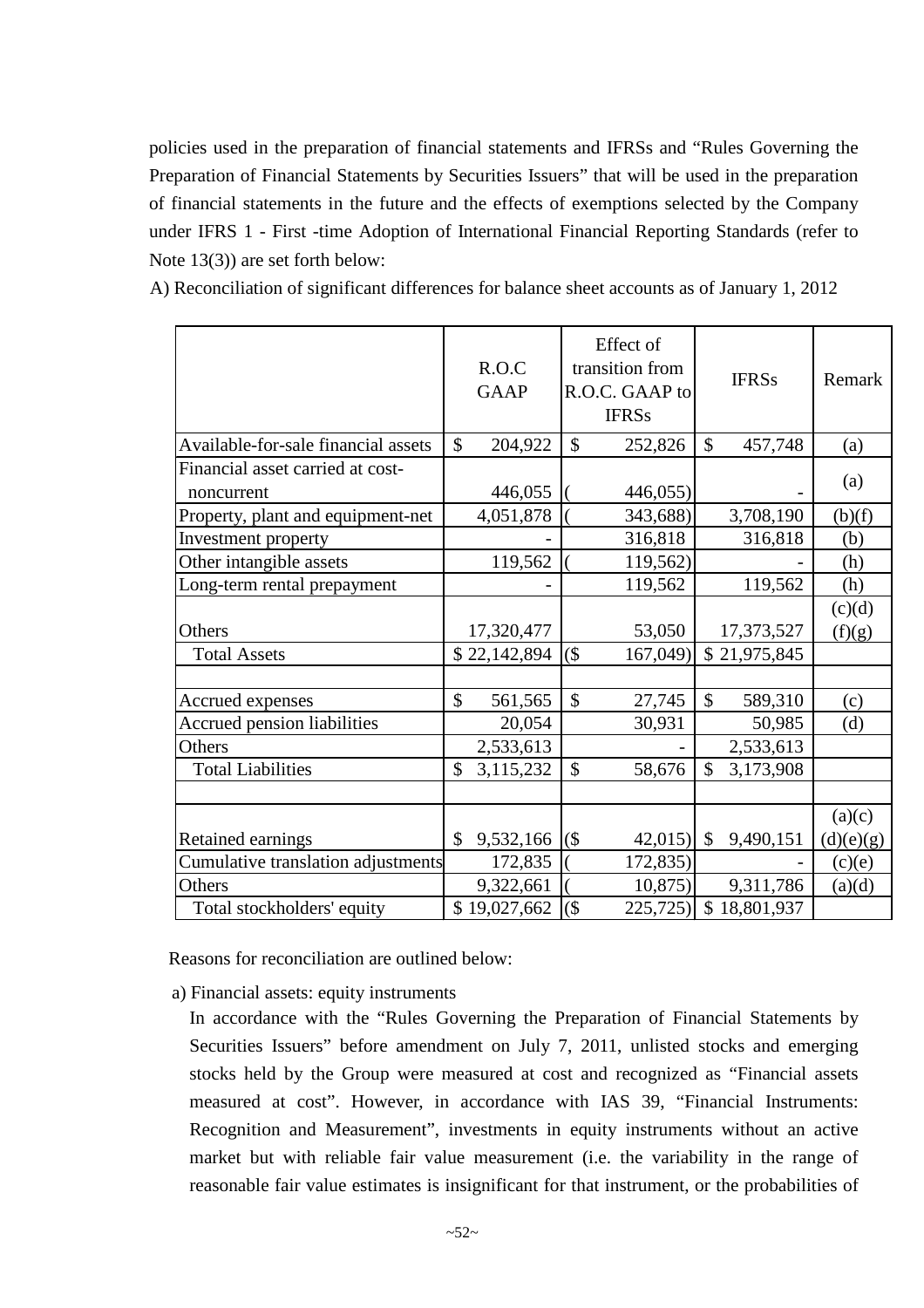the estimates within the range can be reasonably assessed and used in estimating fair value) should be measured at fair value. Therefore, in accordance with the amendment of "Rules Governing the Preparation of Financial statements by Securities Issuers", dated December 22, 2011, the Group designated "Financial assets carried at cost-noncurrent" to "Available-for-sale financial assets", thus decreasing "Financial assets carried at cost noncurrent" by \$446,055, increasing "Available-for-sale financial assets" by \$252,826 and decreasing retained earnings by \$176,020, decreasing other adjustments to stockholders' equity by \$17,209 for the difference between fair value and book value at the date of transition to IFRSs.

b) Investment property

In accordance with current accounting standards in R.O.C., the Group's property that is leased to others is presented in the "Property, Plant and Equipment" account. In accordance with IAS 40, "Investment Property", property that meets the definition of investment property is classified and accounted for as "Investment property". Therefore, the Group increased "Investment Property' by \$316,818, and decreased "Property, Plant and Equipment" by \$316,818 at the date of transition to IFRSs.

c) Employee benefits

The current accounting standards in R.O.C. do not specify the rules on the cost recognition for accumulated unused compensated absences. The Group recognizes such costs as expenses upon actual payment. However, IAS 19, "Employee Benefits", requires that the costs of accumulated unused compensated absences should be accrued as expenses at the end of the reporting period. Therefore, the Group increased "Accrued expenses" by \$27,745, decreased retained earnings by \$21,986, decreased "Cumulative translation" by \$112 and increased "Deferred income tax assets" (presents as "other assets") by \$5,647 at the date of transition to IFRSs.

- d) Pensions
	- i. The discount rate used to calculate pensions shall be determined with reference to the factors specified in R.O.C. SFAS 18, paragraph 23. However, IAS 19, 'Employee Benefits', requires an entity to determine the rate used to discount employee benefits with reference to market yields at the end of the reporting period on high quality corporate bonds of a currency and term consistent with the currency and term of the benefit obligation; when there is no deep market in corporate bonds, an entity is required to use market yields on government bonds (at the end of the reporting period) instead.
	- ii. In accordance with the Group's accounting policies, unrecognized transitional net benefit obligation should be amortized on a straight-line basis over the average remaining service period of employees still in service and expected to receive benefits.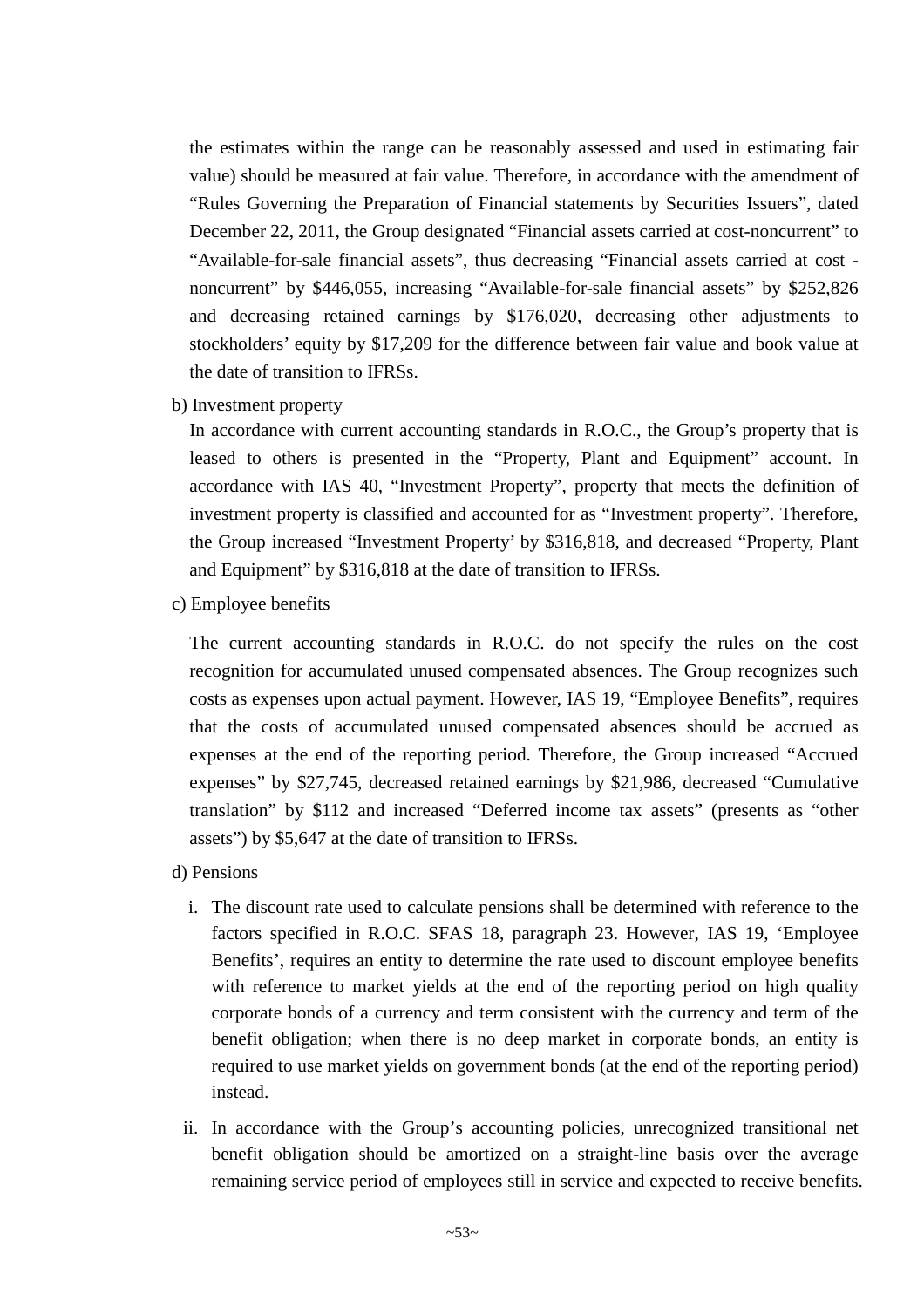However, the transitional provisions in IAS 19 are not applied to the Group as the first-time adopter of IFRSs, so the Group has no unrecognized transitional liabilities.

- iii. In accordance with current accounting standards in R.O.C., the excess of the accumulated benefit obligation over the fair value of the pension plan (fund) assets at the balance sheet date is the minimum amount of pension liability that is required to be recognized on the balance sheet ("minimum pension liability"). However, IAS 19, 'Employee Benefits', has no regulation regarding the minimum pension liability.
- iv. The Group elected to recognize all accumulated actuarial gain or loss with respect to the employee benefit plans in retained earnings at the date of transition to IFRSs.
- v. Therefore, the Group increased accrued pension liabilities by \$30,931, decreased deferred pension cost (presented as "other assets") by \$14, decreased retained earnings by \$30,942, increased unrecognized pension cost (presented as "other adjustment to stockholders' equity") by \$6,334, and increased deferred income tax assets (presented as "other assets") by \$6,337 at the date of transition to IFRSs.
- e) The Group elected to recognize cumulative translation adjustment as zero at the date of transition to IFRSs. Therefore, the Group decreased the cumulative translation adjustment by \$172,723 and increased retained earnings by \$172,723 at the date of transition to IFRSs.
- f) Property, Plant and Equipment

Prepayment for acquisition of property, plant and equipment is presented in "Property, plant and equipment" in accordance with the "Rules Governing the Preparation of Financial Statements by Securities Issuers". However, such prepayment should be presented in "Other non-current assets" based on its nature under IFRSs. Therefore, the Company decreased property, plant and equipment by \$26,870, and increased other assets by \$26,870 at the date of transition to IFRSs.

g) Deferred Income Tax Asset

Regarding tax rates that shall apply to the deferred income tax assets or liabilities associated with unrealized gains or losses arising from transactions between parent company and subsidiaries by buyer tax rate or seller tax rate, the current accounting standards in R.O.C. do not specify the rules for this issue; while, the Group adopts seller tax rate for computation. However, under IAS 12, 'Income Taxes', temporary differences in the consolidated financial statements are determined by comparing the carrying amounts of assets and liabilities in those statements and applicable taxation basis. The Company's taxation basis is determined by reference to the Group entities' income tax returns. Accordingly, buyer tax rate shall apply to the deferred tax assets or liabilities in the consolidated financial statements. Therefore, the Company increased deferred income tax assets (presented as "other assets") by \$14,210, and increased retained earnings by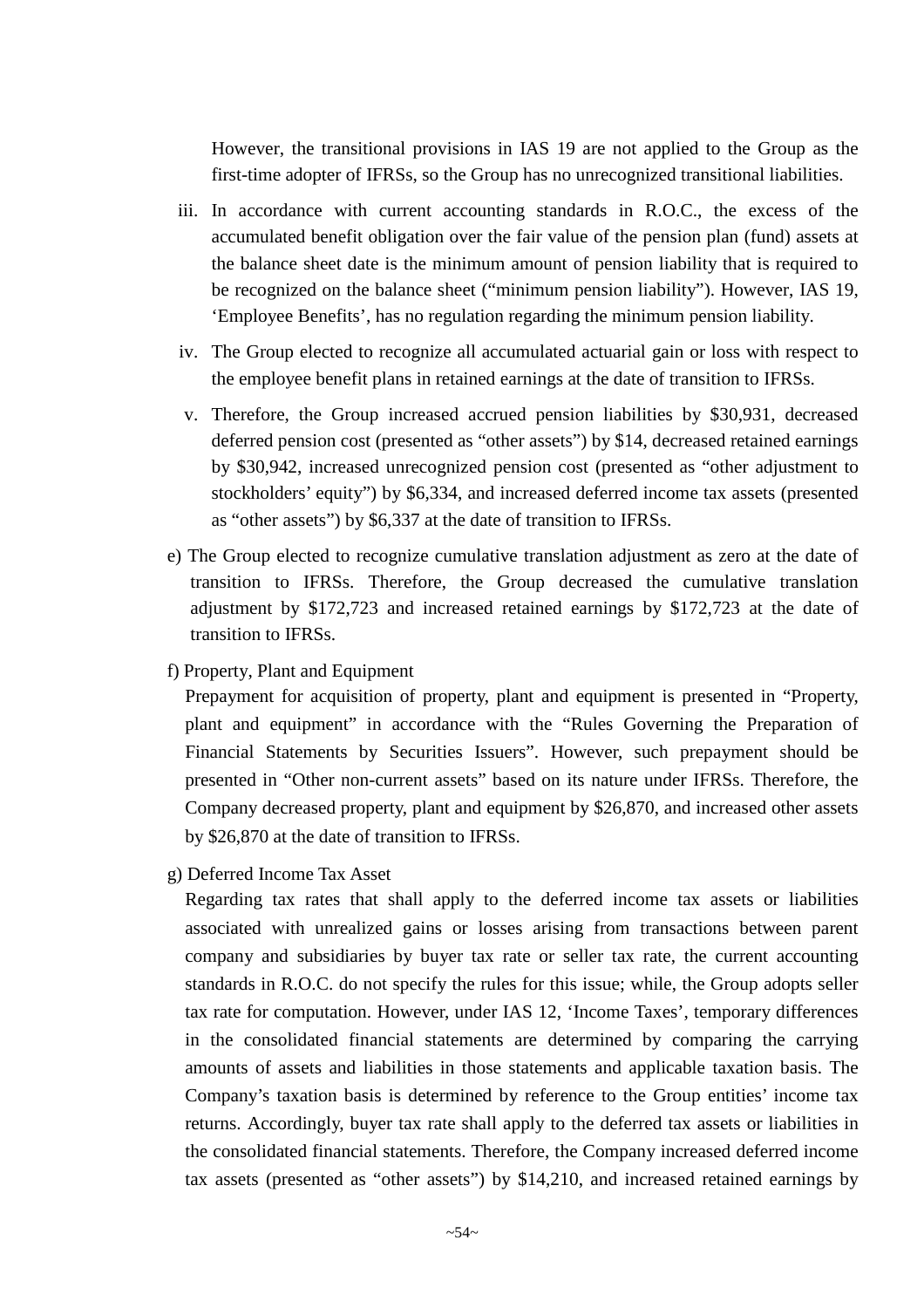\$14,210 at the date of transition to IFRSs.

h) Long-term rental prepayment

The current accounting standards in R.O.C. specify that royalties paid on acquisition of land use right shall be presented as "Other intangible assets". However, IAS 17, "Leases", specifies that royalties on land use right, which meets the definition of long-term operating lease, shall be presented as "Long-term rental prepayment". Therefore, the Group decreased other intangible assets by \$119,562, and increased long-term rental prepayment by \$119,562 at the date of transition to IFRSs.

i) Special reserve

The Company's first-time adoption of IFRSs led to net reduction of retained earnings. Therefore, no special reserve was set aside by the Company.

B) Reconciliation of significant differences for balance sheet accounts as of December 31, 2012

|                                                | R.O.C<br><b>GAAP</b>          | Effect of<br>transition from<br>R.O.C. GAAP to<br><b>IFRSs</b> | <b>IFRSs</b>                | Remark    |
|------------------------------------------------|-------------------------------|----------------------------------------------------------------|-----------------------------|-----------|
| Available-for-sale financial assets            | \$<br>176,989                 | \$<br>240,328                                                  | \$<br>417,317               | (a)       |
| Financial asset carried at cost-<br>noncurrent | 326,055                       | 326,055)                                                       |                             | (a)       |
| Property, plant and equipment-net              | 3,623,106                     | 149,215)                                                       | 3,473,891                   | (b)(f)    |
| Investment property                            |                               | 306,272                                                        | 306,272                     | (b)       |
| Other intangible assets                        | 113,244                       | 113,244)                                                       |                             | (h)       |
| Long-term rental prepayment                    |                               | 113,244                                                        | 113,244                     | (h)       |
|                                                |                               |                                                                |                             | (b)(c)    |
| Others                                         | 19,759,603                    | 139,606)                                                       | 19,619,997                  | (d)(f)(g) |
| <b>Total Assets</b>                            | \$23,998,997                  | $($ \$<br>68,276)                                              | \$23,930,721                |           |
|                                                |                               |                                                                |                             |           |
| Accrued expenses                               | $\mathbf{\hat{S}}$<br>459,905 | $\mathbb{S}$<br>8,297                                          | \$<br>468,202               | (c)       |
| Accrued pension liabilities                    | 14,216                        | 15,224                                                         | 29,440                      | (d)       |
| Others                                         | 4,138,282                     | 378                                                            | 4,138,660                   | (d)       |
| <b>Total Liabilities</b>                       | \$<br>4,612,403               | $\mathcal{S}$<br>23,899                                        | $\mathcal{S}$<br>4,636,302  |           |
|                                                |                               |                                                                |                             |           |
|                                                |                               |                                                                |                             | (a)(c)    |
| Retained earnings                              | \$10,008,358                  | \$<br>80,255                                                   | \$10,088,613                | (d)(e)(g) |
| Cumulative translation adjustments             | 77,174                        | 172,723)                                                       | 95,549)                     | (e)       |
| Others                                         | 9,301,062                     | 293                                                            | 9,301,355                   | (a)       |
| Total stockholders' equity                     | \$19,386,594                  | $($ \$<br>92,175)                                              | $\mathcal{S}$<br>19,294,419 |           |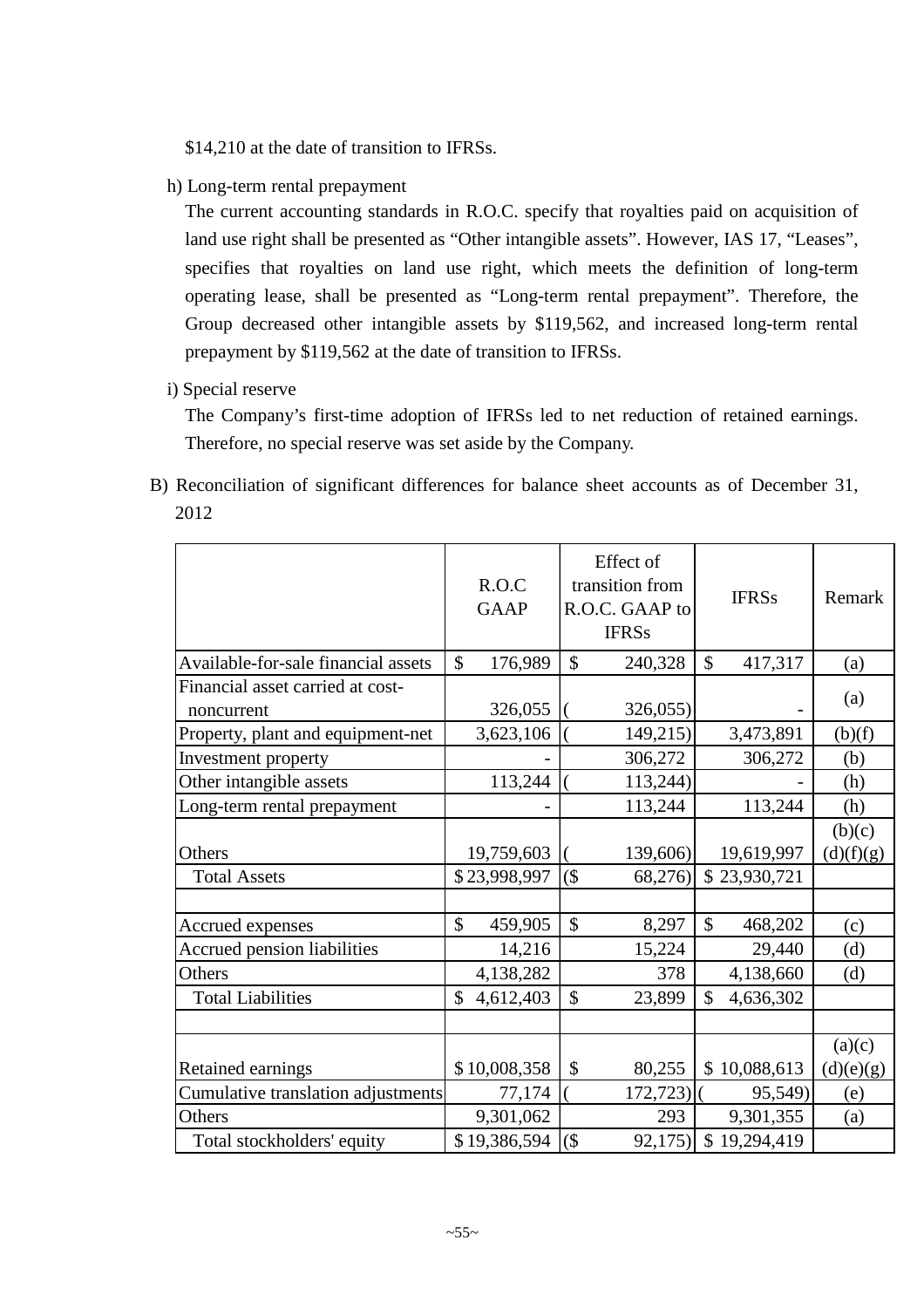|                                    | R.O.C<br><b>GAAP</b> | Effect of<br>transition from<br>R.O.C. GAAP<br>to IFRSs | <b>IFRSs</b>        | Remark |
|------------------------------------|----------------------|---------------------------------------------------------|---------------------|--------|
| <b>Operating revenues</b>          | \$26,215,961         | \$<br>-                                                 | \$26,215,961        |        |
| <b>Operating costs</b>             | 21,268,979)          |                                                         | 21,268,979)         |        |
| Operating expenses                 | 1,543,033)           | 16,427                                                  | 1,526,606)          | (c)(d) |
| Operating gain                     | 3,403,949            | 16,427                                                  | 3,420,376           |        |
| Non-operating revenue and expenses | 60,202               | 90,000                                                  | 29,798              | (a)    |
| Profit before income tax           | 3,343,747            | 106,427                                                 | 3,450,174           |        |
| Income tax expense                 | 498,365)             | 3,474)                                                  | $501,839$ (c)(d)(g) |        |
| Consolidated net income            | 2,845,382<br>S       | 102,953                                                 | 2,948,335<br>\$     |        |

C) Reconciliation of significant differences for income statement accounts for the year ended December 31, 2012:

Reasons for reconciliation are outlined below:

a) Financial assets: equity instruments

In accordance with the "Rules Governing the Preparation of Financial Statements by Securities Issuers" before amendment on July 7, 2011, unlisted stocks and emerging stocks held by the Group were measured at cost and recognized as 'Financial assets measured at cost'. However, in accordance with IAS 39, 'Financial Instruments: Recognition and Measurement', investments in equity instruments without an active market but with reliable fair value measurement (i.e. the variability in the range of reasonable fair value estimates is insignificant for that instrument, or the probabilities of the estimates within the range can be reasonably assessed and used in estimating fair value) should be measured at fair value. Therefore, in accordance with the amendment of "Rules Governing the Preparation of Financial statements by Securities Issuers", dated December 22, 2011, the Group designated "Financial assets carried at cost-noncurrent" to "Available-for-sale financial assets", thus decreasing "Financial assets carried at cost-noncurrent" by \$326,055, increasing "Available-for-sale financial assets" by \$240,328, decreasing retained earnings by \$176,020, increasing Non-operating Revenue and Expenses by \$90,000 and increasing other adjustments to stockholders' equity by \$293 for the difference between fair value and book value on December 31, 2012.

b) Investment property

In accordance with current accounting standards in R.O.C., the Group's property that is leased to others is presented in the "Property, Plant and Equipment" account. In accordance with IAS 40, "Investment Property", property that meets the definition of investment property is classified and accounted for as "Investment property". Therefore,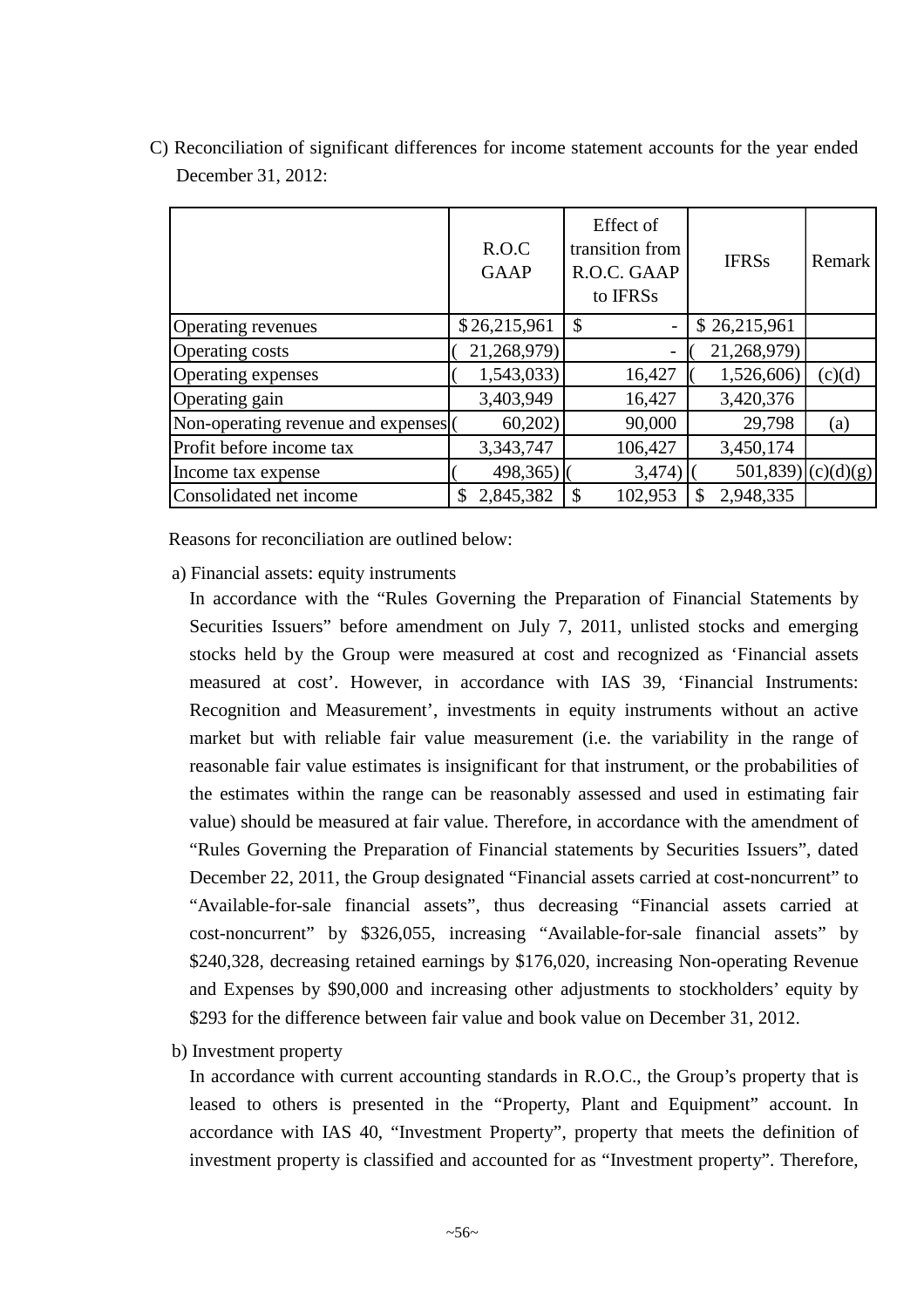the Group increased "Investment Property" by \$306,272, decreased "Property, Plant and Equipment" by \$146,317 and decreased "Rental Assets – Net" (presented as "other assets") by \$159,955 on December 31, 2012.

c) Employee benefits

The current accounting standards in R.O.C. do not specify the rules on the cost recognition for accumulated unused compensated absences. The Group recognizes such costs as expenses upon actual payment. However, IAS 19, "Employee Benefits", requires that the costs of accumulated unused compensated absences should be accrued as expenses at the end of the reporting period. Therefore, the Group decreased retained earnings by \$21,986, increased "Accrued expenses" by \$8,297, decreased salary by \$13,689, increased "Deferred income tax assets" (presents as "other assets") by \$1,411 and decreased income tax expenses \$1,411 on December 31, 2012.

## d) Pensions

- i. The discount rate used to calculate pensions shall be determined with reference to the factors specified in R.O.C. SFAS 18, paragraph 23. However, IAS 19, 'Employee Benefits', requires an entity to determine the rate used to discount employee benefits with reference to market yields at the end of the reporting period on high quality corporate bonds of a currency and term consistent with the currency and term of the benefit obligation; when there is no deep market in corporate bonds, an entity is required to use market yields on government bonds (at the end of the reporting period) instead.
- ii. In accordance with the Group's accounting policies, unrecognized transitional net benefit obligation should be amortized on a straight-line basis over the average remaining service period of employees still in service and expected to receive benefits. However, the transitional provisions in IAS 19 are not applied to the Group as the first-time adopter of IFRSs, so the Group has no unrecognized transitional liabilities.
- iii. In accordance with current accounting standards in R.O.C., the excess of the accumulated benefit obligation over the fair value of the pension plan (fund) assets at the balance sheet date is the minimum amount of pension liability that is required to be recognized on the balance sheet ("minimum pension liability"). However, IAS 19, 'Employee Benefits', has no regulation regarding the minimum pension liability.
- iv. In accordance with current accounting standards in R.O.C., actuarial pension gain or loss of the Group is recognized in net pension cost of current period using the "corridor" method. However, in accordance with IAS 19, "Employee Benefits", the Group elects to recognize immediately actuarial pension gain or loss in other comprehensive income.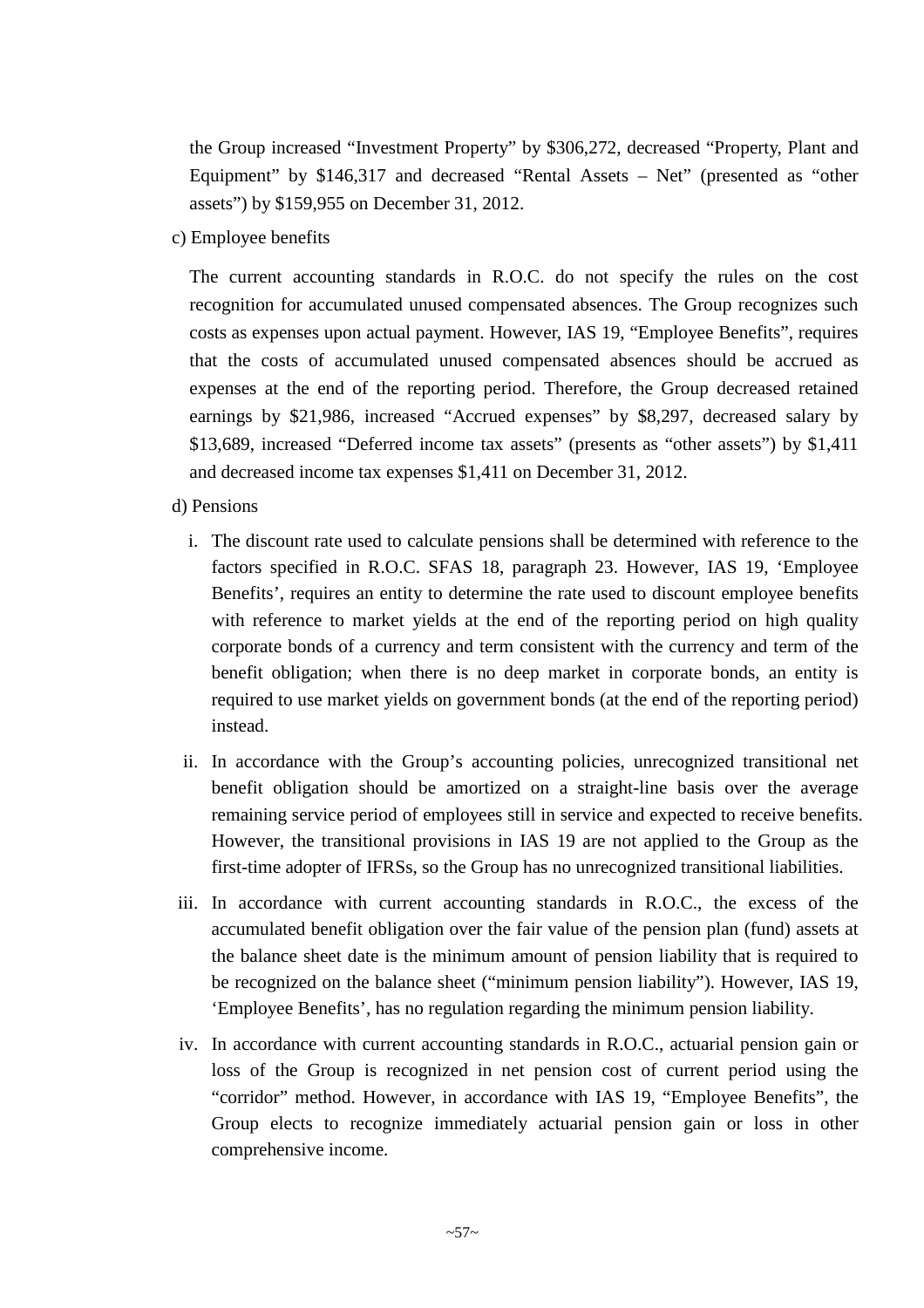- v. Therefore, the Group increased accrued pension liabilities by \$15,224, decreased retained earnings by \$30,942, increased other comprehensive income - actuarial gain (loss) on defined benefit plan (presented as "retained earnings") by \$19,317, increased income tax expense by \$465, decreased operating expenses by \$2,738, increased deferred income tax assets (presented as "other assets") by \$6,250 and increased income tax payable (presented as "other liability") by \$378 on December 31, 2012.
- e) The Group elected to recognize cumulative translation adjustment as zero at the date of transition to IFRSs. Therefore, the Group decreased the cumulative translation adjustment by \$172,723 and increased retained earnings by \$172,723 on December 31, 2012.
- f) Property, Plant and Equipment

Prepayment for acquisition of property, plant and equipment is presented in "Property, plant and equipment" in accordance with the "Rules Governing the Preparation of Financial Statements by Securities Issuers". However, such prepayment should be presented in "Other non-current assets" based on its nature under IFRSs. Therefore, the Company decreased property, plant and equipment by \$2,898, and increased other assets by \$2,898 on December 31, 2012.

g) Deferred Income Tax Asset

Regarding tax rates that shall apply to the deferred income tax assets or liabilities associated with unrealized gains or losses arising from transactions between parent company and subsidiaries by buyer tax rate or seller tax rate, the current accounting standards in R.O.C. do not specify the rules for this issue; while, the Group adopts seller tax rate for computation. However, under IAS 12, 'Income Taxes', temporary differences in the consolidated financial statements are determined by comparing the carrying amounts of assets and liabilities in those statements and applicable taxation basis. The Company's taxation basis is determined by reference to the Group entities' income tax returns. Accordingly, buyer tax rate shall apply to the deferred tax assets or liabilities in the consolidated financial statements. Therefore, the Company increased deferred income tax assets (presented as "other assets") by \$9,790, increased income tax expense by \$4,420 and increased retained earnings by \$14,210 on December 31, 2012.

h) Long-term rental prepayment

The current accounting standards in R.O.C. specify that royalties paid on acquisition of land use right shall be presented as 'Other intangible assets'. However, IAS 17, 'Leases', specifies that royalties on land use right, which meets the definition of long-term operating lease, shall be presented as 'Long-term rental prepayment'. Therefore, the Group decreased other intangible assets by \$113,244, and increased long-term rental prepayment by \$113,244 on December 31, 2012.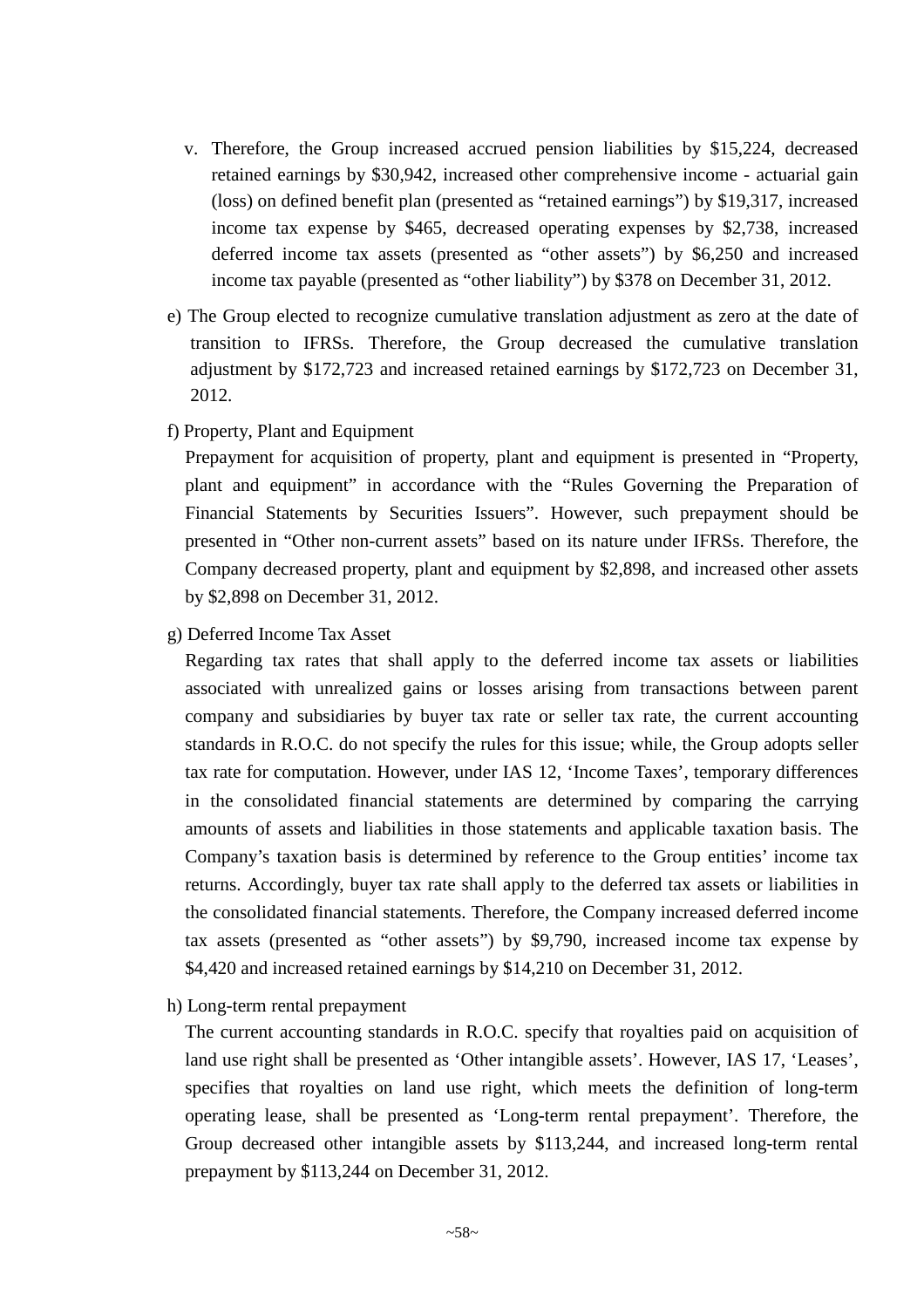- C. Exemptions elected in accordance with IFRS 1,"First-time Adoption of International Financial Reporting Standards" and the "Rule Governing the Preparation of Financial Statements by Securities Issuers" that will be applied in 2013 are set forth below:
	- 1. Business combinations

The Group has elected not to apply the requirements in IFRS 3, 'Business Combinations', retrospectively to business combinations that occurred prior to the date of transition to IFRSs ("the transition date").

2. Compound financial instruments

The Group has elected not to segregate between liability components and equity components of compound financial instruments whose liability components were no longer outstanding at the transition date.

3. Designation of previously recognized financial instruments

The Group has elected to designate investments which were originally measured at cost, as available-for-sale financial assets.

4. Employee benefits

The Group has elected to recognize all cumulative actuarial gains and losses relating to all employee benefit plans in 'retained earnings' at the transition date, and to disclose the information of present value of defined benefit obligation, fair value of plan assets, gain or loss on plan assets and experience adjustments under the requirements of paragraph 120A (P), IAS 19, 'Employee Benefits', based on their prospective amounts for financial periods from the transition date.

5. Share-based payment transactions

The Group has elected not to apply the requirements in IFRS 2, 'Share-based Payment', retrospectively to equity instruments/liabilities that were vested arising from share-based payment transactions prior to the transition date.

6. Cumulative translation differences

The Group has elected to reset the cumulative translation differences arising on the translation of the financial statements of foreign operations under R.O.C. GAAP to zero at the transition date, and to deal with translation differences arising subsequent to the transition date in accordance with IAS 21, 'The Effects of Changes in Foreign Exchange Rates'.